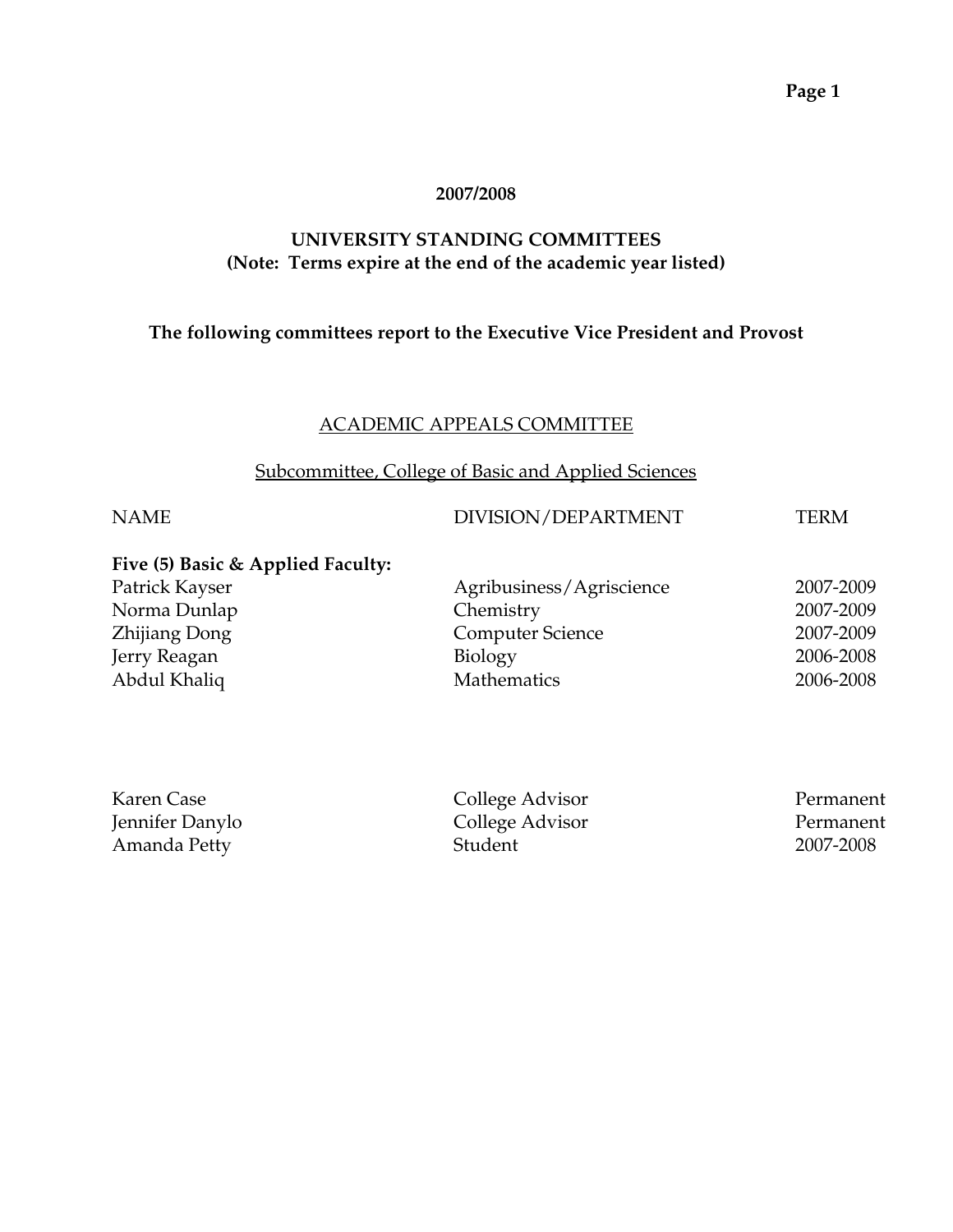# Subcommittee, College of Business

| <b>NAME</b>                | DIVISION/DEPARTMENT      | TERM      |
|----------------------------|--------------------------|-----------|
| Five (5) Business Faculty: |                          |           |
| Rachel Wilson              | Bus Com/Entrepreneurship | 2007-2009 |
| Martha Balachandran        | Bus Com/Entrepreneurship | 2007-2009 |
| Ron Moser                  | Management/Mktg          | 2007-2009 |
| Lara Womack Daniel         | Accounting               | 2006-2008 |
| Richard Hannah             | Economics/Finance        | 2007-2008 |
|                            |                          |           |

| Gretchen Leming | College Advisor | Permanent |
|-----------------|-----------------|-----------|
| Paula Calahan   | College Advisor | Permanent |
| Amanda Chambers | College Advisor | Permanent |
| Jessica Utley   | Student         | 2007-2008 |

# Subcommittee, College of Education and Behavioral Science

| <b>NAME</b>                 | DIVISION/DEPARTMENT   | TERM      |
|-----------------------------|-----------------------|-----------|
| Five (5) Education Faculty: |                       |           |
| <b>Alexis Miller</b>        | Criminal Justice      | 2007-2009 |
| Robyn Ridgley               | <b>Human Sciences</b> | 2007-2009 |
| Dana Fuller                 | Psychology            | 2007-2009 |
| James Calder                | Elementary/Special Ed | 2006-2008 |
| Ellen Slicker               | Psychology            | 2006-2008 |
|                             |                       |           |
| Sandie Norton               | College Advisor       | Permanent |
| Ashley Kirkpatrick          | Student               | 2007-2008 |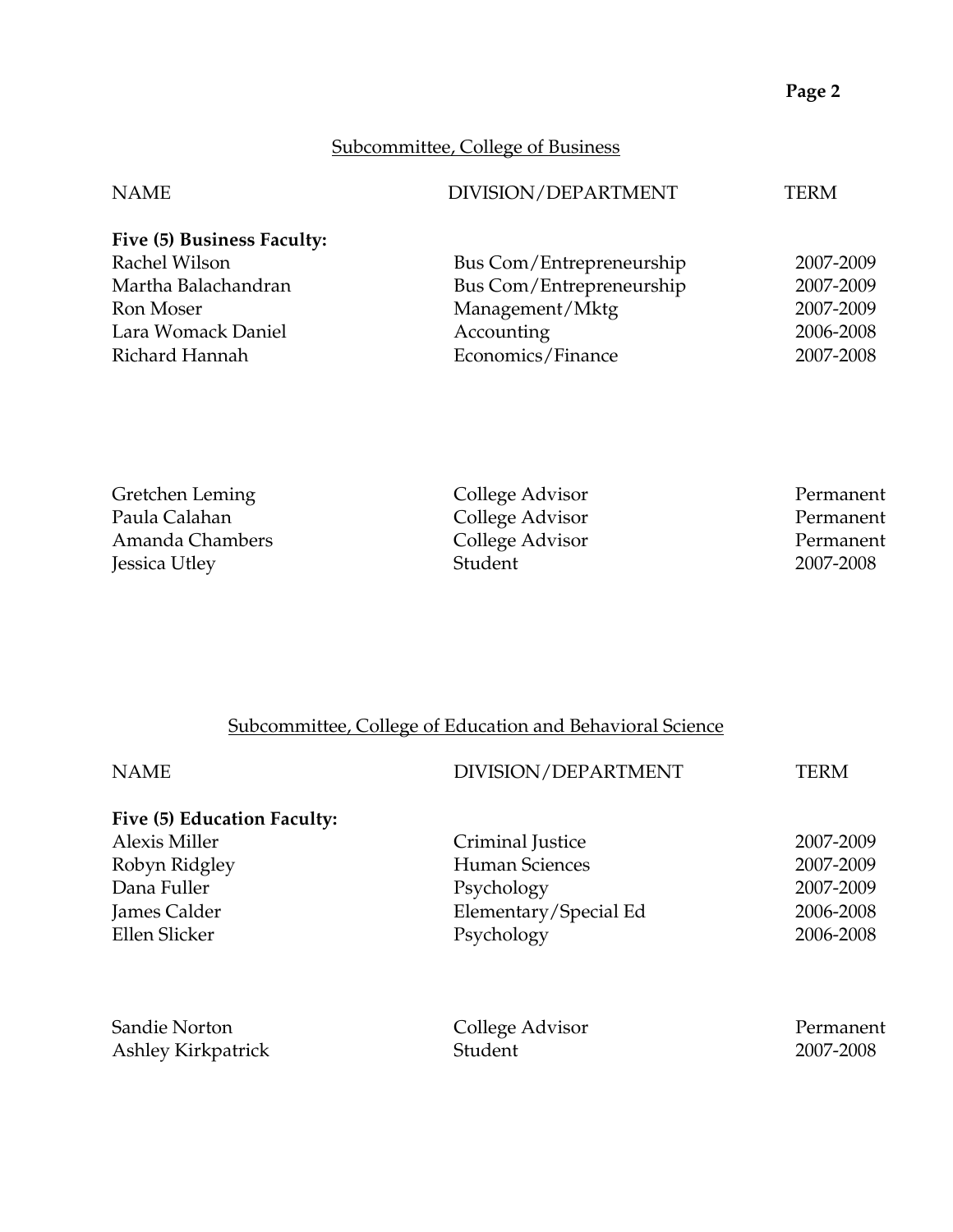# Subcommittee, College of Liberal Arts

| <b>NAME</b>                    | DIVISION/DEPARTMENT      | <b>TERM</b> |
|--------------------------------|--------------------------|-------------|
| Five (5) Liberal Arts Faculty: |                          |             |
| Ellen Donovan                  | English                  | 2007-2009   |
| Christoph Rosenmuller          | <b>History</b>           | 2007-2009   |
| Tommy Macon                    | Speech/Theatre           | 2007-2009   |
| Leah Tolbert Lyons             | Foreign Lang/Literatures | 2006-2008   |
| Stephen Smith                  | Music                    | 2006-2008   |
| Judy Albakry                   | College Advisor          | Permanent   |
| Lucy Langworthy                | College Advisor          | Permanent   |
| Matt Hurtt                     | Student                  | 2007-2008   |

# Subcommittee, College of Mass Communication

| <b>NAME</b>                                    | DIVISION/DEPARTMENT      | TERM      |
|------------------------------------------------|--------------------------|-----------|
| Five (5) Mass Communication<br><b>Faculty:</b> |                          |           |
| Jacqueline Dowdy                               | Library                  | 2007-2009 |
| Cosette Collier                                | Recording Industry Mgmt. | 2007-2009 |
| Virginia Vesper                                | Library                  | 2006-2008 |
| Paul Allen                                     | Recording Industry Mgmt. | 2006-2008 |
| Joseph Akins                                   | Recording Industry Mgmt. | 2006-2008 |
|                                                |                          |           |
|                                                |                          |           |
|                                                |                          |           |

| Sarah Jackson  | College Advisor | Permanent |
|----------------|-----------------|-----------|
| Hattie Traylor | College Advisor | Permanent |
| Will Schults   | <b>Student</b>  | 2007-2008 |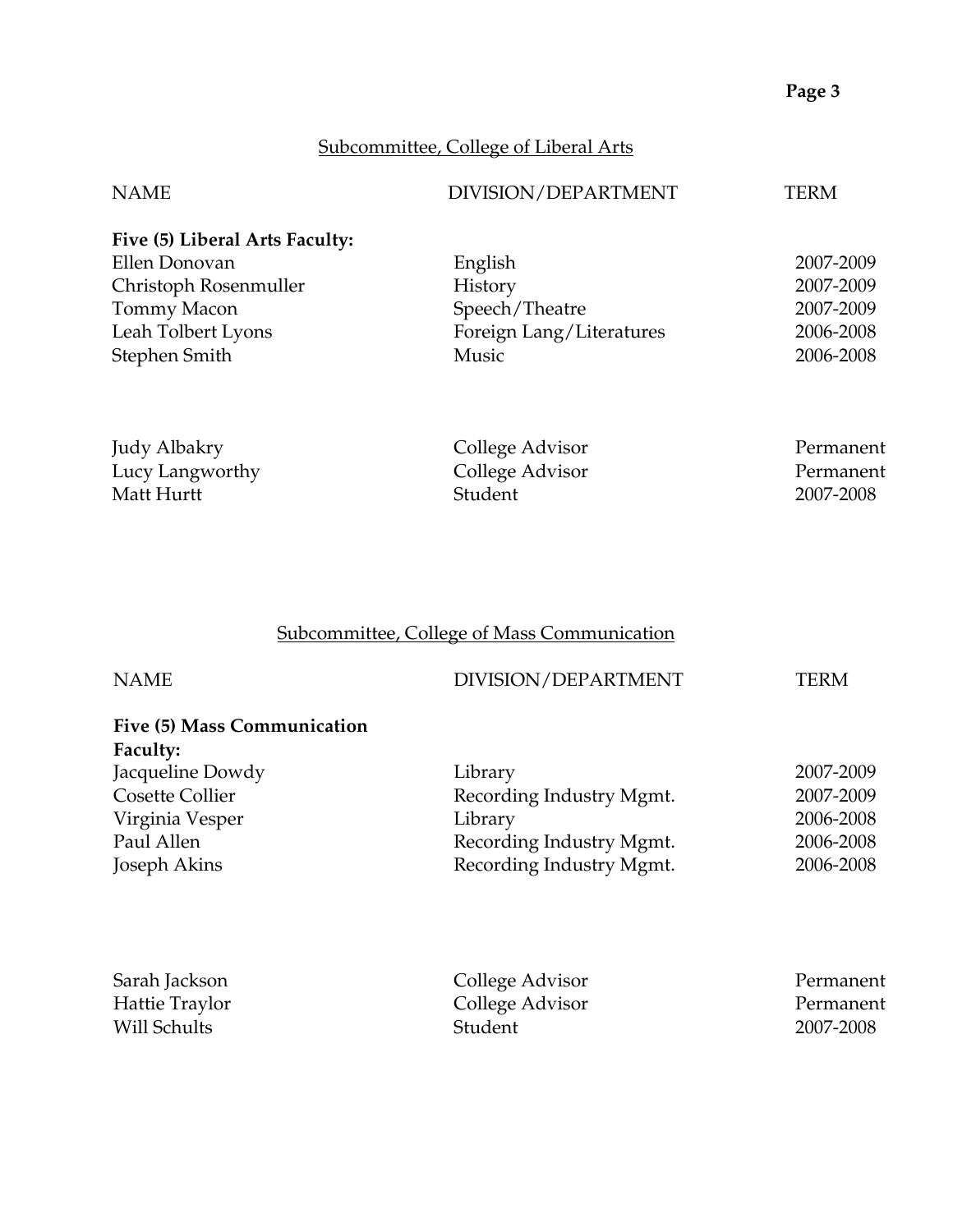# Subcommittee, Undeclared Majors and Academic Enrichment

| <b>NAME</b>                                     | DIVISION/DEPARTMENT  | TERM      |
|-------------------------------------------------|----------------------|-----------|
| Four (4) Academic Enrichment<br><b>Faculty:</b> |                      |           |
| Mohammed Albakry                                | Liberal Arts/English | 2007-2009 |
| Vivian Alley                                    | Academic Enrichment  | 2006-2008 |
| Linda Clark                                     | Academic Enrichment  | 2006-2008 |
| Lita Warise                                     | $B \& A/Nursing$     | 2006-2008 |
|                                                 |                      |           |
|                                                 |                      |           |
|                                                 |                      |           |

| Michelle McDaniel | Advisor, Academic Support Ctr.     | 2006-2008 |
|-------------------|------------------------------------|-----------|
| Sonja Burk        | Advisor, Cont Ed/Distance Learning | Permanent |
| Laurie Witherow   | Director, Academic Support Ctr.    | Permanent |
| Carol Ann Baily   | Director, Adult Services Center    | Permanent |
| Jennifer Beadle   | Student                            | 2007-2008 |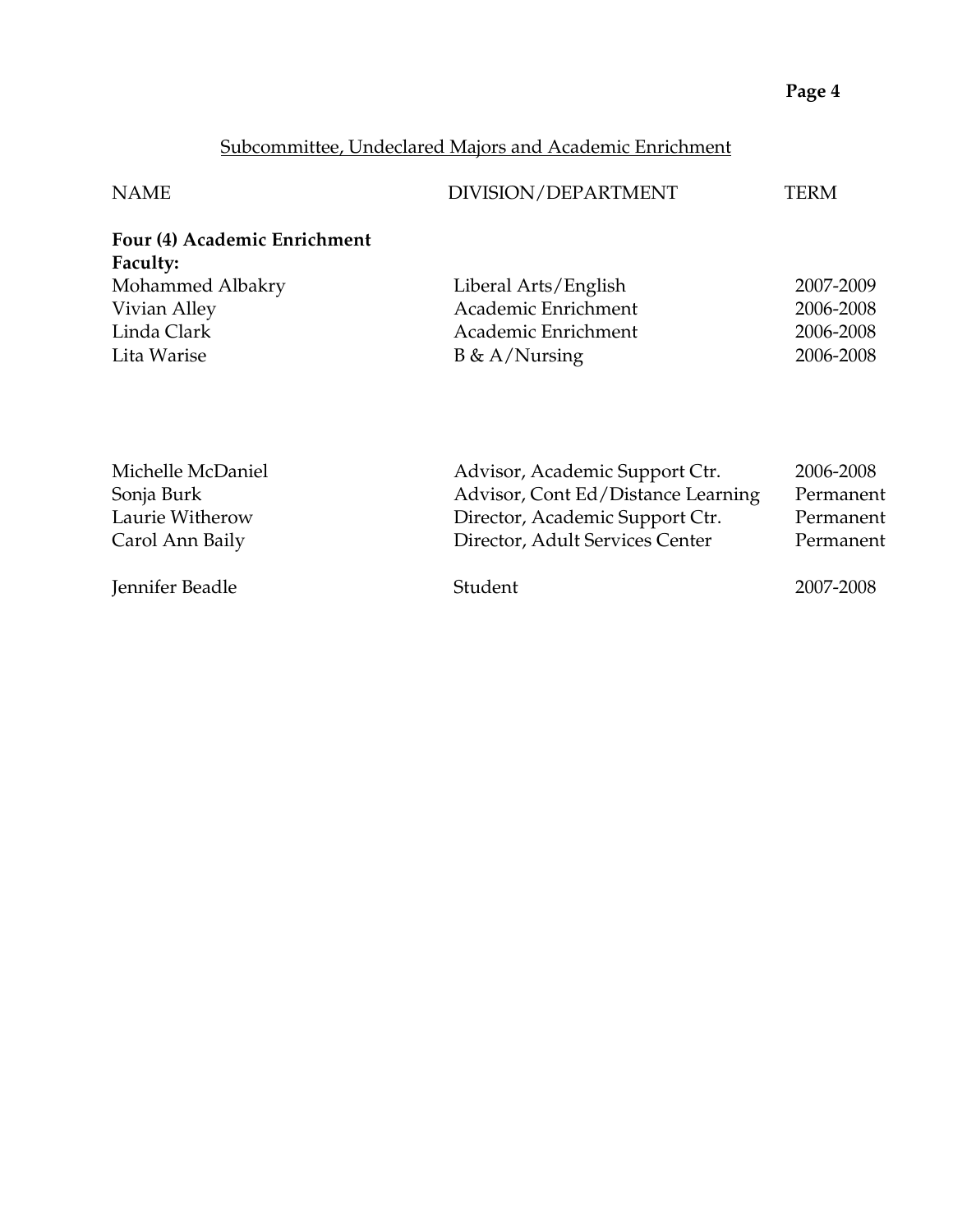## ANIMAL CARE AND USE COMMITTEE (Special Purpose Committee)

| <b>NAME</b>                                                      | DIVISION/DEPARTMENT                                                                             | TERM                                             |
|------------------------------------------------------------------|-------------------------------------------------------------------------------------------------|--------------------------------------------------|
| Max Ervin<br>Lara Daniel<br>Angela Mertig<br><b>Betty Harper</b> | $B \& A/Biology$<br>Business/Accounting<br>Liberal Arts/Soc/Anthropology<br>Business/Accounting | 2007-2010<br>2007-2010<br>2007-2010<br>2006-2008 |
| John Haffner<br>Mitchell Mote                                    | Veterinarian/Horse Science Center<br><b>Community Representative</b>                            |                                                  |
| Michael Allen<br>Tara Prairie<br>Myra Norman                     | Vice Provost/Research<br>Compliance Officer<br>Director of Sponsored Programs                   | Ex-Officio<br>Ex-Officio<br>Ex-Officio           |
| Two (2) Students:<br>David Adams<br>Kewan Person                 | Graduate Student<br>Undergraduate Student                                                       | 2007-2008<br>2007-2008                           |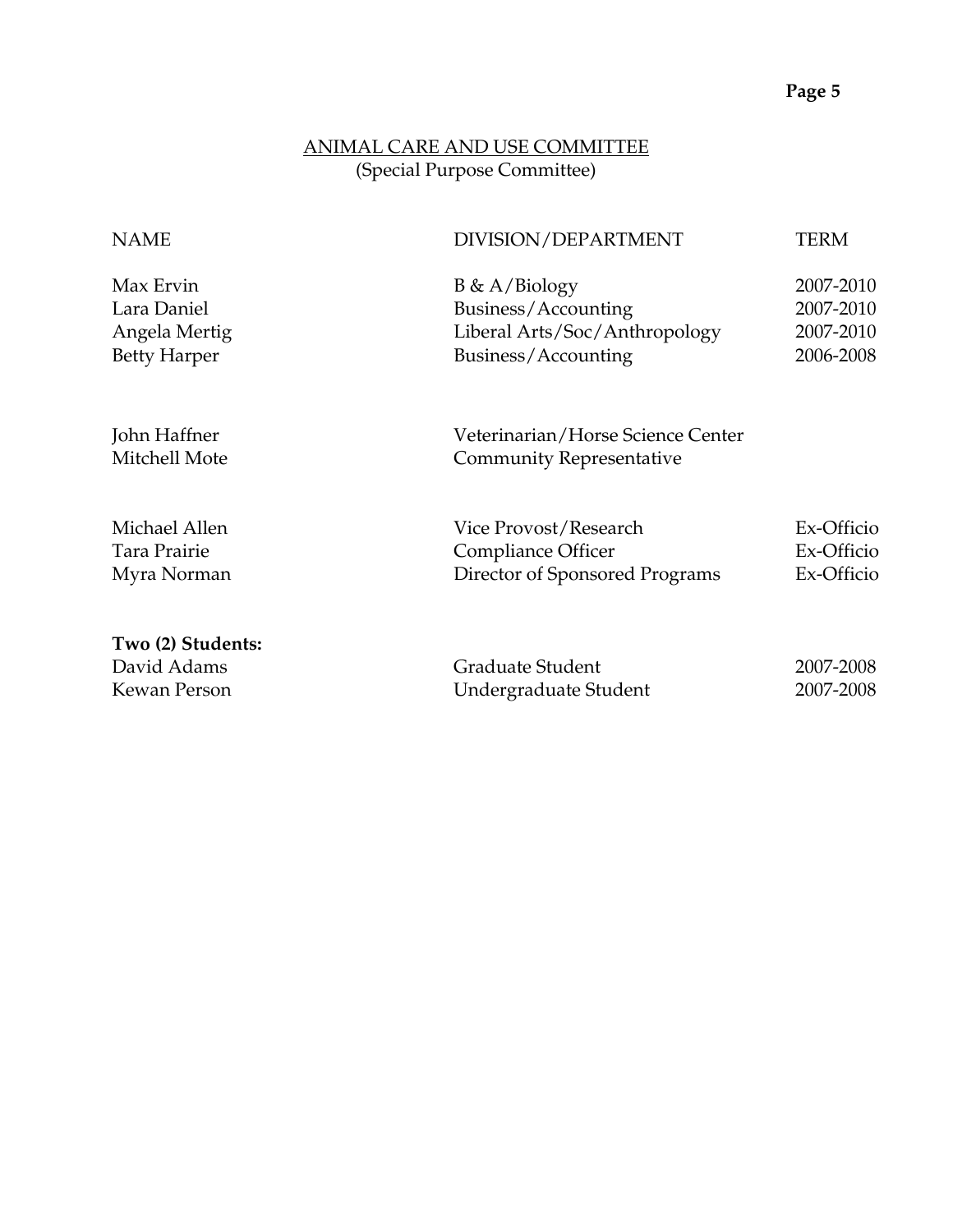## ATHLETIC COMMITTEE

| <b>NAME</b>         | DIVISION/DEPARTMENT                                        | <b>TERM</b> |
|---------------------|------------------------------------------------------------|-------------|
|                     | One (1) Faculty Each Undergraduate College (3 year terms): |             |
| Zeny Panol          | Mass Com/Journalism                                        | 2007-2010   |
| Gordon Freeman      | Business/Computer Info Systems                             | 2006-2009   |
| Sandy Neal          | Education/Health/Human Perf                                | 2006-2009   |
| Joseph Hawkins      | B & A/Aerospace                                            | 2005-2008   |
| Stephen Smith       | Liberal Arts/Music                                         | 2005-2008   |
| 2 At-Large Faculty: |                                                            |             |
| Paula Thomas        | Business/Accounting                                        | 2005-2008   |
| Don Campbell        | B & A/Mathematical Sciences                                | 2006-2009   |
| Terry Whiteside     | President's Representative                                 | Permanent   |
| Chris Massaro       | <b>Athletic Director</b>                                   | Ex-Officio  |
| Diane Turnham       | Senior Women's Administrator                               | Ex-Officio  |
| Joseph Hawkins      | Outgoing Chair, Athletic Committee                         | 2007-2008   |
| <b>Wayne Groce</b>  | President, BRAA                                            | Ex-Officio  |
| 2 Students:         |                                                            |             |
| Dillon Heath        | Student                                                    | 2007-2008   |
| John Marc Stevens   | Student                                                    | 2007-2008   |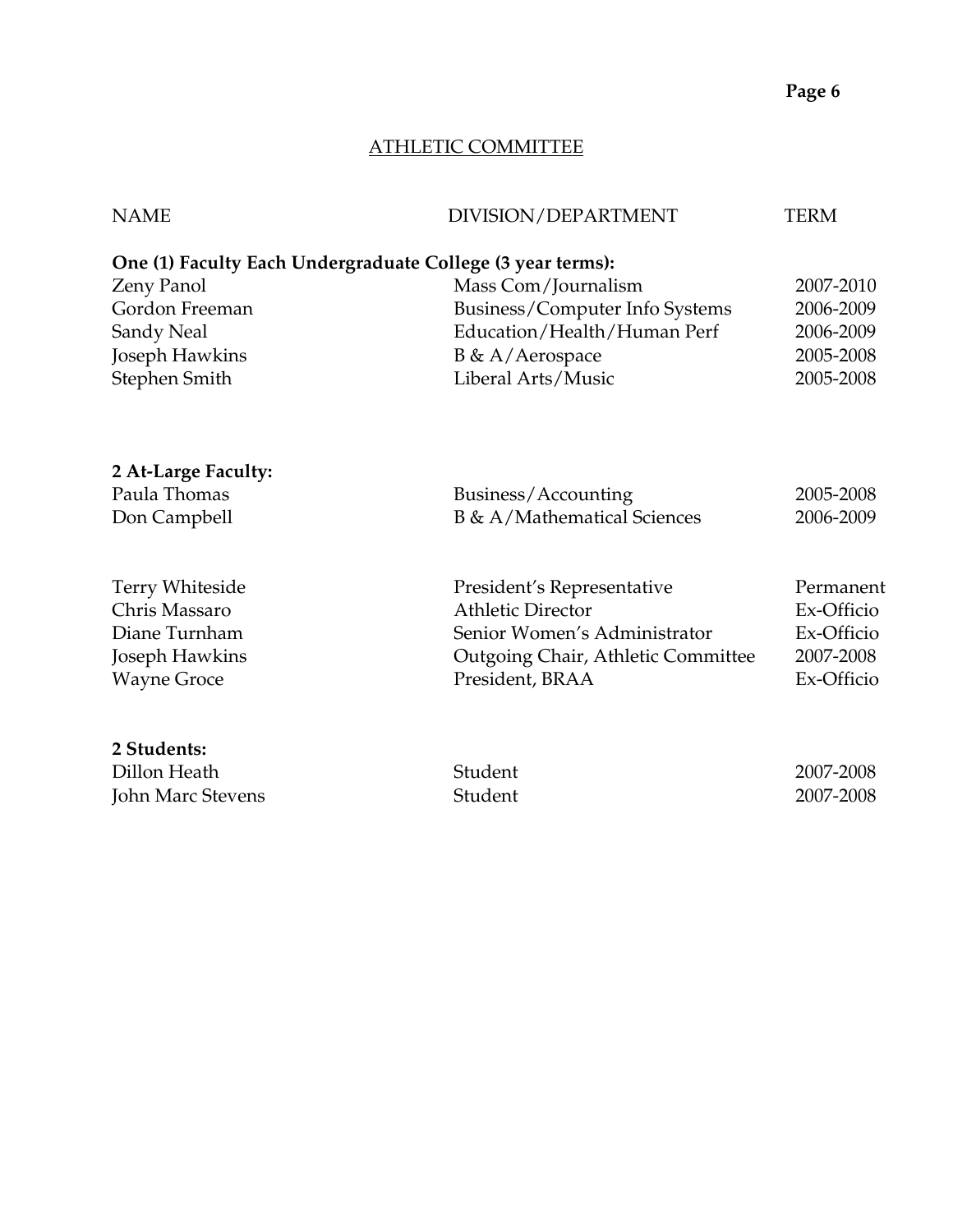#### ATHLETIC COMPLIANCE COMMITTEE

#### NAME DIVISION/DEPARTMENT TERM

Lara Daniel Business/Accounting 2006-2008 Colby Jubenville Education/Health/Human Perf 2006-2008 Beverly Keel Mass Com/Recording Industry Mgmt. 2006-2008

James Rost Dir., Student Athlete Enhancement Center/Athletic Academic Advisor Wynnifred Counts **Athletic Academic Advisor** Donna Victory **Athletic Certification Officer** Robbie Snapp Financial Aid Officer<br>
Terry Whiteside Faculty Athletic Repre Faculty Athletic Representative Michael Moleta **Director of Compliance**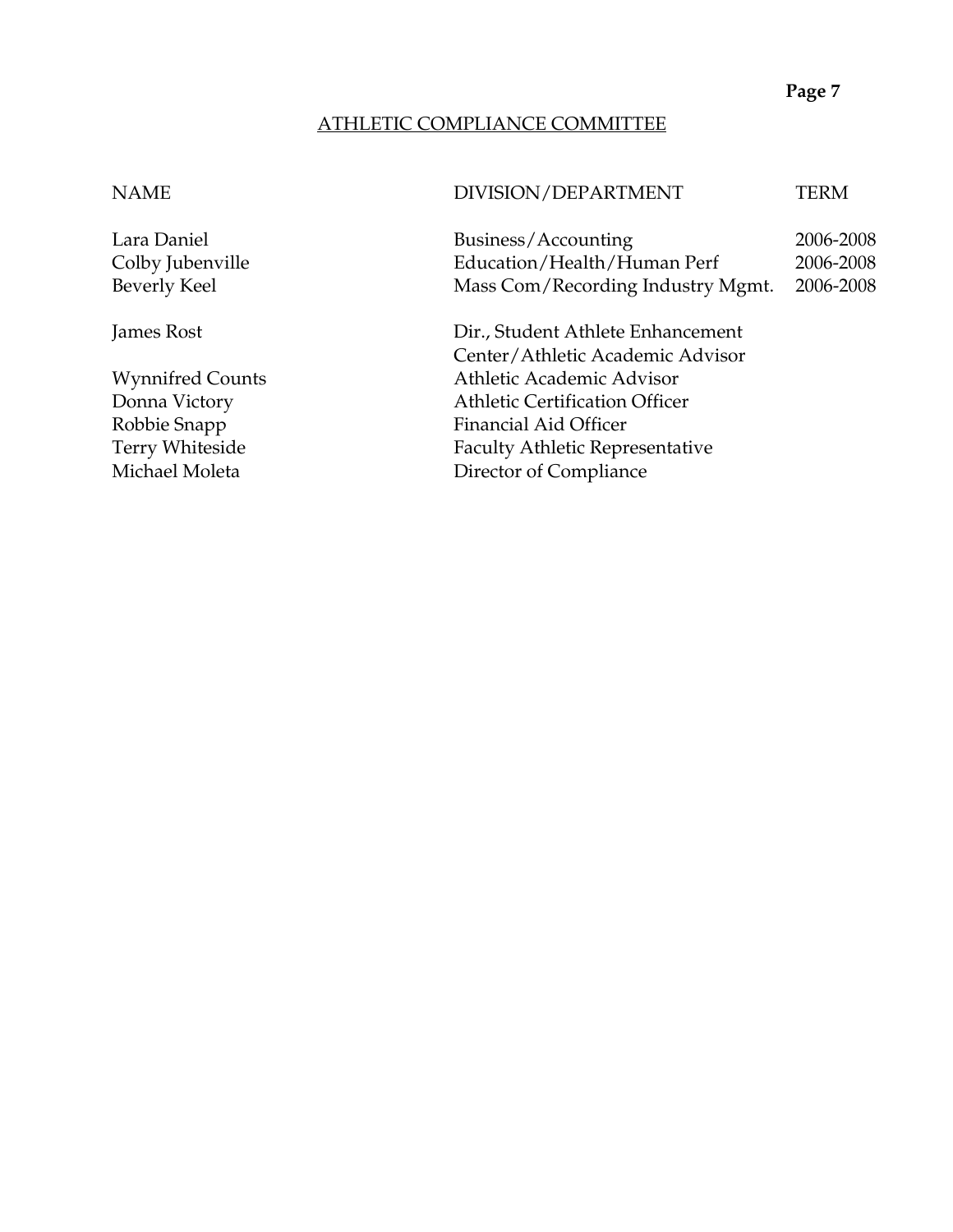#### CAREER ACHIEVEMENT AWARD COMMITTEE

| <b>NAME</b> | DIVISION/DEPARTMENT | TERM |
|-------------|---------------------|------|
|             |                     |      |

#### **Two (2) Tenured Faculty (Professor or Associate Professor)-Each Undergraduate College:**  Xiaoya Zha B & A/Mathematical Sciences 2007-2009 Ron Moser Business/Management/Mktg 2007-2009 Richard Bauer **Education/Psychology** 2007-2009 Sharon Smith Liberal Arts/Speech/Theatre 2007-2009 John Dougan Mass Com/Recording Industry 2007-2009 Don Hong B & A/Mathematical Sciences 2006-2008 Phil Harper Business/Accounting 2006-2008

| David Walker  | Liberal Arts/Speech/Theatre    | 2006-2008 |
|---------------|--------------------------------|-----------|
| Ed Kimbrell   | Mass Com/Journalism            | 2006-2008 |
|               |                                |           |
|               |                                |           |
|               |                                |           |
| Michael Allen | Vice Provost, Research/Dean of | 2007-2008 |
|               | <b>Graduate Studies</b>        |           |

Tracey Ring Tracey Ring Education/Elementary/Spec Ed 2007-2008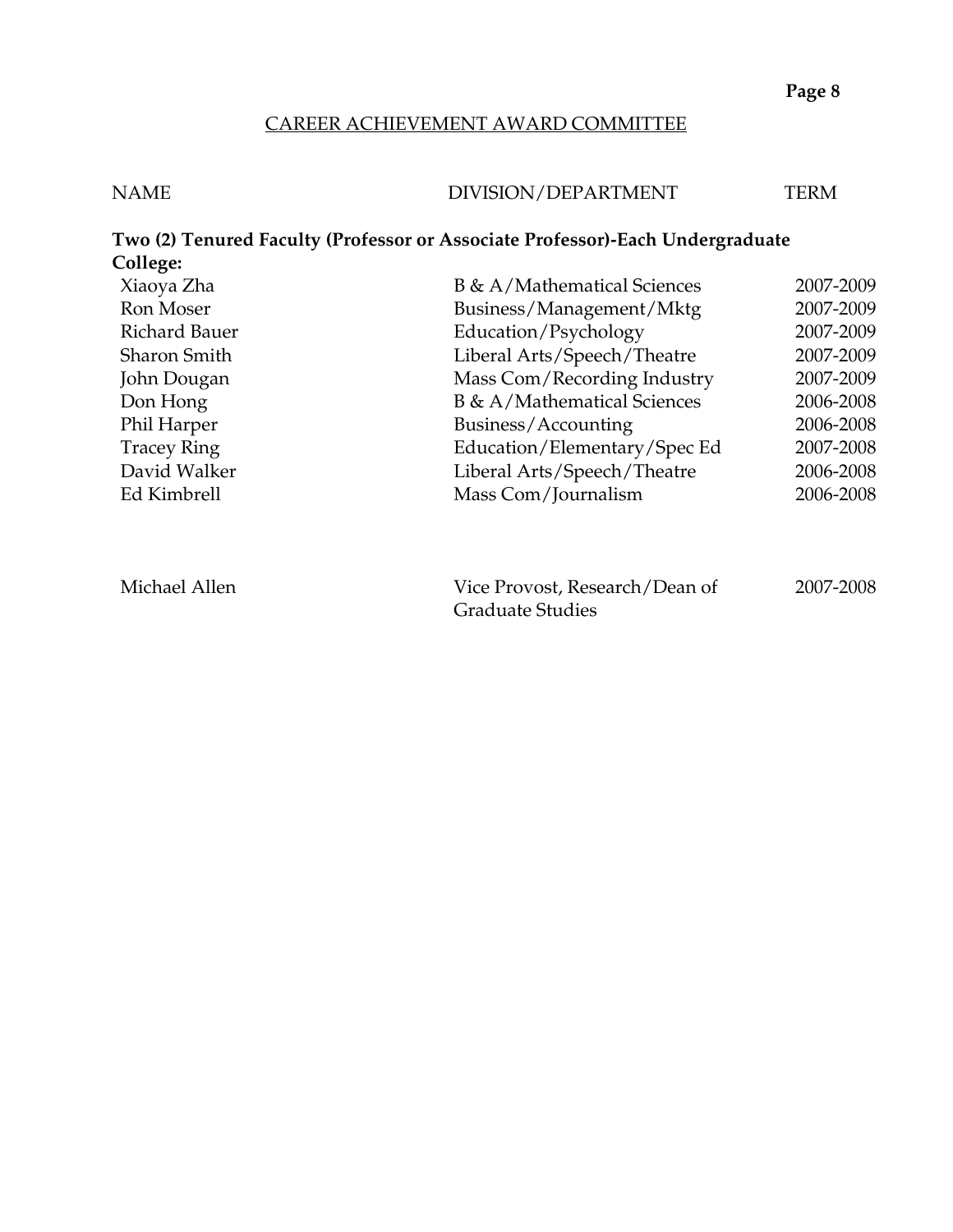## CAMPUS NON-VIOLENCE COMMITTEE

# NAME DIVISION/DEPARTMENT TERM

| One (1) At-Large Faculty: |                                   |            |
|---------------------------|-----------------------------------|------------|
| Jennifer Marchant         | Liberal Arts/English              | 2007-2009  |
| Aimee Holt (Chair)        | Education/Psychology              | 2007-2008  |
| Kathy Musselman           | Director, Human Resource Services |            |
| <b>Buddy Peaster</b>      | Director, Public Safety           |            |
| Gene Cord                 | <b>Counseling Services</b>        | 2006-2008  |
| Gene Fitch                | Assoc V P & Dean, Student Life    |            |
| Terry Logan               | <b>Campus Safety Officer</b>      |            |
| Kevin Smith               | President, Faculty Senate         |            |
| <b>Chassen Haynes</b>     | President, SGA                    |            |
| Terri Johnson             | Director, JAWC                    |            |
| James Floyd               | Legal Assistant to the President  | Ex-Officio |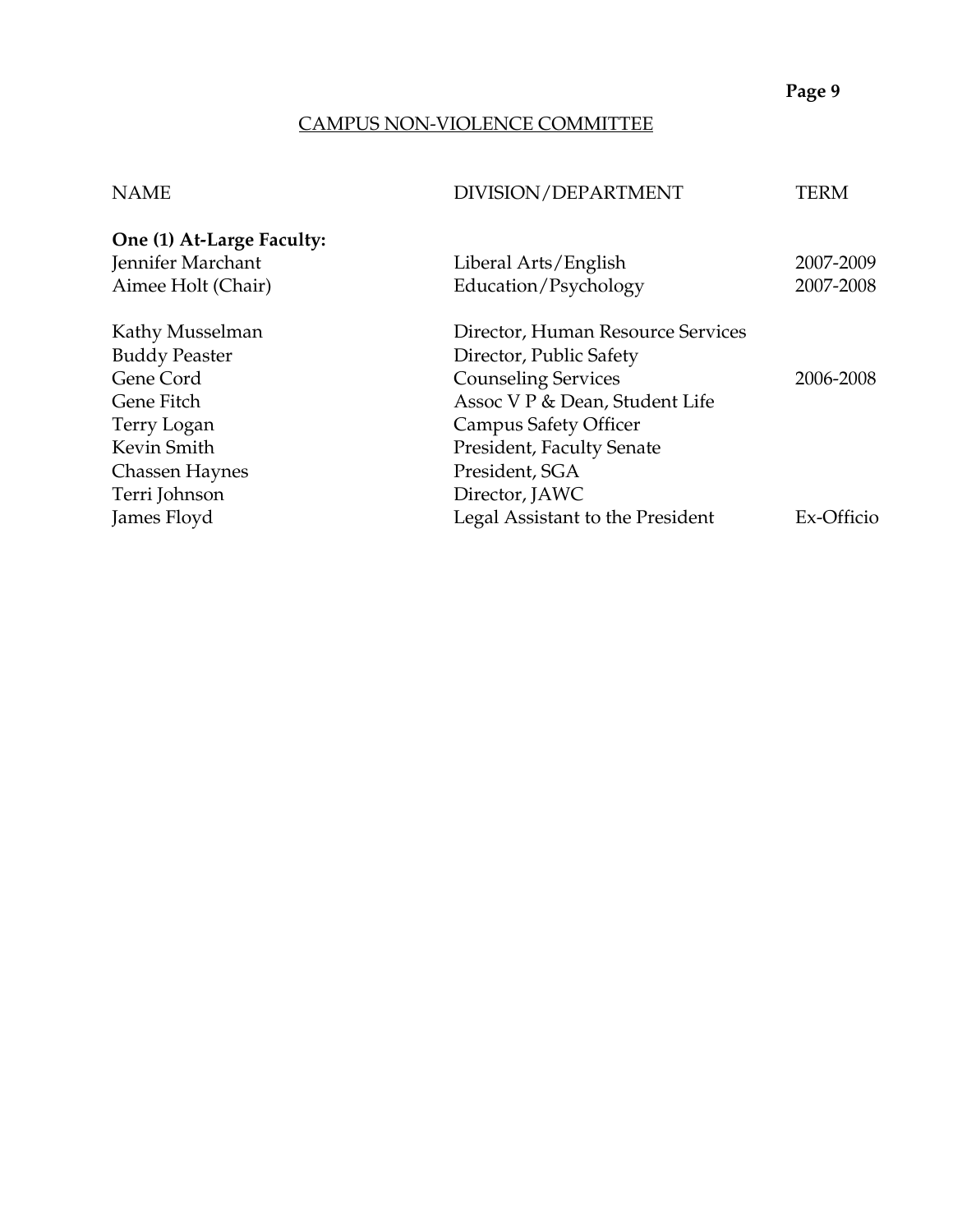# COUNCIL ON TEACHER EDUCATION

| <b>NAME</b>                                   | DIVISION/DEPARTMENT                                         | <b>TERM</b> |
|-----------------------------------------------|-------------------------------------------------------------|-------------|
| Gloria Bonner                                 | Dean, College of Education and<br><b>Behavioral Science</b> | Chair       |
| Connie Jones                                  | Chair, Elementary/Special Education                         |             |
| Jim Huffman                                   | Chair, Educational Leadership                               |             |
| Dellmar Walker                                | Chair, Human Sciences                                       |             |
| Two (2) Education Faculty:                    |                                                             |             |
| Jeremy Winters                                | Education/Elementary/Spec Ed                                | 2007-2009   |
| Sandra Poirier                                | <b>Education/Human Sciences</b>                             | 2006-2008   |
| Three (3) Faculty Outside Education           |                                                             |             |
| College:                                      |                                                             |             |
| Patricia Patterson                            | $B \& A/Chemistry$                                          | 2007-2009   |
| Theresa McBreen                               | Liberal Arts/Foreign Lang/Literatures                       | 2007-2009   |
| Lon Nuell                                     | Liberal Arts/Art                                            | 2006-2008   |
|                                               |                                                             |             |
| Two (2) Public School Licensed Practitioners: |                                                             |             |
| Ivan Duggin                                   | Principal, Holloway High School                             | 2007-2009   |
| Regina Payne                                  | Principal, Bradley Academy                                  | 2007-2009   |
| Tammie Brown                                  | Int Director, Clinical/Lab Experiences                      | Ex-Officio  |
| Phillip Waldrop                               | Assoc Dean, Teacher Education                               | Ex-Officio  |
| Two (2) Students:                             |                                                             |             |
| <b>Tyler Henson</b>                           | Graduate Student                                            | 2007-2008   |
| Carrie Jordon                                 | Undergraduate Student                                       | 2007-2008   |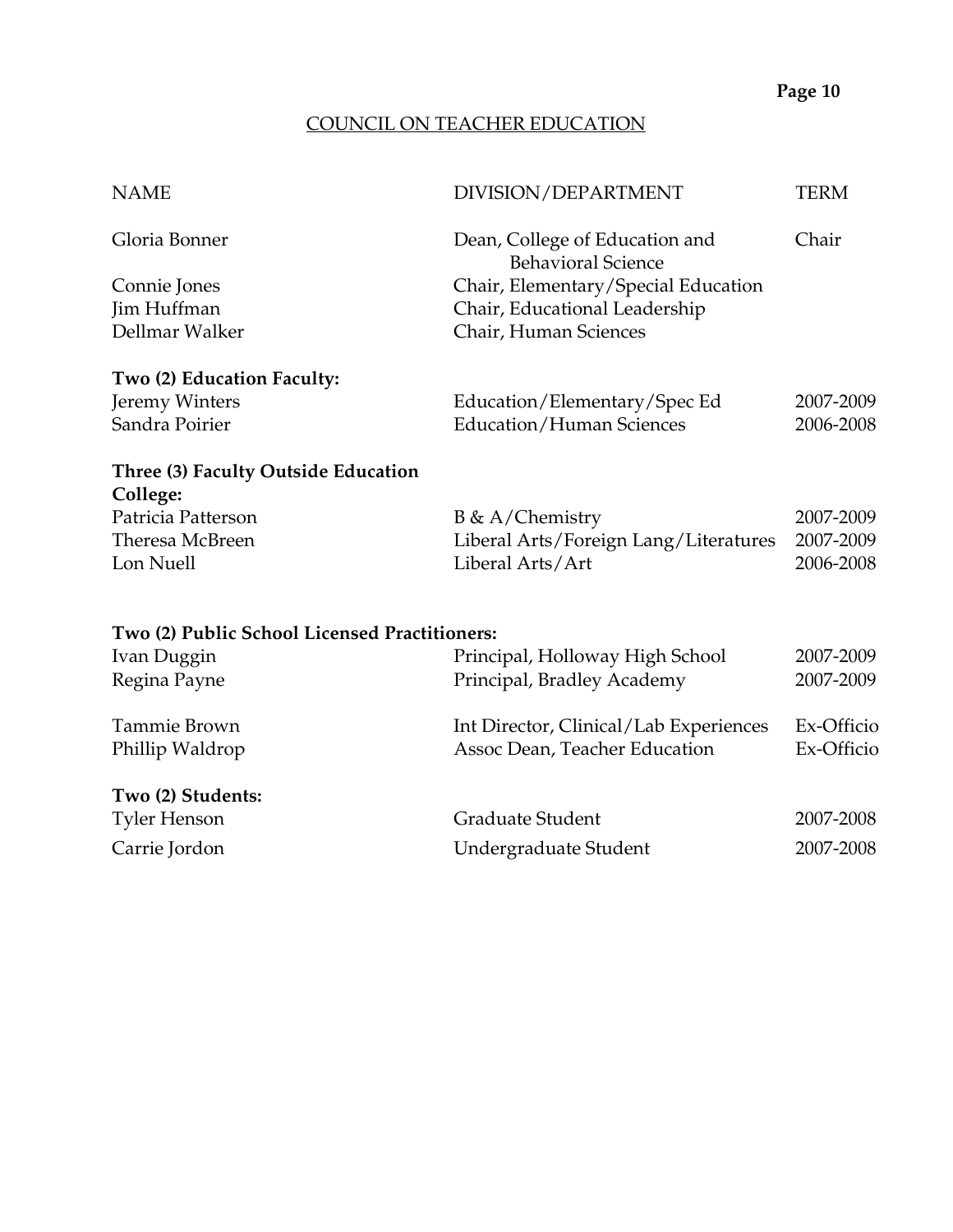#### CURRICULUM COMMITTEE

#### NAME DIVISION/DEPARTMENT TERM

# **Two (2) Faculty Each Undergraduate College:**  Terrence Lee B & A/Chemistry 2007-2009 Helen Binkley Education/Health/Human Perf 2007-2009 Foster Amey Liberal Arts/Sociology/Anthropology 2007-2009 Sanjay Asthana Mass Com/Journalism 2007-2009 Charles Apigian (Chair) Business/Computer Info Systems 2007-2008 Chris Stephens B & A/Mathematical Sciences 2006-2008 Randy Clark Business/Management/Mktg 2006-2008 Ann Campbell Education/Elem/Special Ed 2006-2008 Wendy Koenig Liberal Arts/Art 2006-2008 Jane Davis Mass Com/Library 2006-2008

| <b>Bill Badley</b> | Director, General Education | Ex-Officio |
|--------------------|-----------------------------|------------|
| Teresa Thomas      | Director of Records         | Ex-Officio |

#### **Two (2) Students/Upper Class Representatives:**

| <b>Brittany Hunter</b> | Student | 2007-2008 |
|------------------------|---------|-----------|
| Jessica Putman         | Student | 2007-2008 |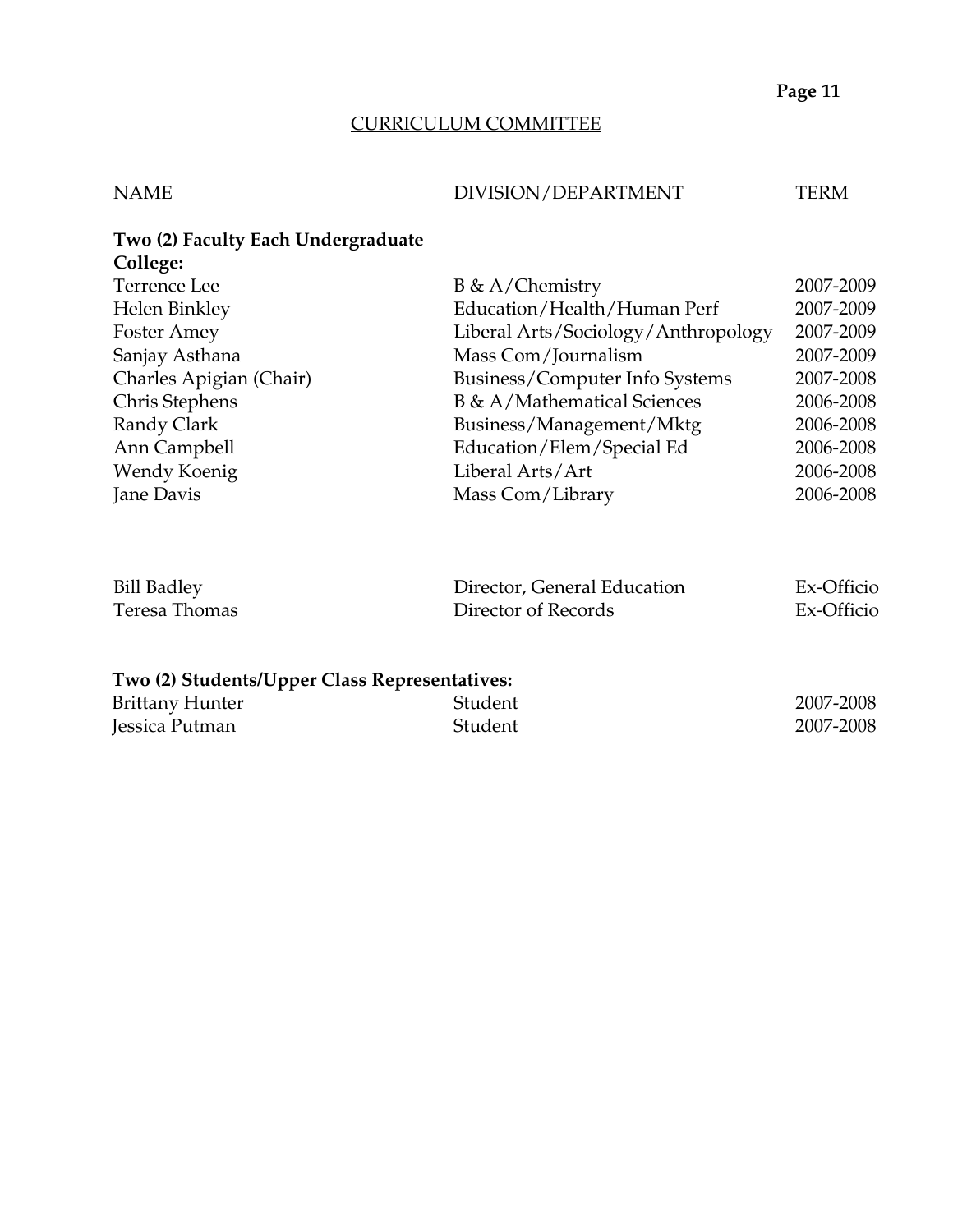#### FACULTY APPEALS COMMITTEE

# NAME DIVISION/DEPARTMENT TERM **Two (2) Tenured Professors, Each Undergraduate College:**  Paul Lee B & A/Physics/Astronomy 2007-2009 Barbara Haskew Business/Economics/Finance 2007-2009 Janet Colson Education/Human Sciences 2007-2009 Clyde Willis Liberal Arts/Political Science 2007-2009 Suann Alexander Mass Com/Library 2007-2009 Matthew Klukowski B & A/Biology 2006-2008 Daniel Reynolds Business/Accounting 2006-2008 Richard Bauer Education/Psychology 2006-2008 Liberal Arts/History 2006-2008 Jennifer Woodard Mass Com/Electronic Media Com 2006-2008

#### **Three (3) Alternates:**

George Vernardarkis Chong Chen Dennis Walsh

| Liberal Arts/Political Science     | 2007-2009 |
|------------------------------------|-----------|
| B & A/Engineering Tech/Ind Studies | 2006-2008 |
| B & A/Mathematical Sciences        | 2006-2008 |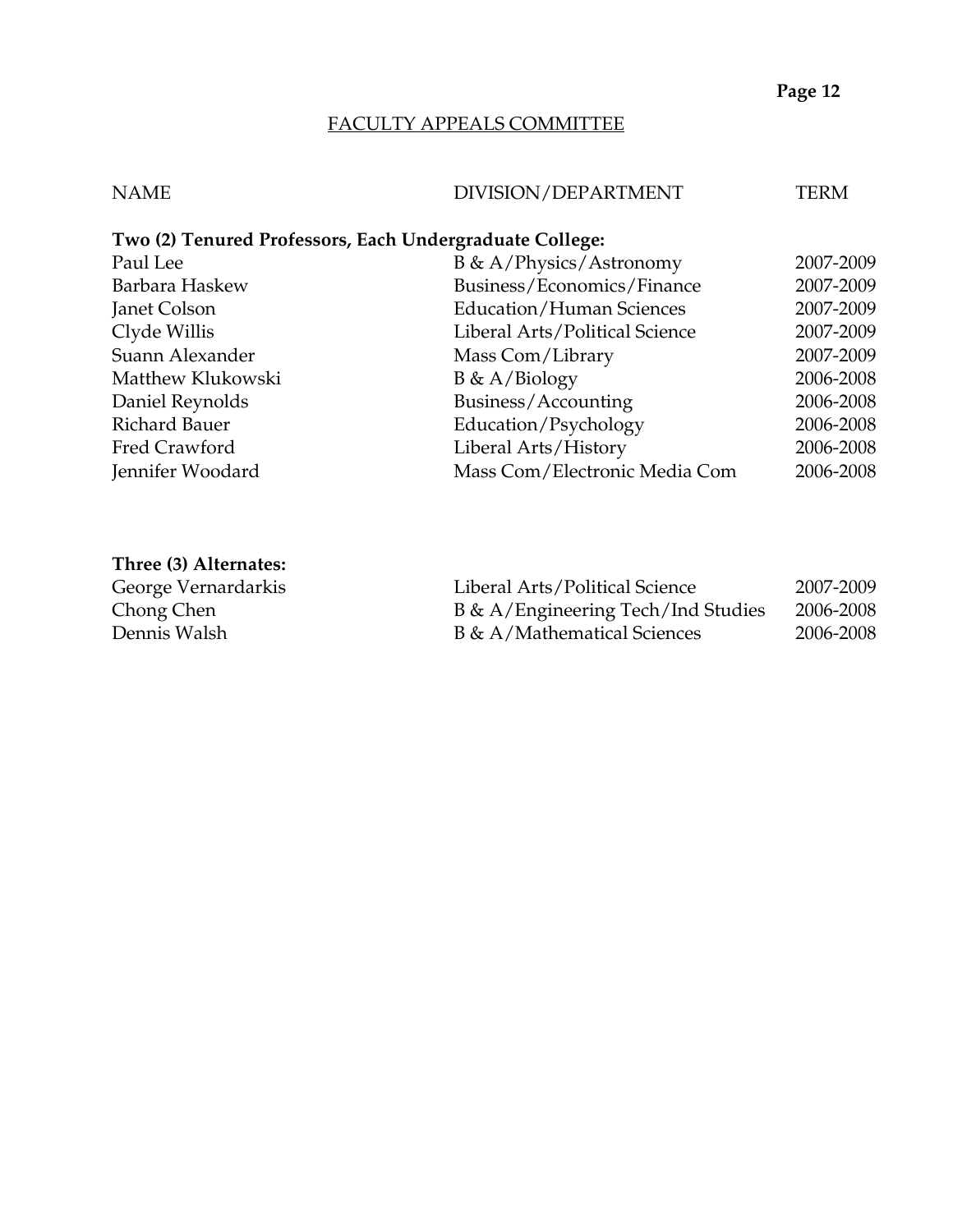## FACULTY DEVELOPMENT COMMITTEE

| <b>NAME</b>                         | DIVISION/DEPARTMENT                   | TERM       |
|-------------------------------------|---------------------------------------|------------|
| One (1) Faculty, Each Undergraduate |                                       |            |
| College:                            |                                       |            |
| Anhua Lin                           | B & A/Mathematical Sciences           | 2007-2009  |
| Mamit Deme                          | Business/Economics/Finance            | 2007-2009  |
| Oscar Diaz                          | Liberal Arts/Foreign Lang/Literatures | 2007-2009  |
| Sandra Poirier                      | <b>Education/Human Sciences</b>       | 2006-2008  |
| Harold Martin Newman                | Mass Com/Recording Industry Mgmt      | 2006-2008  |
| Two (2) At-Large Faculty:           |                                       |            |
| Ronald McBride                      | B & A/Engineering Tech/Ind Studies    | 2006-2008  |
| <b>Bill Badley</b>                  | <b>Assistant Vice Provost</b>         | Ex-Officio |
|                                     |                                       |            |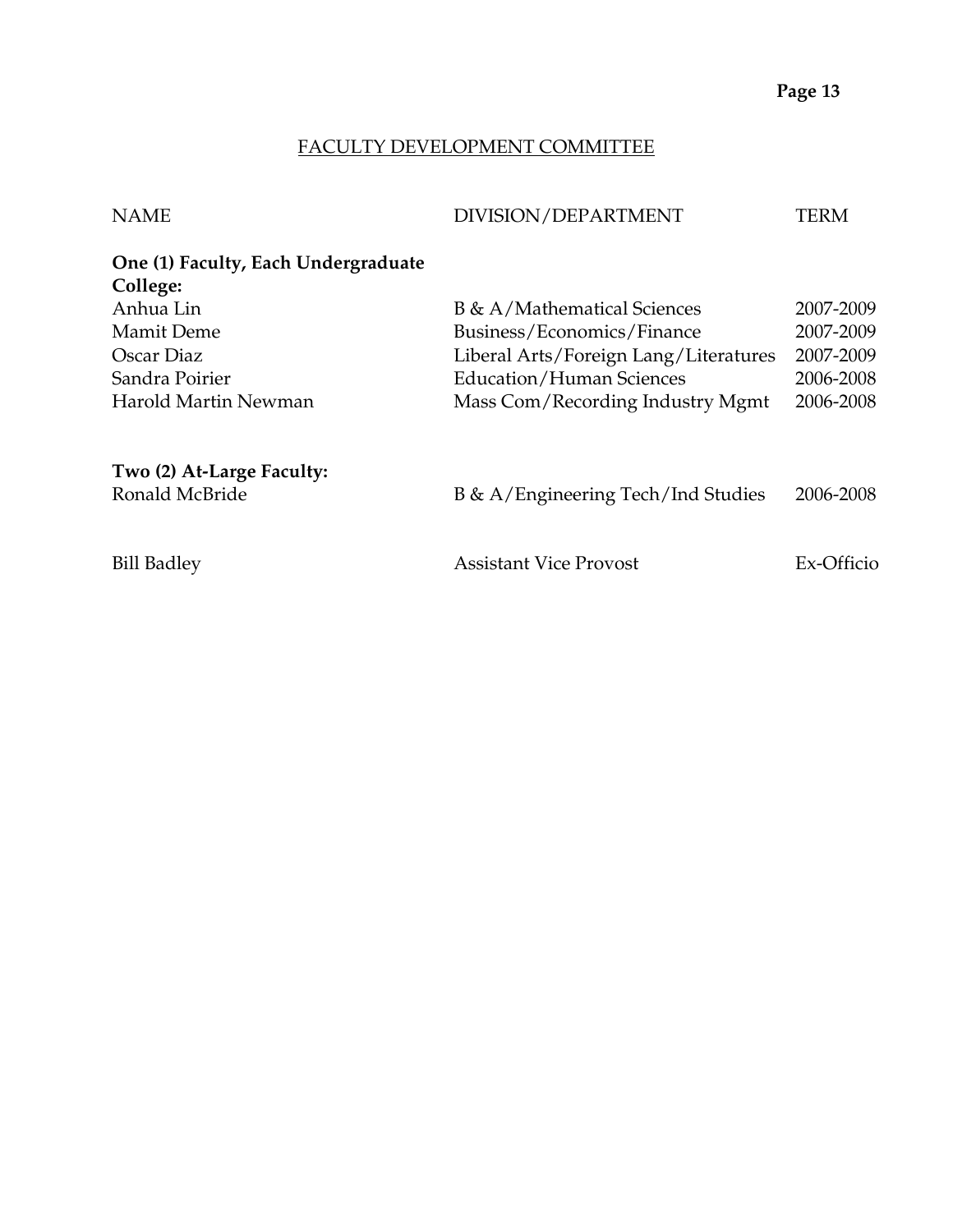## FACULTY RESEARCH AND CREATIVE ACTIVITY COMMITTEE

#### NAME DIVISION/DEPARTMENT TERM

#### **Two (2) Faculty, Each Undergraduate College:**

| $\ddotsc$          |                                   |           |
|--------------------|-----------------------------------|-----------|
| Rong Luo           | B & A/Mathematical Sciences       | 2007-2009 |
| Daniel Prather     | B & A/Aerospace                   | 2007-2009 |
| Robin Lee          | Education/Psychology              | 2007-2009 |
| Mary Nichols       | Mass Com/Electronic Media Com     | 2007-2009 |
| Raholanda White    | Business/Bus Com/Entrepreneurship | 2006-2008 |
| Jinfeng Yue        | Business/Management/Mktg          | 2006-2008 |
| James Hodgson      | Education/Dyslexia Studies        | 2006-2008 |
| Susan Myers-Shirk  | Liberal Arts/History              | 2006-2008 |
| Justyna Kostkowska | Liberal Arts/English              | 2007-2008 |
| James Piekarski    | Mass Com/Recording Industry Mgmt  | 2006-2008 |
|                    |                                   |           |

# **Four (4) At-Large Faculty:**

| Andrienne Friedli | $B \& A/Chemistry$                    | 2007-2009 |
|-------------------|---------------------------------------|-----------|
| Karim Salman      | B & A/Engineering Tech/Ind Studies    | 2007-2009 |
| Nuria Novella     | Liberal Arts/Foreign Lang/Literatures | 2007-2009 |
| Scott Boyd        | Liberal Arts/Speech/Theatre           | 2007-2009 |

| Michael Allen     |
|-------------------|
| Robert Carlton    |
| Peter Cunningham  |
| Myra Norman       |
| Samantha Cantrell |
| Chris Crowell     |
| Faye Parham       |
| Lucinda Lea       |
| Kirk Purdom       |

| Michael Allen     | Vice Provost, Research                | Ex-Officio |
|-------------------|---------------------------------------|------------|
| Robert Carlton    | Chair, Physics/Astronomy              | Ex-Officio |
| Peter Cunningham  | Interim Assoc Dean, Graduate Studies  | Ex-Officio |
| Myra Norman       | Director, Sponsored Programs          | Ex-Officio |
| Samantha Cantrell | Specialist, Sponsored Programs        | Ex-Officio |
| Chris Crowell     | Specialist, Sponsored Programs        | Ex-Officio |
| Faye Parham       | Director, Institutional Effectiveness | Consultant |
| Lucinda Lea       | Vice President, Info Technology       | Consultant |
| Kirk Purdom       | Director, Development                 | Consultant |
|                   |                                       |            |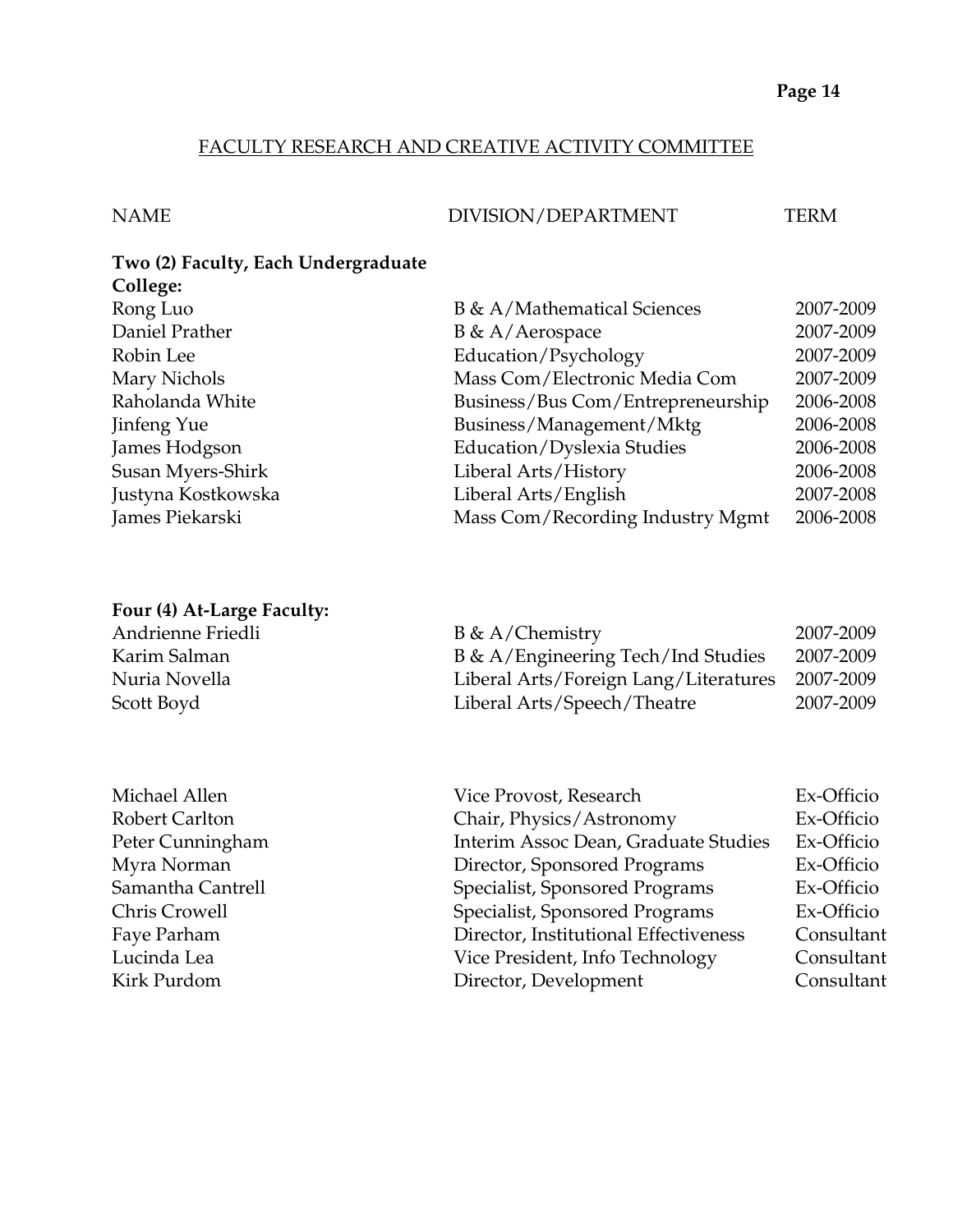#### UNIVERSITY COMMITTEE ON GENERAL EDUCATION

#### NAME DIVISION/DEPARTMENT TERM

**Three (3) Faculty, Each Undergraduate College (3-year terms):**  Abdul Khaliq B & A/Mathematical Sciences 2007-2010 Richard Mpoyi Business/Management/Mktg 2007-2010 Peter Cunningham Education/Health/Human Perf 2007-2010 Louis Haas Liberal Arts/History 2007-2010 Jo Williams Mass Com/Library 2007-2010 Saleh Sbenaty B & A/Engineering Tech/Ind Studies 2006-2009 Mirza Murtaza Business/Computer Info Systems 2006-2009 Georgann Ross Education/Elementary/Special Ed 2007-2009 Russell Church Liberal Arts/Speech/Theatre 2007-2009 Edward Kimbrell Mass Com/Journalism 2006-2009 Wayne Dornan B & A/Aerospace 2005-2008 Franklin Michello Business/Economics/Finance 2007-2008 Dennis Papini Education/Psychology 2005-2008 Mary Hoffschwelle Liberal Arts/History 2005-2008 Nancy McCormick B & A/Mathematical Sciences 2005-2008

| <b>Bill Badley</b> | Director, General Education                    | Ex-Officio |
|--------------------|------------------------------------------------|------------|
| Jack Thomas        | Vice Provost/Academic Affairs                  | Ex-Officio |
| Faye Parham        | Director, Institutional Effectiveness          | Ex-Officio |
| John McDaniel      | Dean (recommended/Dean's Council)              | Ex-Officio |
| Dellmar Walker     | Chair (recommended/Chair's Council) Ex-Officio |            |

## **Two (2) SGA Members:**

Jessica Turri Student 2007-2008

Lemon Keith Student 2007-2008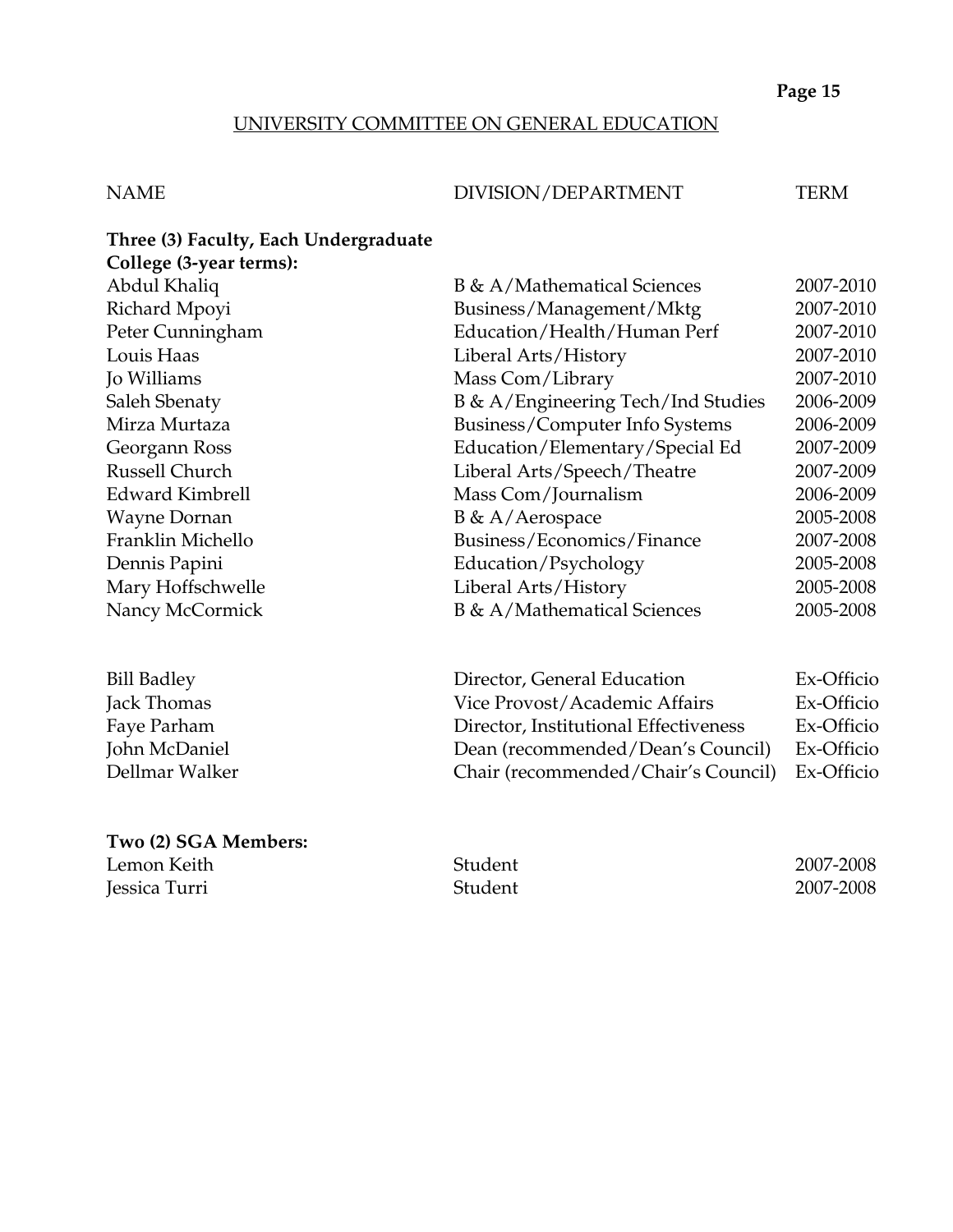# College of Basic and Applied Sciences

| <b>NAME</b>                       | DIVISION/DEPARTMENT            | TERM       |
|-----------------------------------|--------------------------------|------------|
| Four (4) Basic & Applied Faculty: |                                |            |
| Paul Kline                        | Chemistry                      | 2007-2009  |
| William Allen                     | Aerospace                      | 2006-2008  |
| Scott Handy                       | Chemistry                      | 2006-2008  |
| Ping Zhang                        | <b>Mathematical Sciences</b>   | 2006-2008  |
| One (1) Basic & Applied Student:  |                                |            |
| LeKeisha Hudson                   | Student                        | 2007-2008  |
| Two (2) Basic & Applied Faculty   |                                |            |
| Alternates:                       |                                |            |
| Wendy Beckman                     | Aerospace                      | 2006-2008  |
| Cindi Smith-Walters               | Biology                        | 2006-2008  |
| One (1) Basic & Applied Student   |                                |            |
| Alternate:                        |                                |            |
| Thomas Koch                       | Student                        | 2007-2008  |
| Jack Thomas                       | Vice Provost, Academic Affairs | Ex-Officio |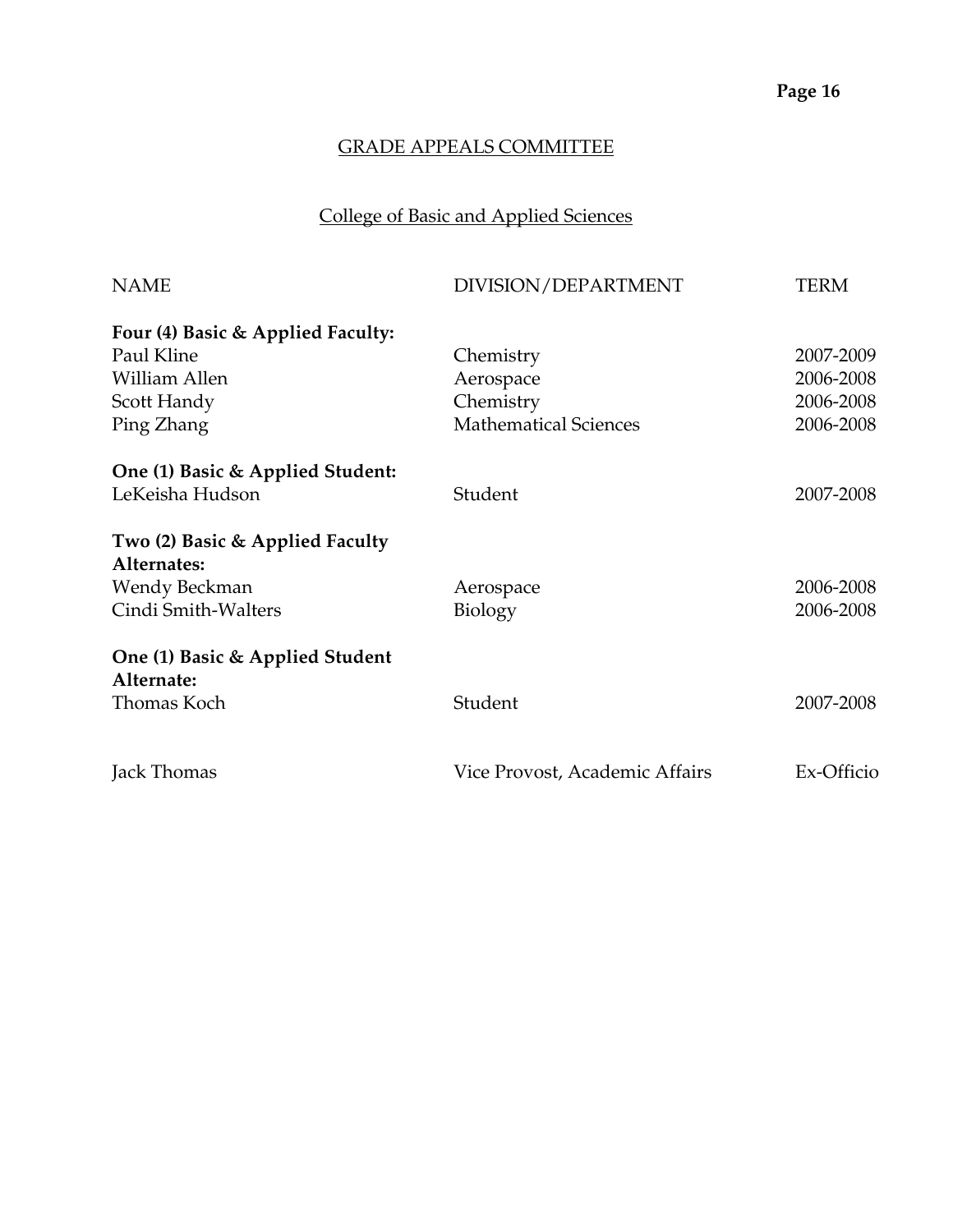# College of Business

| <b>NAME</b>                          | DIVISION/DEPARTMENT                 | TERM       |
|--------------------------------------|-------------------------------------|------------|
| Four (4) Business Faculty:           |                                     |            |
| Dan Reynolds                         | Accounting                          | 2007-2009  |
| Lara Womack Daniel                   | Accounting                          | 2006-2008  |
| Vince Smith                          | Bus Com/Entrepreneurship            | 2006-2008  |
| Bichaka Fayissa                      | Economics/Finance                   | 2006-2008  |
| One (1) Business Student:            |                                     |            |
| Olivia Barker                        | Student                             | 2007-2008  |
| Two (2) Business Faculty Alternates: |                                     |            |
| Carla Jones                          | <b>Computer Information Systems</b> | 2007-2009  |
| <b>Steven Morris</b>                 | <b>Computer Information Systems</b> | 2007-2009  |
| One (1) Business Student Alternate:  |                                     |            |
| <b>Bree Kirby</b>                    | Student                             | 2007-2008  |
| Jack Thomas                          | Vice Provost, Academic Affairs      | Ex-Officio |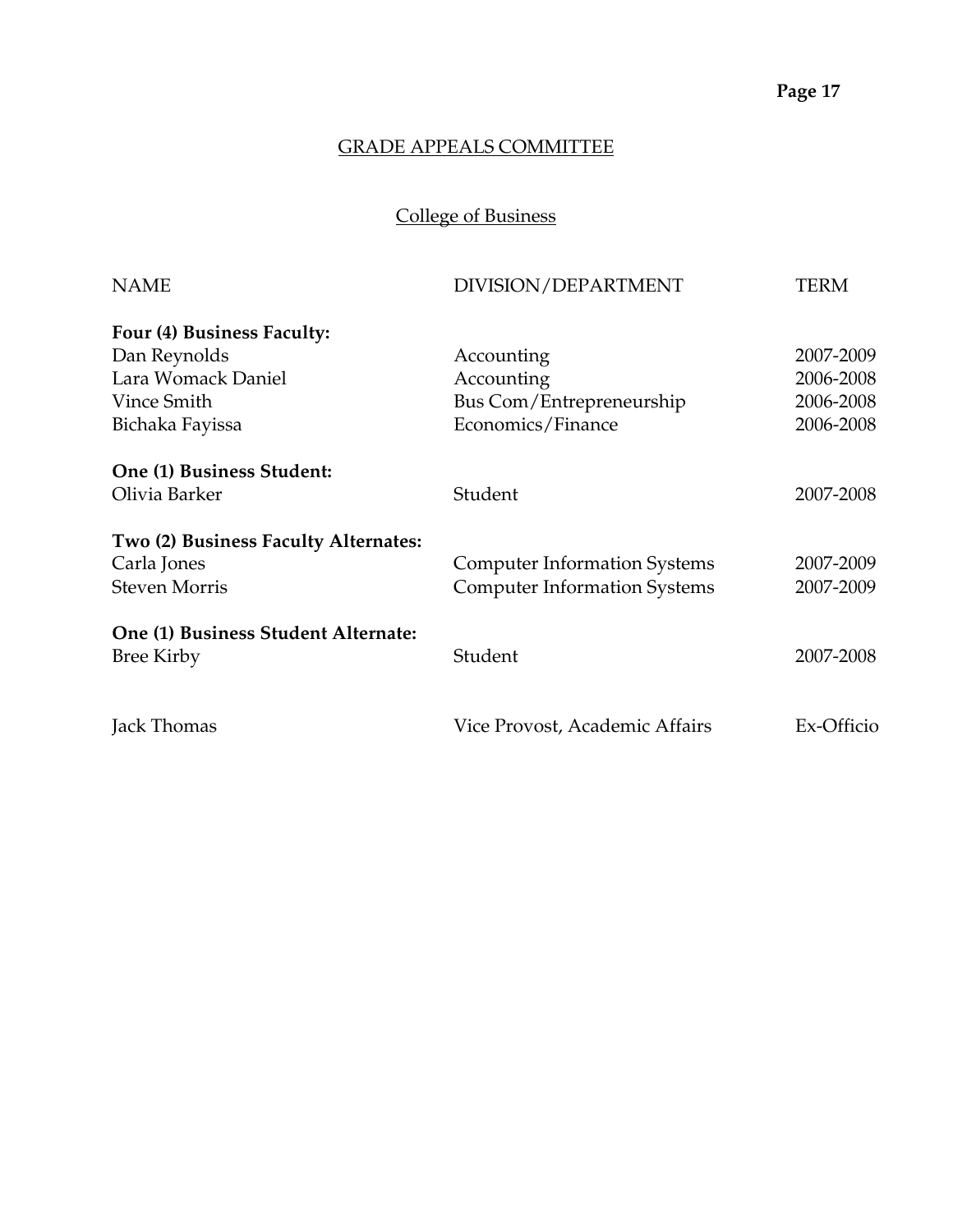# College of Education and Behavioral Science

| <b>NAME</b>                           | DIVISION/DEPARTMENT            | TERM       |
|---------------------------------------|--------------------------------|------------|
| Four (4) Education Faculty:           |                                |            |
| <b>Alexis Miller</b>                  | Criminal Justice               | 2007-2009  |
| Rebecca Watts                         | Educational Leadership         | 2007-2009  |
| Robert Rogers                         | Criminal Justice               | 2006-2008  |
| Robyn Ridgley                         | <b>Human Sciences</b>          | 2006-2008  |
| One (1) Education Student:            |                                |            |
| Cassie Venable                        | Student                        | 2007-2008  |
| Two (2) Education Faculty Alternates: |                                |            |
| Minsoo Kang                           | Health/Human Performance       | 2007-2009  |
| Jim Calder                            | Elementary/Special Ed          | 2006-2008  |
| One (1) Education Student Alternate:  |                                |            |
| <b>James Musice</b>                   | Student                        | 2007-2008  |
| Jack Thomas                           | Vice Provost, Academic Affairs | Ex-Officio |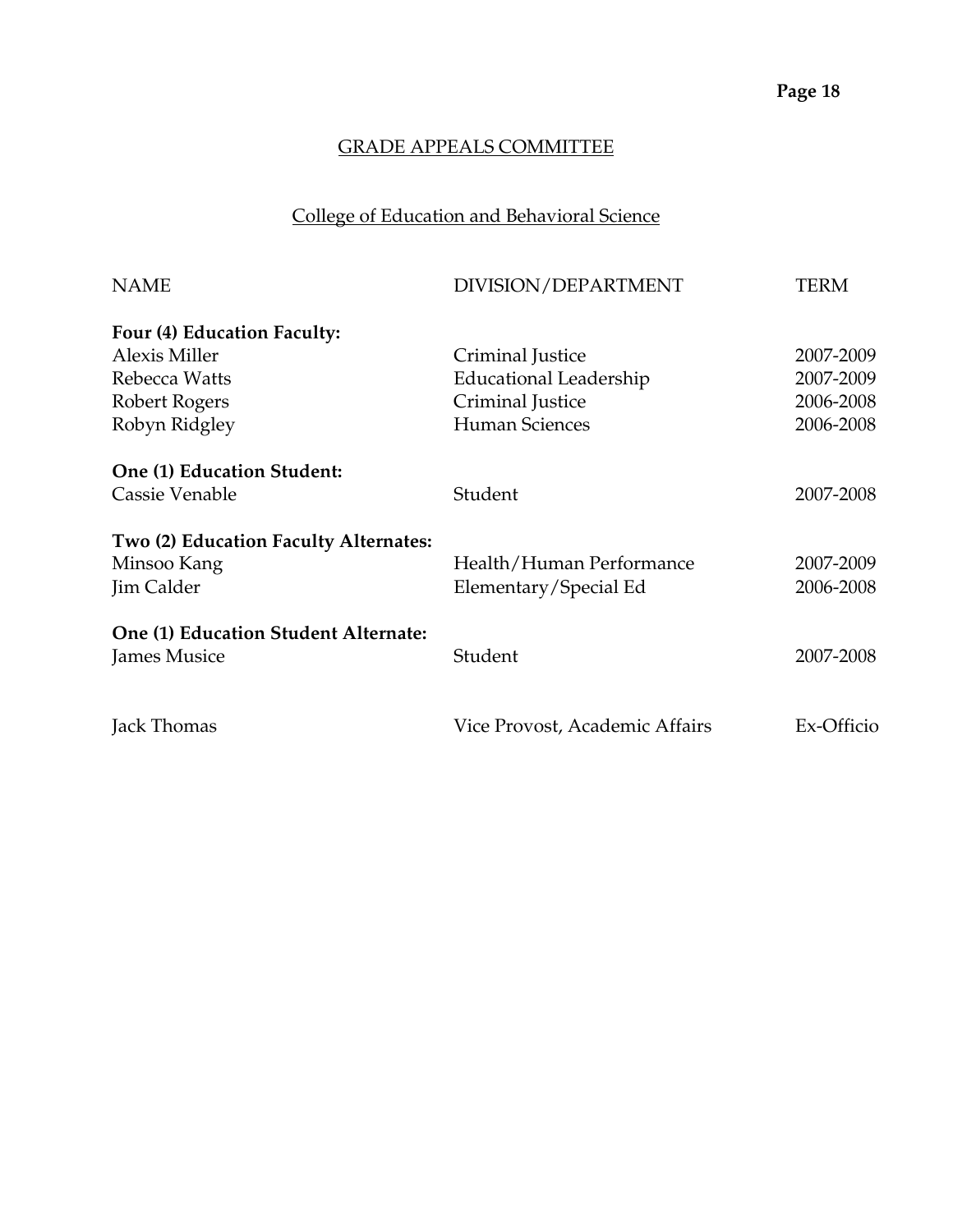# College of Liberal Arts

| <b>NAME</b>                                | DIVISION/DEPARTMENT            | <b>TERM</b> |
|--------------------------------------------|--------------------------------|-------------|
| Four (4) Liberal Arts Faculty:             |                                |             |
| Clyde Willis                               | <b>Political Science</b>       | 2007-2009   |
| Rebecca King                               | English                        | 2006-2008   |
| Jeong Lee                                  | English                        | 2006-2008   |
| Alicia Renfroe                             | English                        | 2006-2008   |
| One (1) Liberal Arts Student:              |                                |             |
| Logan Grant                                | Student                        | 2007-2008   |
| Two (2) Liberal Arts Faculty               |                                |             |
| Alternates:                                |                                |             |
| Elvira Casal                               | English                        | 2007-2009   |
| Jeremy Rich                                | <b>History</b>                 | 2007-2009   |
| One (1) Liberal Arts Student<br>Alternate: |                                |             |
| Erin Dycus                                 | Student                        | 2007-2008   |
| Jack Thomas                                | Vice Provost, Academic Affairs | Ex-Officio  |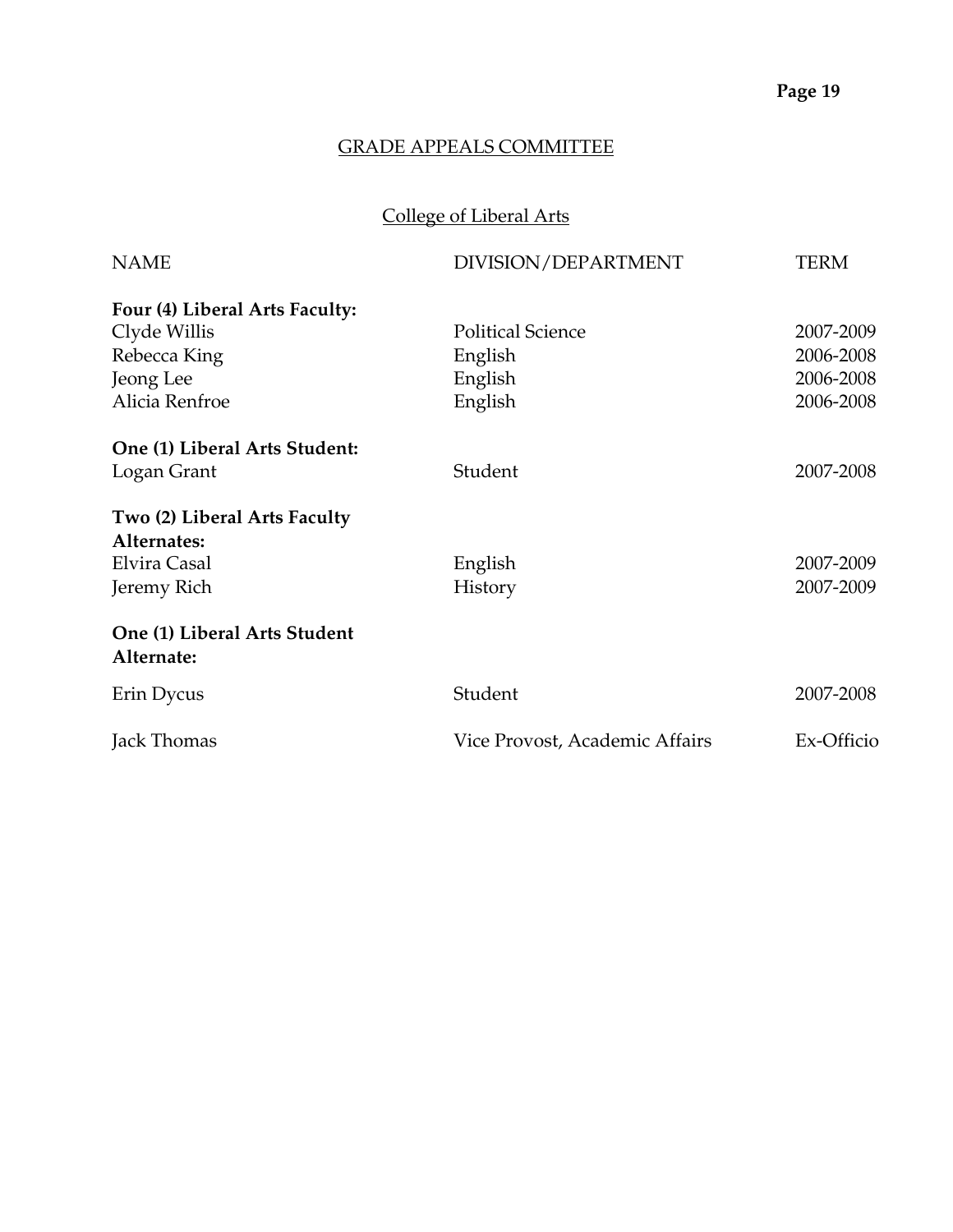# College of Mass Communication

| <b>NAME</b>                            | DIVISION/DEPARTMENT            | <b>TERM</b> |
|----------------------------------------|--------------------------------|-------------|
| Four (4) Mass Communication            |                                |             |
| <b>Faculty:</b>                        |                                |             |
| Roger Heinrich                         | Electronic Media Com           | 2007-2009   |
| Lucinda Scanlon                        | Library                        | 2006-2008   |
| Rachel Kirk                            | Library                        | 2007-2008   |
| Matt O'Brien                           | Recording Industry Mgmt        | 2006-2008   |
| One (1) Mass Communication<br>Student: |                                |             |
| Sam Delgado                            | Student                        | 2007-2008   |
|                                        |                                |             |
| Two (2) Mass Communication Faculty     |                                |             |
| Alternates:                            |                                |             |
| <b>William Crabtree</b>                | Recording Industry Mgmt        | 2007-2009   |
| Vivian Alley                           | Academic Enrichment            | 2006-2008   |
| One (1) Mass Communication             |                                |             |
| <b>Student Alternate:</b>              |                                |             |
| Jessica Putman                         | Student                        | 2007-2008   |
| Jack Thomas                            | Vice Provost, Academic Affairs | Ex-Officio  |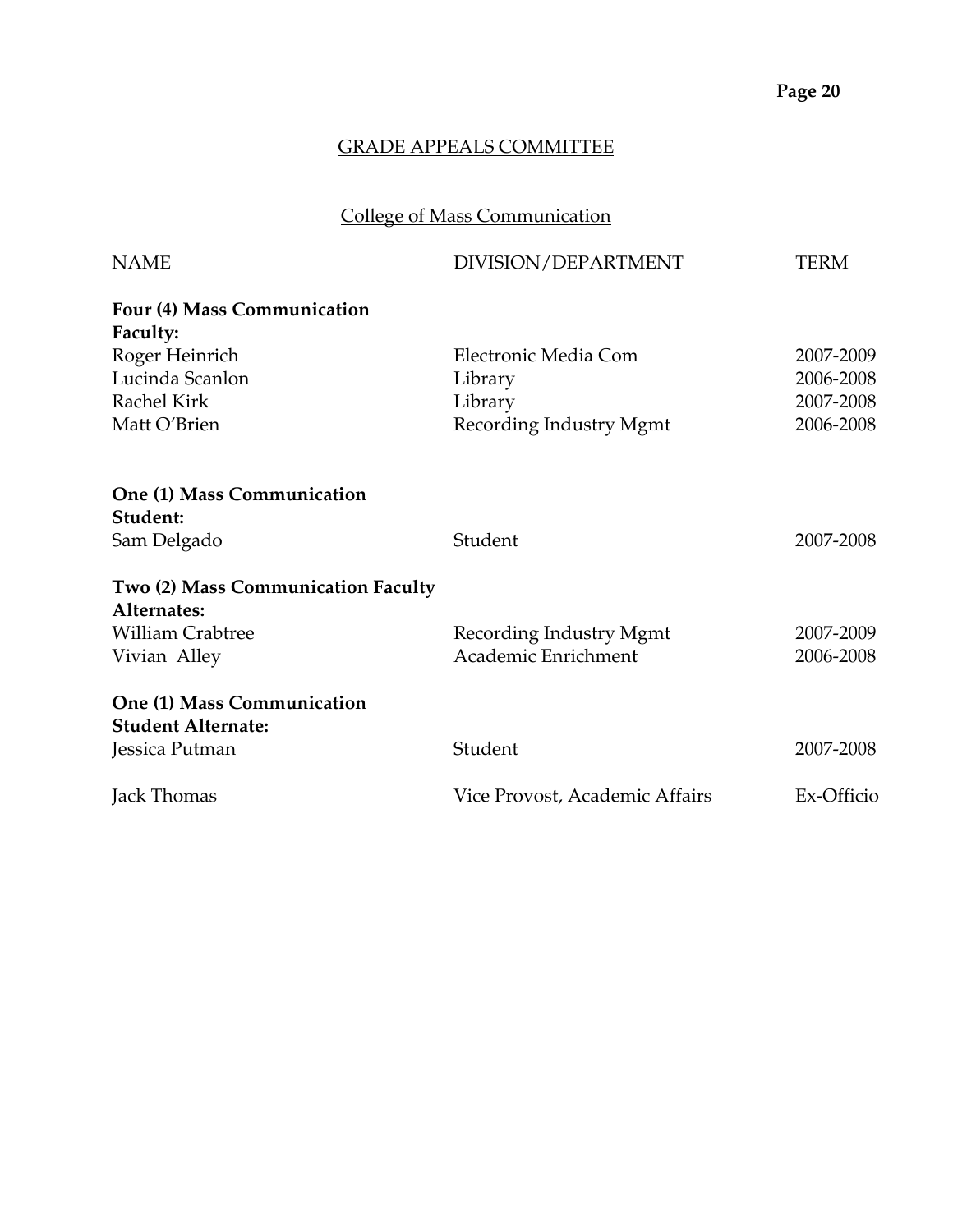# GRADUATE COUNCIL

## NAME DIVISION/DEPARTMENT TERM

| Three (3) Graduate Faculty-Each Undergraduate College: |           |  |  |  |
|--------------------------------------------------------|-----------|--|--|--|
| B & A/Computer Science                                 | 2007-2010 |  |  |  |
| 2007-2010<br>Business/Accounting                       |           |  |  |  |
| Education/Psychology                                   | 2007-2010 |  |  |  |
| Liberal Arts/Geosciences                               | 2007-2010 |  |  |  |
| Mass Com/Journalism                                    | 2007-2010 |  |  |  |
| B & A/Aerospace                                        | 2006-2009 |  |  |  |
| Business/Computer Info Systems                         | 2006-2009 |  |  |  |
| Education/Health/Human Perf                            | 2006-2009 |  |  |  |
| Liberal Arts/Sociology/Anthropology                    | 2006-2009 |  |  |  |
| Mass Com/Electronic Media Com                          | 2007-2009 |  |  |  |
| B & A/Engineering Tech/Ind Studies                     | 2005-2008 |  |  |  |
| Business/Economics/Finance                             | 2005-2008 |  |  |  |
| Education/Educational Leadership                       | 2005-2008 |  |  |  |
| Mass Com/Recording Industry Mgmt                       | 2007-2008 |  |  |  |
| Liberal Arts/English                                   | 2007-2008 |  |  |  |
|                                                        |           |  |  |  |

# **Graduate & All Academic Deans:**

| Michael Allen              | Dean, Graduate Studies           | Ex-Officio |
|----------------------------|----------------------------------|------------|
| John McDaniel              | Dean, Liberal Arts               | Ex-Officio |
| Tom Cheatham               | Dean, Basic & Applied Sciences   | Ex-Officio |
| John Omachonu              | Interim Dean, Mass Communication | Ex-Officio |
| <b>Jim Burton</b>          | Dean, Business                   | Ex-Officio |
| Gloria Bonner              | Dean, Ed & Behavioral Science    | Ex-Officio |
| Two (2) Graduate Students: |                                  |            |

| Meagan Flippin | Graduate Student | 2007-2008 |
|----------------|------------------|-----------|
| Clay Kennedy   | Graduate Student | 2007-2008 |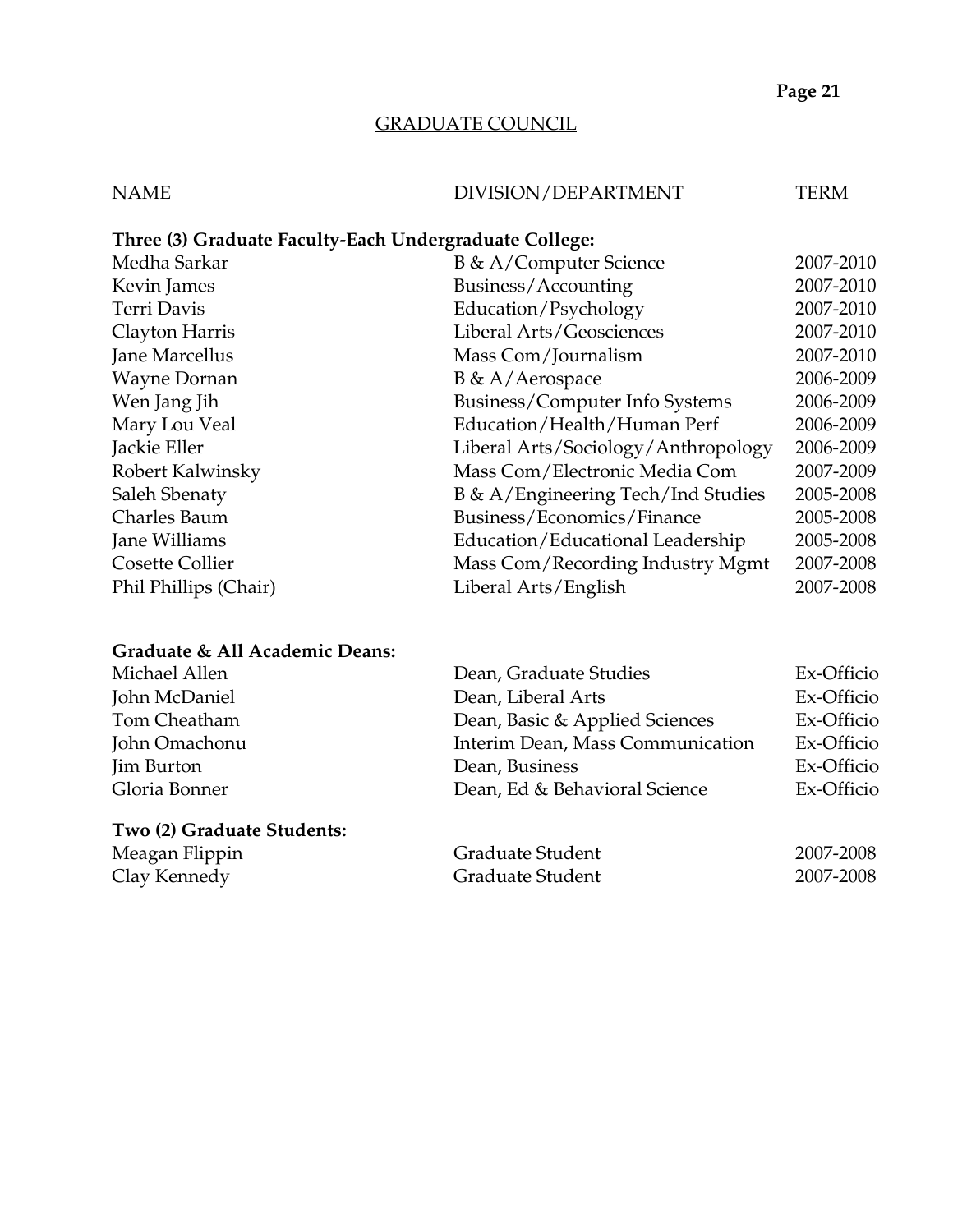## HONORS COUNCIL

| <b>NAME</b>                                                          | DIVISION/DEPARTMENT                              | <b>TERM</b>            |
|----------------------------------------------------------------------|--------------------------------------------------|------------------------|
| Two (2) Honors Faculty-Each<br>Undergraduate College (3-year terms): |                                                  |                        |
| Preston MacDougall                                                   | $B \& A/Chemistry$                               | 2007-2010              |
| David Foote                                                          | Business/Management/Mktg                         | 2007-2010              |
| Gloria Hamilton                                                      | Education/Psychology                             | 2007-2010              |
| Allen Hibbard                                                        | Liberal Arts/English                             | 2007-2010              |
| <b>Richard Barnet</b>                                                | Mass Com/Recording Industry Mgmt                 | 2007-2010              |
| Rebecca Seipelt                                                      | $B \& A/Biology$                                 | 2006-2009              |
| Earl Thomas                                                          | Business/Management/Mktg                         | 2006-2009              |
| Catherine Stogner                                                    | <b>Education/Human Sciences</b>                  | 2006-2009              |
| Richard Hansen                                                       | Liberal Arts/Speech/Theatre                      | 2006-2009              |
| Jan Quarles                                                          | Mass Com/Electronic Media Com                    | 2006-2009              |
| Philip Mathis                                                        | Dean, Honors College                             | Ex-Officio             |
| Two (2) Honors College Students:<br>Jeremy Davis<br>Kyle Williams    | Honors College Student<br>Honors College Student | 2007-2008<br>2007-2008 |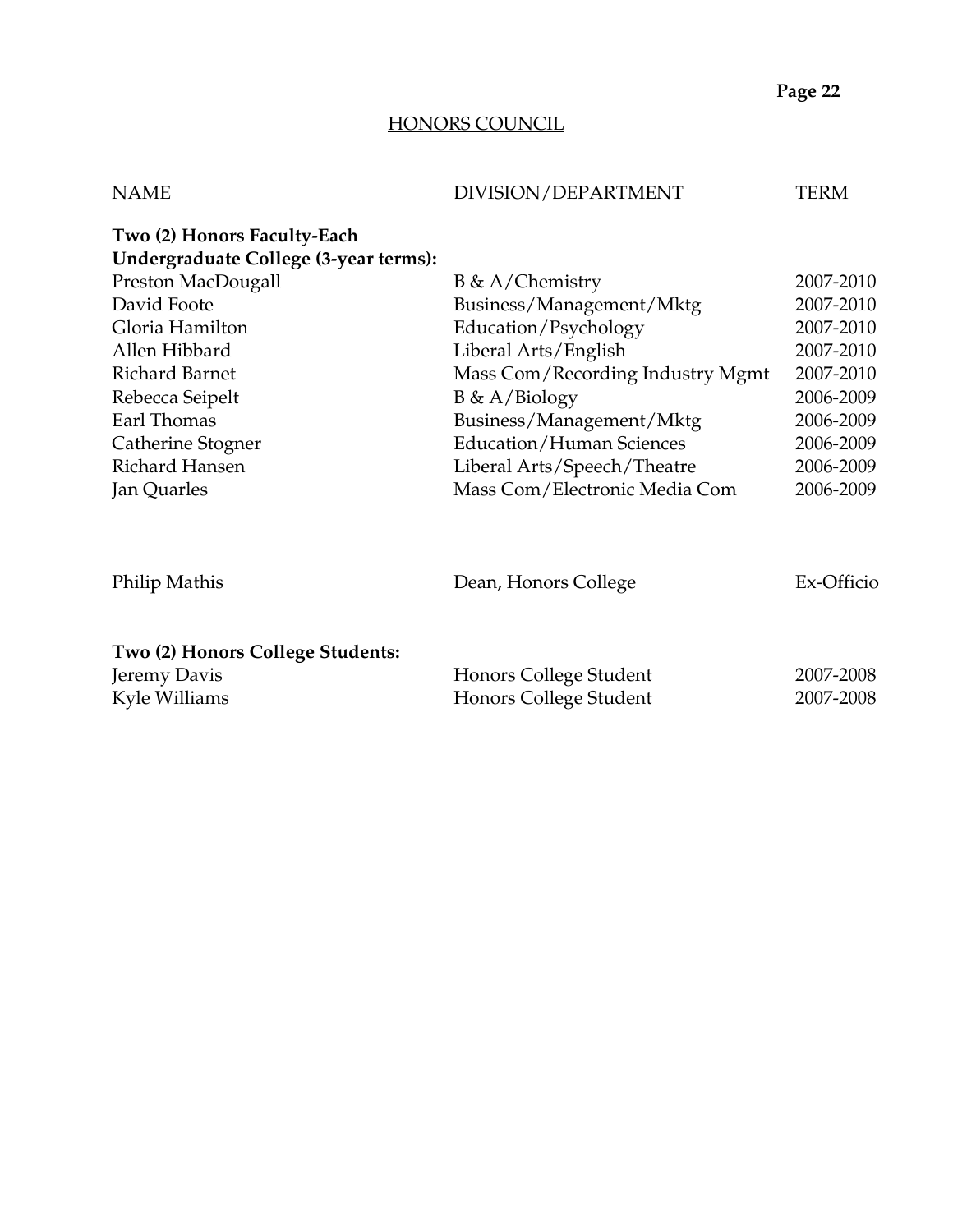## INSTITUTIONAL BIOSAFETY COMMITTEE (Special Purpose Committee)

| <b>NAME</b>            | DIVISION/DEPARTMENT | TERM      |
|------------------------|---------------------|-----------|
| <b>Bruce Cahoon</b>    | $B \& A/Biology$    | 2006-2009 |
| Mary Ferone            | $B \& A/Biology$    | 2006-2009 |
| Amy Jetton             | $B \& A/Biology$    | 2006-2009 |
| <b>Anthony Newsome</b> | $B \& A/Biology$    | 2006-2009 |
| Rebecca Seipelt        | $B \& A/Biology$    | 2006-2009 |
| Steve Wright           | $B \& A/Biology$    | 2006-2009 |
|                        |                     |           |
|                        |                     |           |

| University:  |            |           |
|--------------|------------|-----------|
| David Weaver | <b>DVM</b> | 2007-2010 |
| To be named  |            | 2006-2009 |
|              |            |           |
|              |            |           |

**Two Members not Affiliated with** 

Tara Prairie Compliance Officer Ex-Officio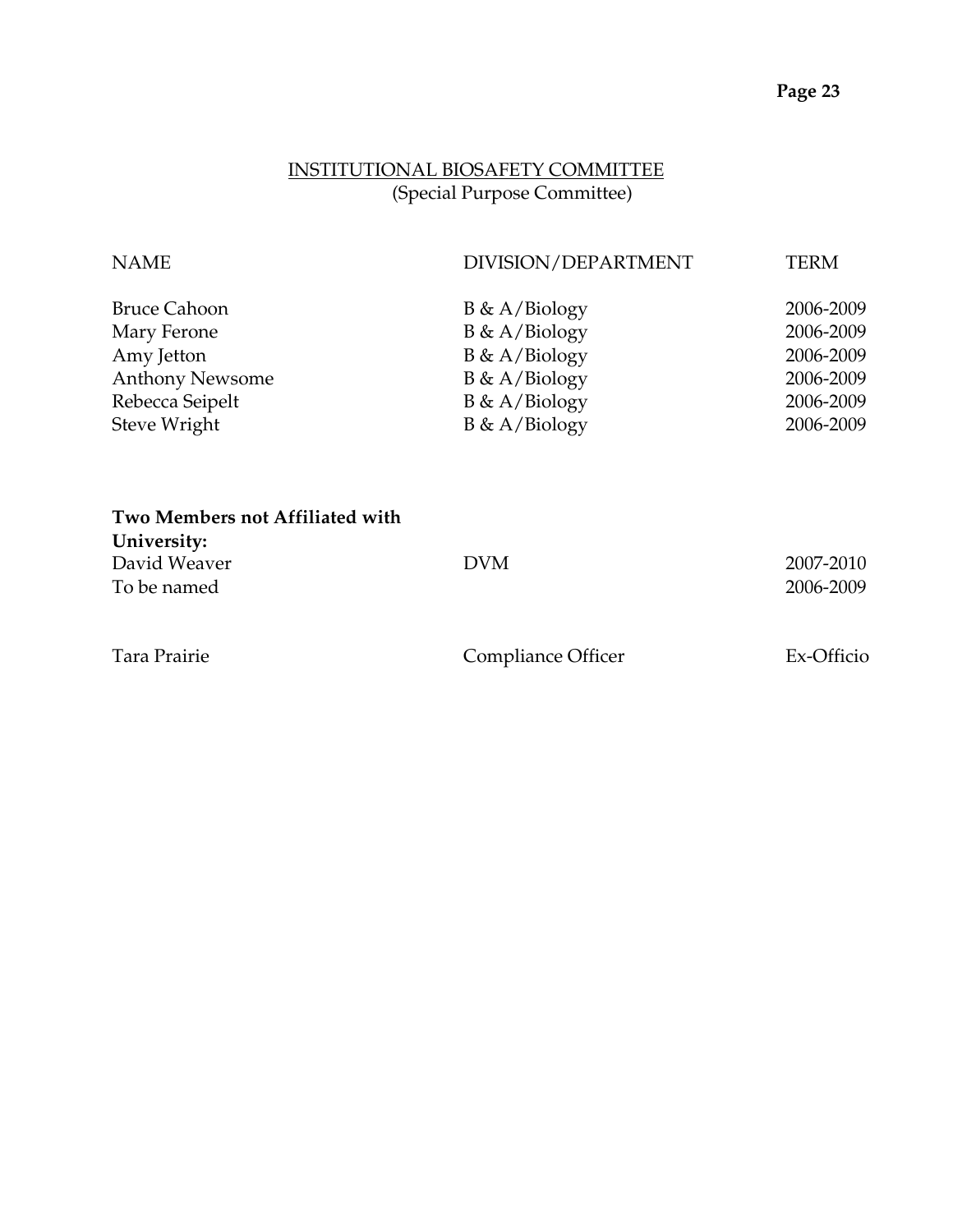# UNIVERSITY INSTITUTIONAL EFFECTIVENESS COMMITTEE (Special Purpose Committee)

| Chair, Each Undergraduate College:                       |           |
|----------------------------------------------------------|-----------|
| Saeed Foroudastan<br>B & A/                              | 2007-2008 |
| <b>Stanley Gambill</b><br>Business/Computer Info Systems | 2007-2008 |
| <b>Rick Short</b><br>Education/                          | 2007-2008 |
| Rebecca Smith<br>Liberal Arts/Social Work                | 2007-2008 |
| Larry Burriss<br>Mass Com/Journalism                     | 2007-2008 |
| John Cothern<br>Senior Vice President                    | 2007-2008 |
| Dianna Rust<br>Director/Cont Ed/Distance Learning        | 2007-2008 |
| Kevin Smith<br><b>President/Faculty Senate</b>           | 2007-2008 |
| <b>Sharon Parente</b><br>Library                         | 2006-2008 |
| Kaylene Gebert<br><b>Exec Vice Pres/Provost</b>          | Permanent |
| Fay Parham<br>Exec Dir/Inst Effectiveness                | Permanent |
| <b>Bill Badley</b><br><b>Asst Vice Provost</b>           | Permanent |
| Peter Cunningham<br>Int Assoc Dean/Graduate Studies      | Permanent |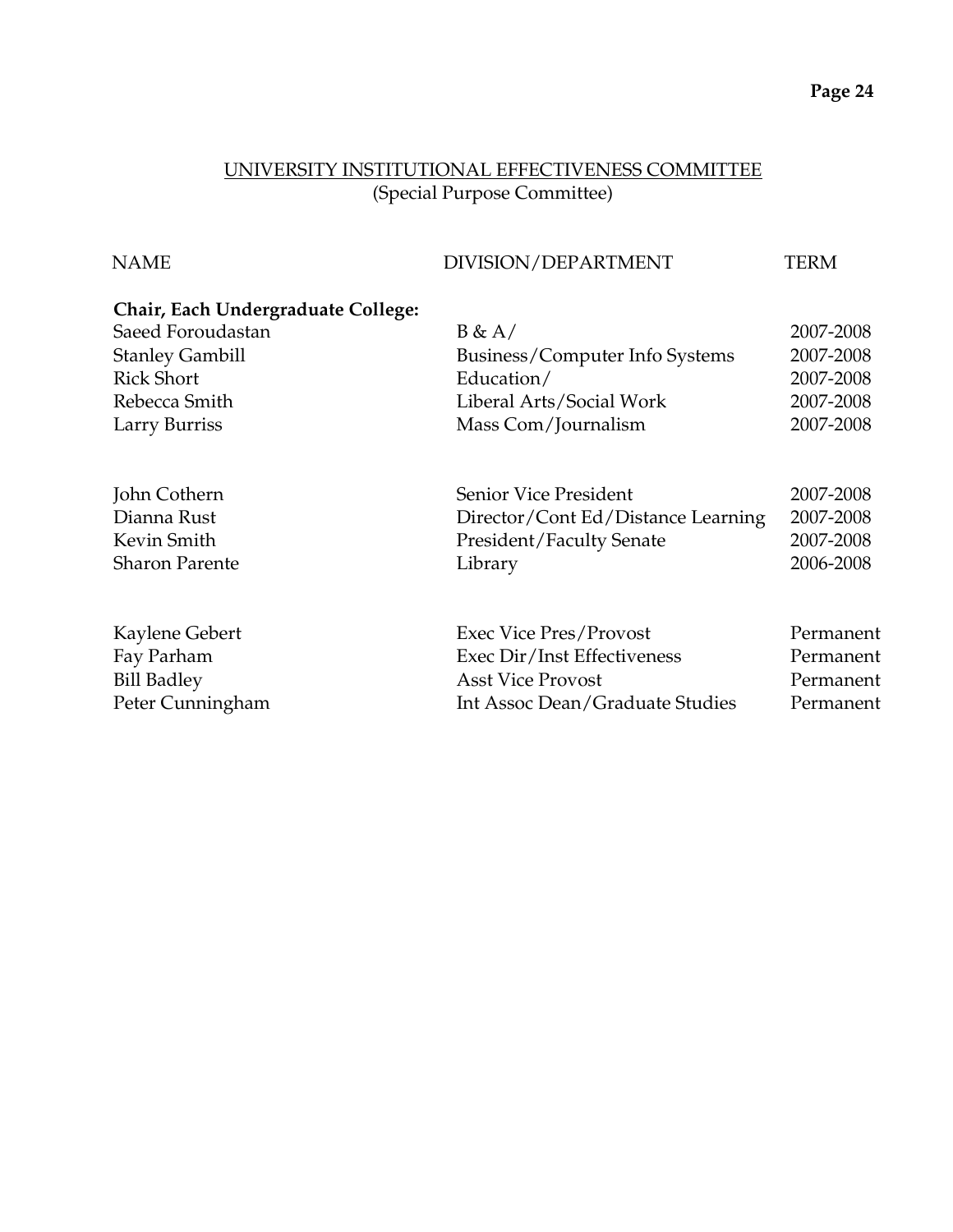## INSTITUTIONAL REVIEW BOARD (Special Purpose Committee)

#### NAME DIVISION/DEPARTMENT TERM

| Max Ervin             | $B \& A/Biology$                    | 2007-2010 |
|-----------------------|-------------------------------------|-----------|
| Leighann McInnis      | $B \& A/Nursing$                    | 2007-2010 |
| Patrick Geho          | Business/Bus Com/Entrepreneurship   | 2007-2010 |
| Will Langston         | Education/Psychology                | 2007-2010 |
| Lisa Pruitt           | Liberal Arts/History                | 2007-2010 |
| Cheryl Flanigan       | Liberal Arts/English                | 2007-2010 |
| <b>Bob Kalwinsky</b>  | Mass Com/Electronic Media Com       | 2007-2010 |
| Melinda Korzaan       | Business/Computer Info Systems      | 2006-2009 |
| <b>Timothy Graeff</b> | Business/Management/Mktg            | 2006-2009 |
| Robert Rogers         | Education/Criminal Justice          | 2006-2009 |
| Victoria Shelar       | Education/Health/Human Perf         | 2006-2009 |
| Joseph Hawkins        | $B \& A/Aerospace$                  | 2005-2008 |
| Michael Sanger        | $B \& A/Chemistry$                  | 2005-2008 |
| James Hodgson         | Education/Dyslexic Studies          | 2005-2008 |
| Aleka Blackwell       | Liberal Arts/English                | 2005-2008 |
| Ida Fadzillah         | Liberal Arts/Sociology/Anthropology | 2005-2008 |
|                       |                                     |           |

| Non-Affiliated Member:<br>James A. Nunnery, M.D.                | Retired Surgeon                                                             | 2007-2010                              |
|-----------------------------------------------------------------|-----------------------------------------------------------------------------|----------------------------------------|
|                                                                 |                                                                             |                                        |
| Alternate:                                                      |                                                                             |                                        |
| Kathleen Zelenka                                                | Retired Murfreesboro City Schools                                           | 2006-2009                              |
| Reuben Kyle                                                     | <b>Retired MTSU Faculty</b>                                                 | 2007-2010                              |
| Michelle Blaylock-Howser                                        |                                                                             | 2007-2010                              |
| Michael Allen<br>Tara Prairie<br>Myra Norman                    | Vice Provost/Research<br>Compliance Officer<br>Director, Sponsored Programs | Ex-Officio<br>Ex-Officio<br>Ex-Officio |
| Two (2) Students:<br><b>Brad Hutson</b><br><b>Steven Disser</b> | Graduate Student<br>Undergraduate Student                                   | 2007-2008<br>2007-2008                 |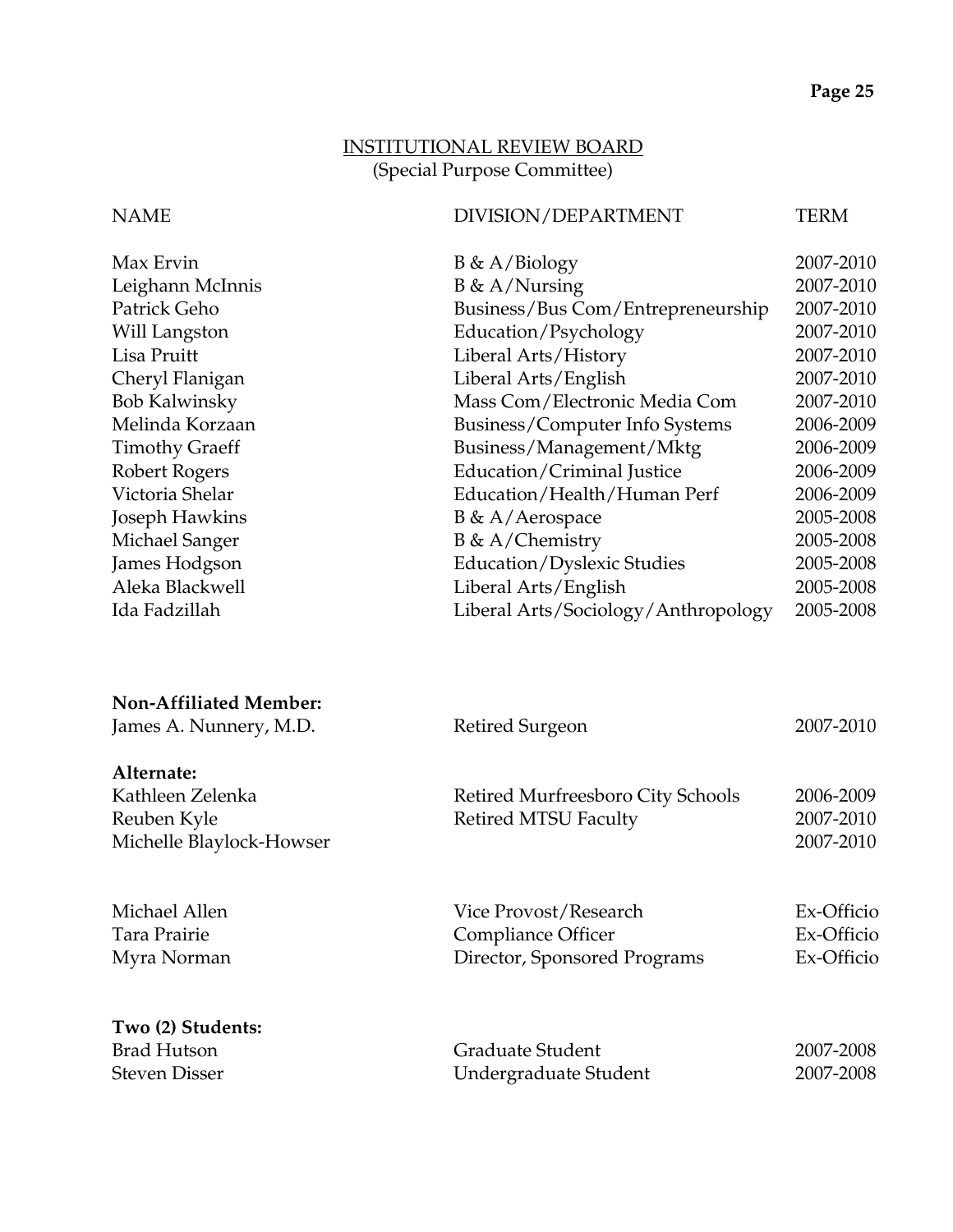## INSTRUCTIONAL EVALUATION AND DEVELOPMENT COMMITTEE

| <b>NAME</b>                                            | DIVISION/DEPARTMENT                         | TERM       |
|--------------------------------------------------------|---------------------------------------------|------------|
| Karim Salman                                           | B & A/Engineering Tech/Ind Studies          | 2007-2009  |
| Ronda Henderson                                        | Business/Bus Com/Entrepreneurship           | 2007-2009  |
| Monica Wallace                                         | Education/Psychology                        | 2007-2009  |
| Erin Anfinson                                          | Liberal Arts/Art                            | 2007-2009  |
| John Hill                                              | Mass Com/Recording Industry Mgmt            | 2007-2009  |
| Michaele Chappell                                      | <b>B</b> & A/Mathematical Sciences          | 2006-2008  |
| Thuhang Tran                                           | Business/Management/Mktg                    | 2006-2008  |
| Alyson Bass                                            | Education/Elementary/Special Ed             | 2006-2008  |
| Steven Livingston                                      | Liberal Arts/Political Science              | 2006-2008  |
| Nathan Adam                                            | Mass Com/Recording Industry Mgmt            | 2006-2008  |
| One (1) Instructional Technology Support Center Staff: |                                             |            |
| Gail Fedak                                             | <b>Instructional Technology Support Ctr</b> | Ex-Officio |
| <b>Bill Badley</b>                                     | Asst Vice Provost/Director, Gen Ed          | Ex-Officio |
| Two (2) Students:                                      |                                             |            |
| Jeremy Anthony                                         | Student                                     | 2007-2008  |
| Michael Hicks                                          | Student                                     | 2007-2008  |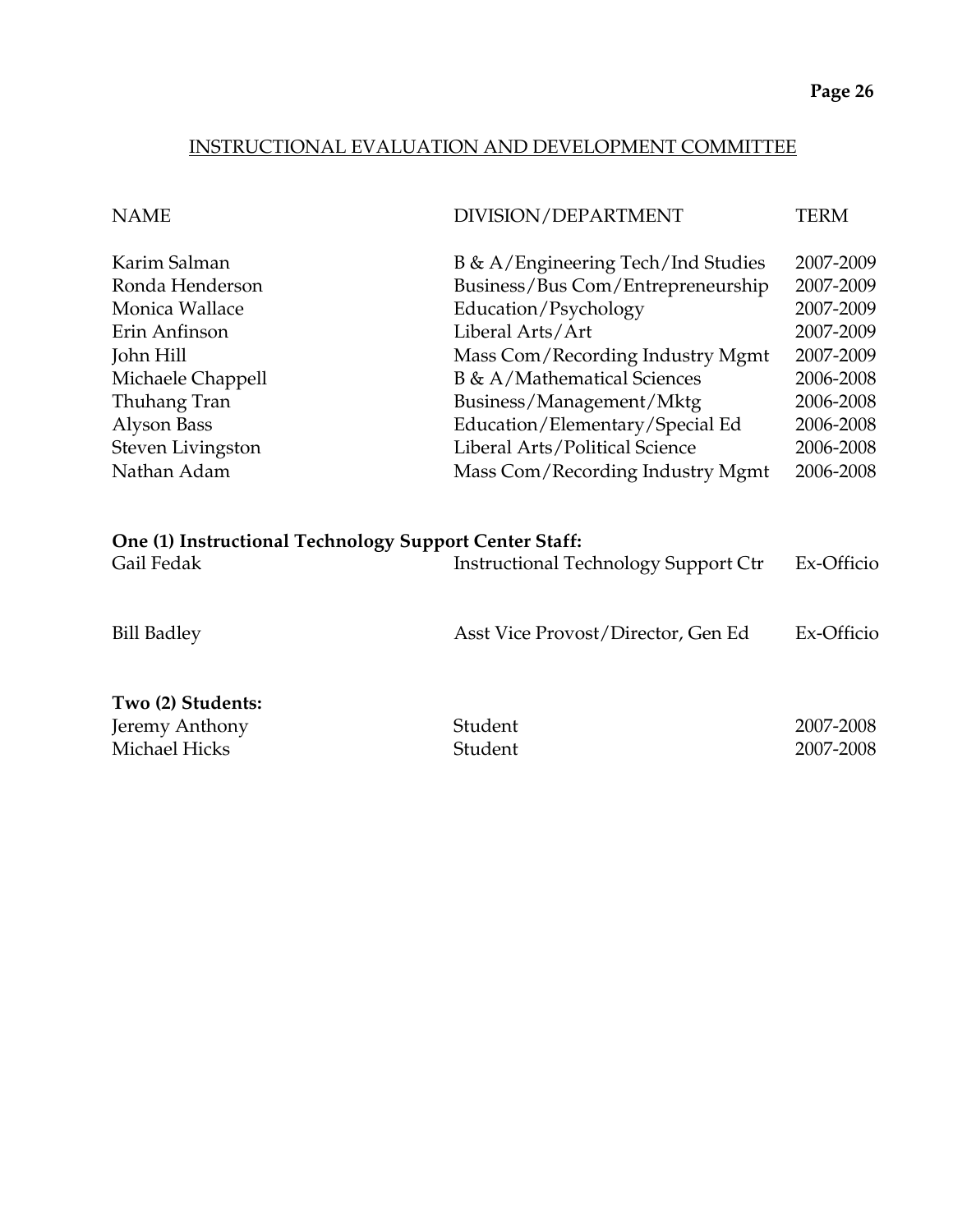#### INTERNATIONAL EDUCATION AND EXCHANGE COMMITTEE (Special Purpose)

#### NAME DIVISION/DEPARTMENT TERM

# **One (1) Faculty, Each Undergraduate College:** Andrei Korobkov Liberal Arts/Political Science 2007-2010 Saeed Foroudastan B & A/Associate Dean 2006-2009 Kim Sokoya Business/Management/Mktg 2006-2009 Jane Williams Education/Educational Leadership 2006-2009 Robert Spires/Ping Zheng Mass Com/Electronic Media Com 2006-2009 Nancy Goldberg **Honors College** 2006-2009 Deborah Mistron KIIS Program 2005-2008 Doug Heffington Global Studies 2007-2010 Karen Case ISEP Consortium 2007-2010 Ayumi Sawada UMAP Consortium 2007-2010 Tom Heine Exchange Program 2007-2010 Paul Fischer/Scott Boyd CCSA 2007-2010 Anne Sloan Special Assistant to the Provost Ex-Officio Diane Turnham Associate Athletic Director Ex-Officio Charlie Gregory Director, Campus Recreation Ex-Officio Jennifer Campbell Director, MT Abroad Ex-Officio Peter Cunningham Int Assoc Dean, Graduate Studies Ex-Officio Clare Bratten Faculty Senate Liaison Ex-Officio **Two (2) Students:** David Channan Exchange Student 2007-2008 Heather Rawson Study Abroad 2007-2008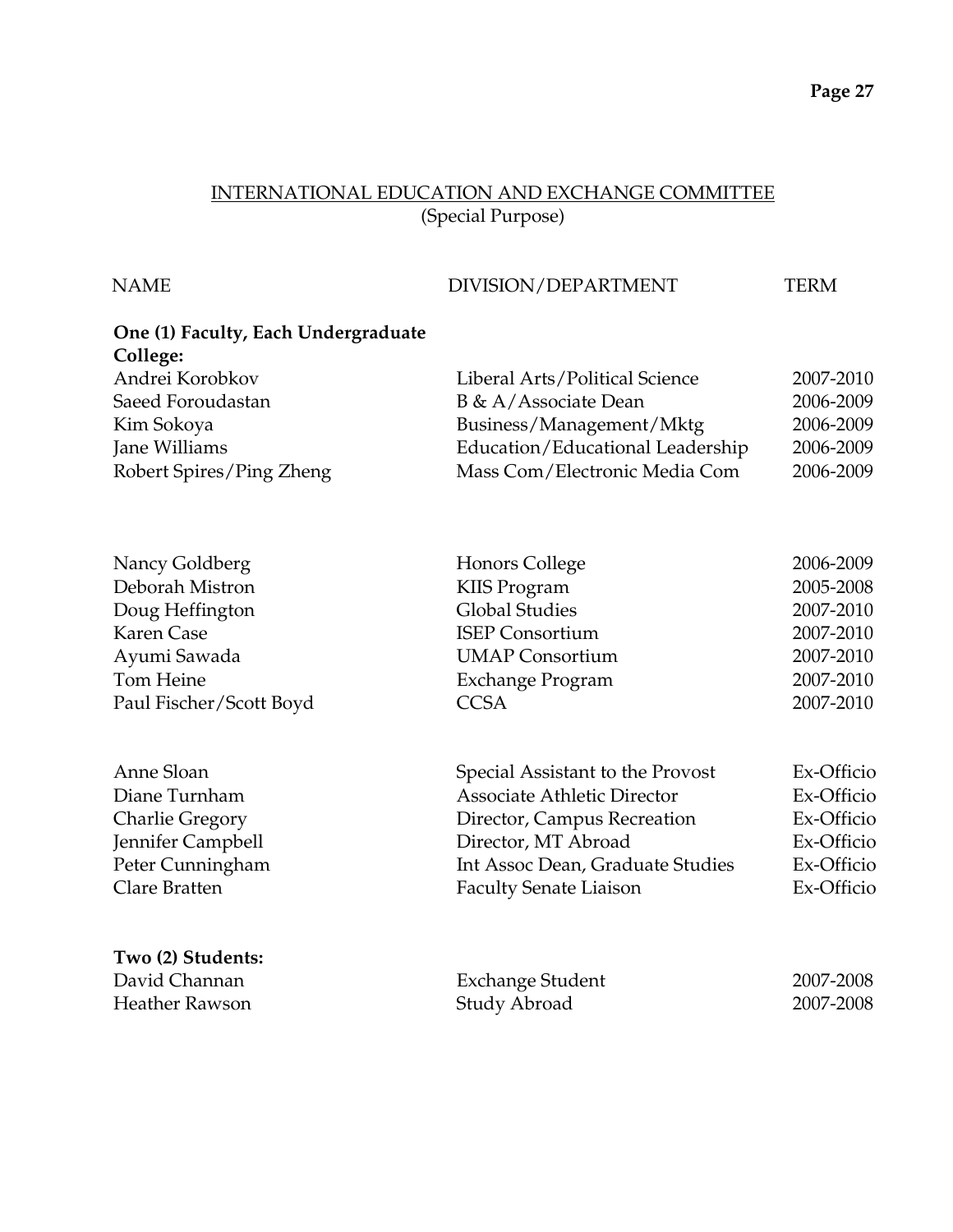# INTELLECTUAL PROPERTY ADVISORY COMMITTEE (Special Purpose)

| <b>NAME</b>          | DIVISION/DEPARTMENT                | <b>TERM</b> |
|----------------------|------------------------------------|-------------|
| Andrienne Friedli    | $B \& A/Chemistry$                 | 2006-2009   |
| <b>Charles Perry</b> | B & A/Engineering Tech/Ind Studies | 2006-2009   |
| William Robertson    | B & A/Physics/Astronomy            | 2006-2009   |
| John Mullane         | Business/Management/Mktg           | 2006-2009   |
| Stephanie Taylor     | Mass Com/Recording Industry Mgmt   | 2006-2009   |
|                      |                                    |             |
|                      |                                    |             |
|                      |                                    |             |

| Michael Allen  | Vice Provost/Research    | Ex-Officio |
|----------------|--------------------------|------------|
| Robert Carlton | Chair, Physics/Astronomy | Ex-Officio |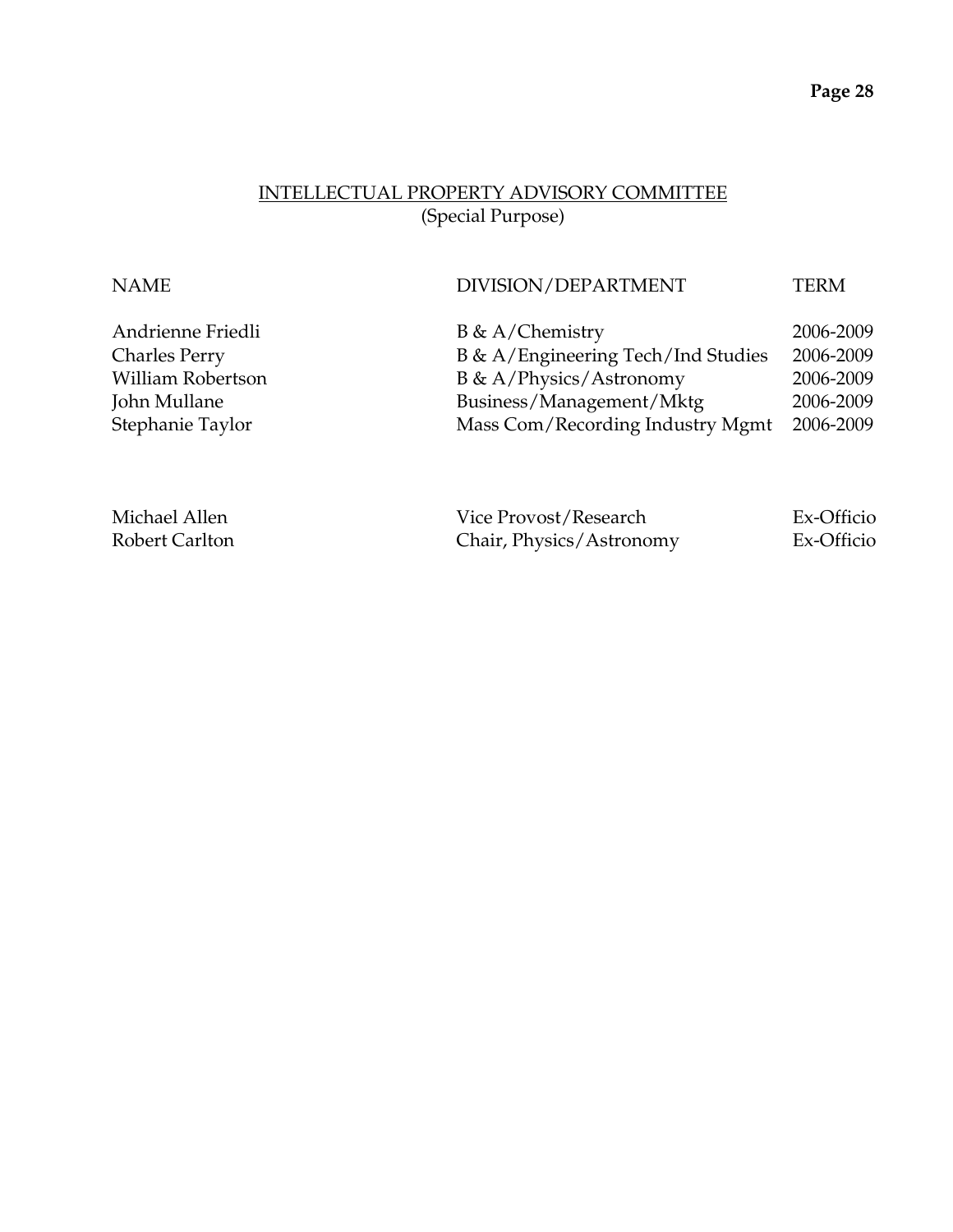## LIBRARY COMMITTEE

| <b>NAME</b>                                  | DIVISION/DEPARTMENT               | TERM       |
|----------------------------------------------|-----------------------------------|------------|
| One (1) Faculty, Each Undergraduate College: |                                   |            |
| Medha Sarkar                                 | B & A/Computer Science            | 2007-2009  |
| Joon Soo Lim                                 | Mass Com/Journalism               | 2007-2009  |
| David Kelly                                  | Education/Psychology              | 2007-2009  |
| Gordon Freeman                               | Business/Computer Info Systems    | 2006-2008  |
| Ellen Donovan                                | Liberal Arts/English              | 2006-2008  |
|                                              |                                   |            |
| Two (2) At-Large Faculty:                    |                                   |            |
| Jong-Sung Lee                                | Business/Computer Info Systems    | 2006-2008  |
| Monica Wright                                | Liberal Arts/For Lang/Literatures | 2006-2008  |
|                                              |                                   |            |
| Michael Allen                                | Dean, Graduate Studies            | Ex-Officio |
| Don Craig                                    | Dean, University Library          | Ex-Officio |
|                                              |                                   |            |
| Two (2) Students:                            |                                   |            |
| <b>Ashley Harris</b>                         | Graduate Student                  | 2007-2008  |
| Deryk Ballew                                 | Undergraduate Student             | 2007-2008  |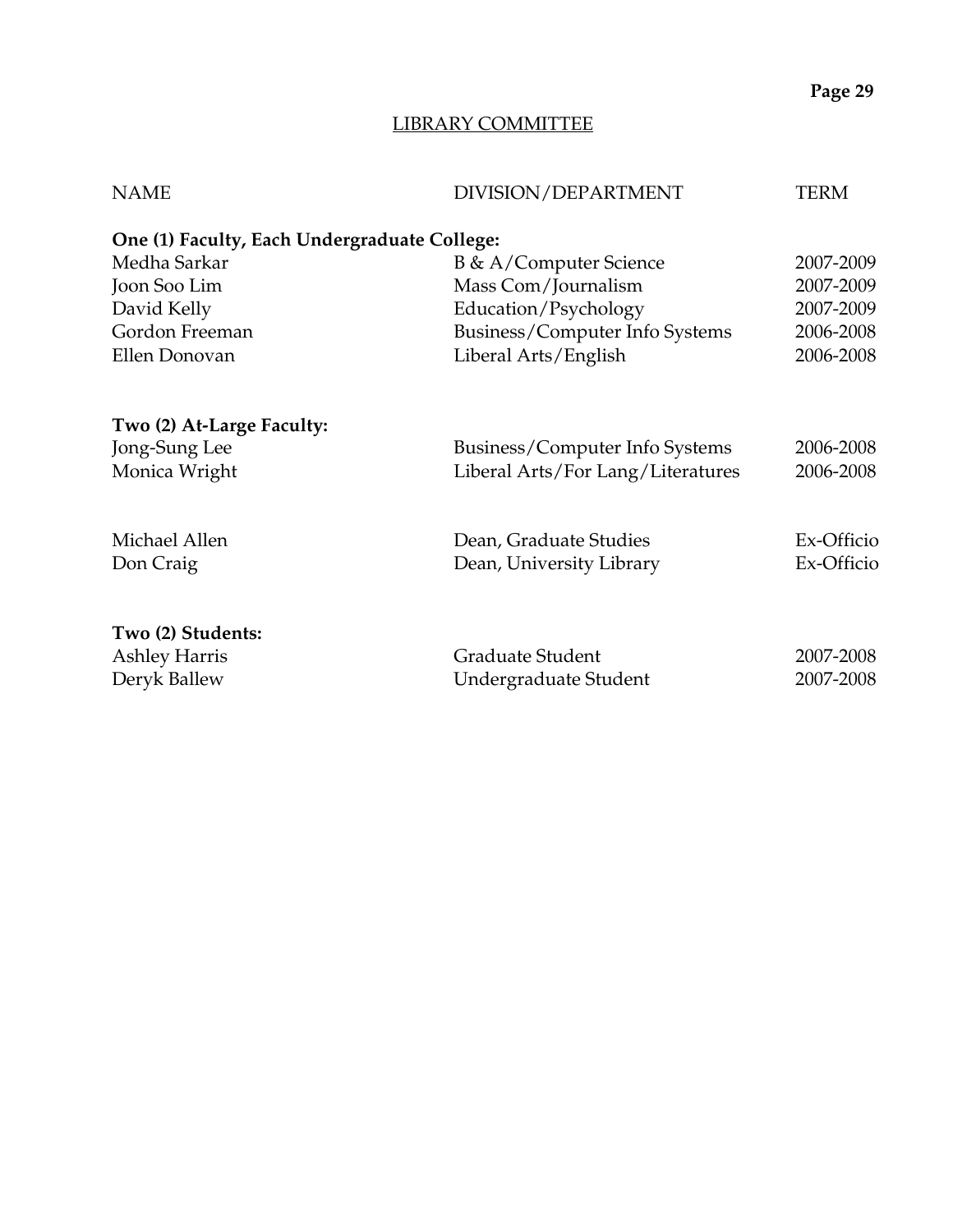#### MTSU PLANNING COMMITTEE

| <b>NAME</b>                                     | DIVISION/DEPARTMENT                 | TERM       |
|-------------------------------------------------|-------------------------------------|------------|
| One (1) Faculty, Each Undergraduate<br>College: |                                     |            |
| Ray Wong                                        | Mass Com/Journalism                 | 2007-2010  |
| <b>Walter Boles</b>                             | B & A/Engineering Tech/Ind Studies  | 2006-2009  |
| Tae Myung Choo                                  | Education/Criminal Justice          | 2006-2009  |
| Linda McGrew                                    | Business/Bus Com/Entrepreneurship   | 2005-2008  |
| <b>Ron Kates</b>                                | Liberal Arts/English                | 2005-2008  |
| One (1) Faculty, Graduate Studies:              |                                     |            |
| Dennis Oneal                                    | Mass Com/Electronic Media           | 2005-2008  |
| Jack Thomas                                     | Vice Provost, Academic Affairs      | 2007-2009  |
| Mike Gower                                      | Business & Finance                  | 2007-2009  |
| Tom Tozer                                       | Development & University Relations  | 2007-2009  |
| Tim Brown                                       | <b>Information Technology</b>       | 2007-2009  |
| Debra Sells                                     | <b>Student Affairs</b>              | 2007-2009  |
| Kevin Smith                                     | President, Faculty Senate           | 2007-2008  |
| E. James Burton                                 | Dean, Business                      | 2007-2008  |
| <b>Chassen Haynes</b>                           | President, Student Government Assoc | 2007-2008  |
| Devin McClendon                                 | President, MTSU Alumni Assoc        | 2007-2008  |
| Kaylene Gebert                                  | Provost                             | Chair      |
| John Cothern                                    | Senior Vice President               | Ex-Officio |
| Joe Bales                                       | V.P., Development & Univ Relations  | Ex-Officio |
| Lucinda Lea                                     | V.P., Information Technology        | Ex-Officio |
| Robert Glenn                                    | V.P., Student Affairs               | Ex-Officio |
| John McDaniel                                   | Dean, Liberal Arts                  | Ex-Officio |
| Tom Cheatham                                    | Dean, Basic & Applied Sciences      | Ex-Officio |
| Gloria Bonner                                   | Dean, Education                     | Ex-Officio |
| John Omachonu                                   | Interim Dean, Mass Communication    | Ex-Officio |
| Faye Parham                                     | <b>Institutional Effectiveness</b>  | Ex-Officio |
| Cornelia Wills                                  | <b>Institutional Research</b>       | Ex-Officio |
| Sherian Huddleston                              | Assoc V.P., Enrollment Services     | Ex-Officio |
| One (1) Creducto Students                       |                                     |            |

**One (1) Graduate Student:** 

Meagan Flippin **Canaduate Student** 2007-2008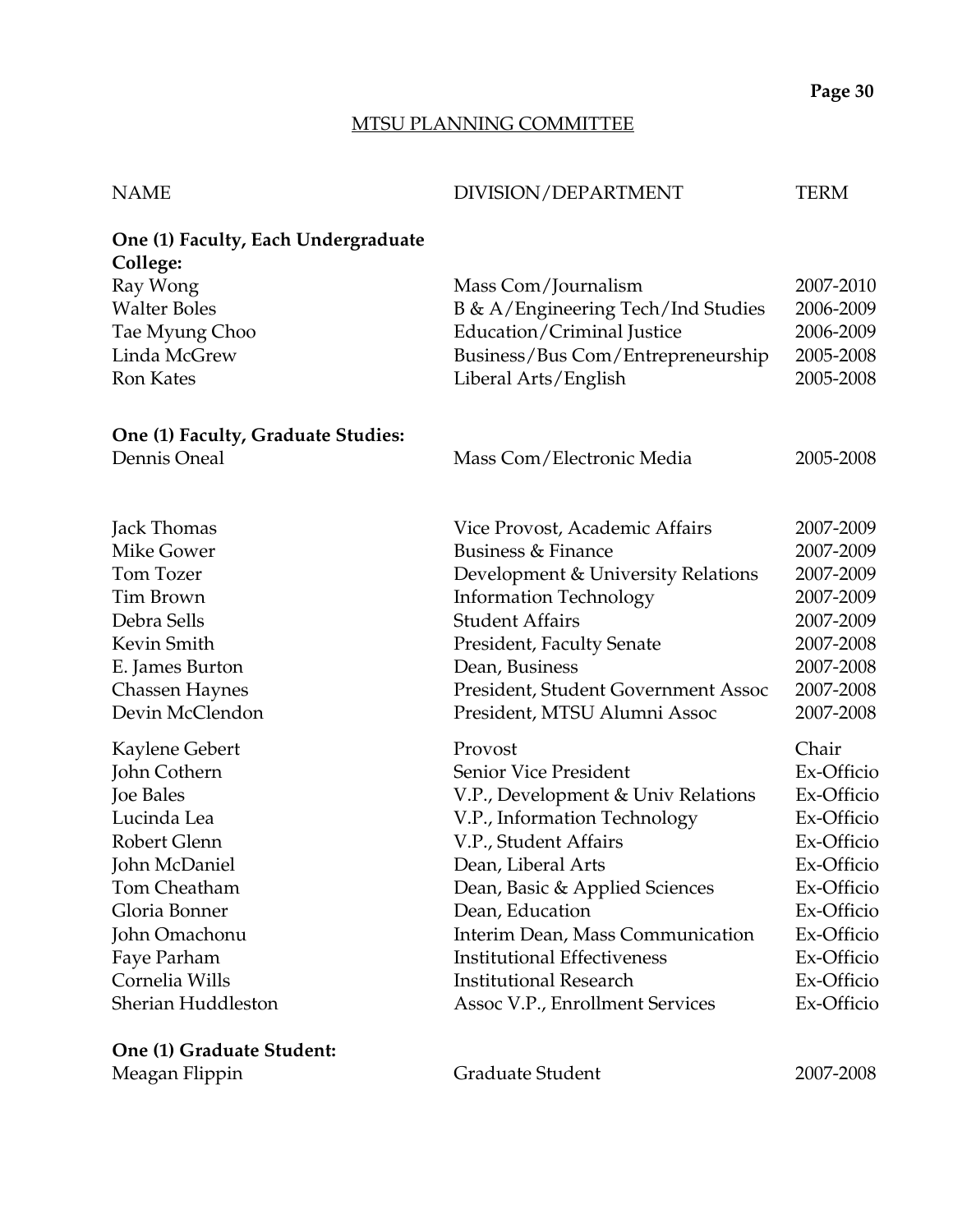## NON-INSTRUCTIONAL ASSIGNMENT COMMITTEE

## NAME DIVISION/DEPARTMENT TERM

| Two (2 Faculty, Each Undergraduate |                                   |           |
|------------------------------------|-----------------------------------|-----------|
| College:                           |                                   |           |
| David Walker                       | Liberal Arts/Speech/Theatre       | 2007-2009 |
| Xiaoya Zha                         | B & A/Mathematical Sciences       | 2007-2009 |
| Rich Barnet                        | Mass Com/Recording Industry Mgmt  | 2007-2009 |
| Mary Ellen Fromuth                 | Education/Psychology              | 2006-2008 |
| Thuhang Tran                       | Business/Management/Mktg          | 2006-2008 |
| Deborah Mistron                    | Liberal Arts/For Lang/Literatures | 2006-2008 |
| Judith Shardo                      | $B \& A/Biology$                  | 2006-2008 |
| Mary Nichols                       | Mass Com/Electronic Media Com     | 2006-2008 |
| Zafrullah Khan                     | Education/Elementary/Special Ed   | 2006-2008 |
| Ken Tillery                        | Business/Management/Mktg          | 2006-2008 |
|                                    |                                   |           |
|                                    |                                   |           |

Bill Badley **Assistant Vice Provost** Ex-Officio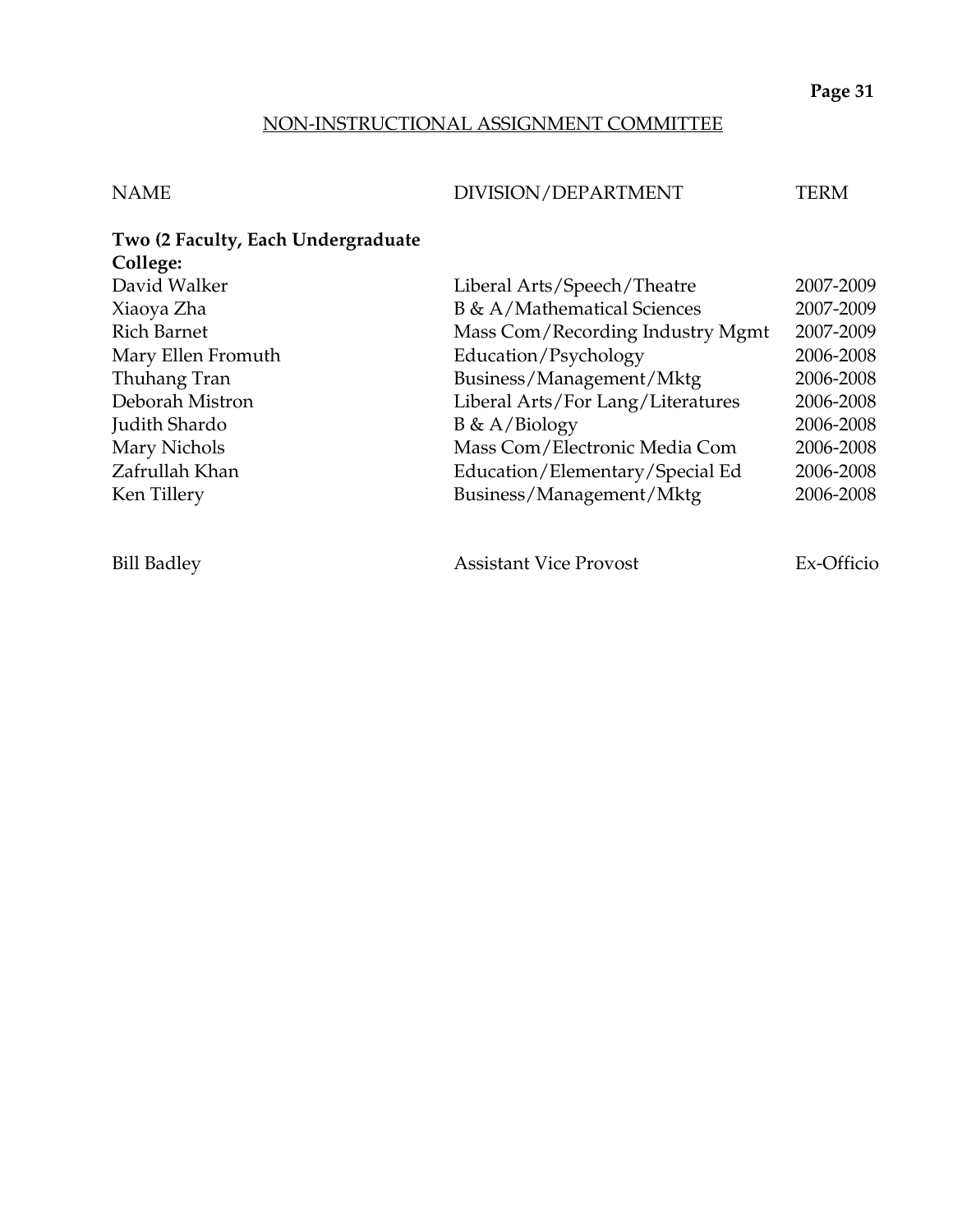# PUBLIC SERVICE COMMITTEE

# NAME DIVISION/DEPARTMENT TERM

| Two (2) Faculty, Each Undergraduate |                                   |            |
|-------------------------------------|-----------------------------------|------------|
| College:                            |                                   |            |
| Debra Sullivan                      | $B \& A/Nursing$                  | 2007-2009  |
| Patrick Geho                        | Business/Bus Com/Entrepreneurship | 2007-2009  |
| Tae Choo                            | Education/Criminal Justice        | 2007-2009  |
| Cheryl Flanigan                     | Liberal Arts/English              | 2007-2009  |
| Melissa Wald                        | Mass Com/Recording Industry Mgmt  | 2007-2009  |
| Jessica Carter                      | B & A/Agribusiness/Agriscience    | 2006-2008  |
| <b>Mamit Deme</b>                   | Business/Economics/Finance        | 2006-2008  |
| (vacant)                            | Education/                        | 2006-2008  |
| <b>Sharon Smith</b>                 | Liberal Arts/Speech/Theatre       | 2006-2008  |
| Stephanie Taylor                    | Mass Com/Recording Industry Mgmt  | 2006-2008  |
| Mike Boyle                          | Dean, Continuing Studies          | Ex-Officio |
| Two (2) Undergraduate Students:     |                                   |            |
| Adam Brown                          | Student                           | 2007-2008  |
| Crystal Griffey                     | Student                           | 2007-2008  |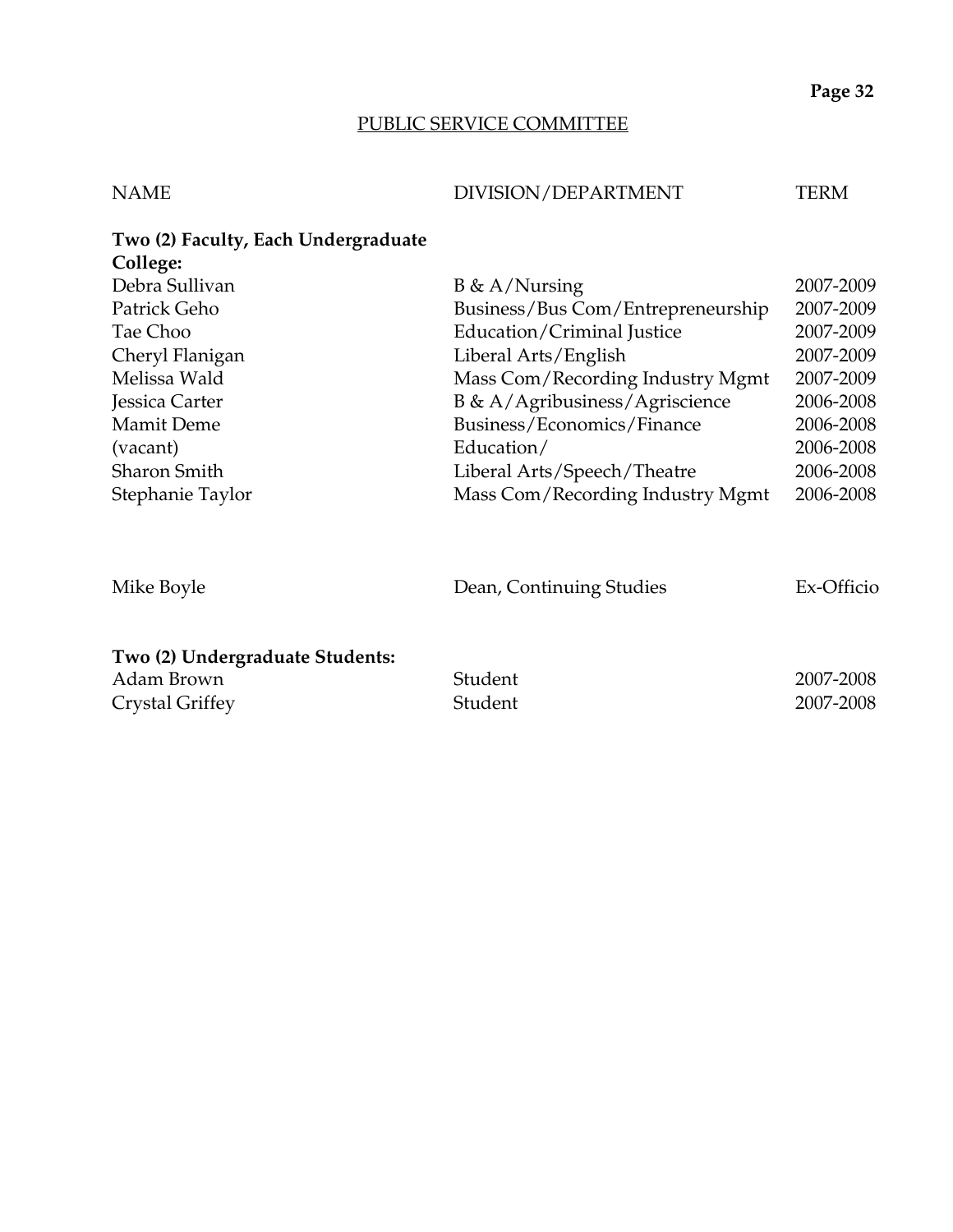## **The following committees report to the Senior Vice President :**

## ENVIRONMENTAL HEALTH AND SAFETY COMMITTEE

| <b>NAME</b>                            | DIVISION/DEPARTMENT                | <b>TERM</b> |
|----------------------------------------|------------------------------------|-------------|
| One (1) Representative, Each Division: |                                    |             |
| Kathy Mathis                           | <b>Academic Affairs</b>            | 2007-2009   |
| Linda Pellegrini                       | Business & Finance                 | 2007-2009   |
| <b>William Fisher</b>                  | Dev & University Relations         | 2007-2009   |
| Tom Wallace                            | <b>Information Technology</b>      | 2007-2009   |
| Sarah Sudak                            | <b>Student Affairs</b>             | 2007-2009   |
| One (1) Faculty Member:                |                                    |             |
| Carol Boraiko                          | B & A/Engineering Tech/Ind Studies | 2006-2008   |
| One (1) Coordinator, Each Division:    |                                    |             |
| <b>Watson Harris</b>                   | <b>Academic Affairs</b>            | Ex-Officio  |
| Gerald Caudill                         | <b>Business &amp; Finance</b>      | Ex-Officio  |
| <b>Tony Snook</b>                      | Dev & University Relations         | Ex-Officio  |
| <b>Mike Parks</b>                      | <b>Information Technology</b>      | Ex-Officio  |
| Rick Chapman                           | <b>Student Affairs</b>             | Ex-Officio  |
| James Floyd                            | <b>University Counsel</b>          | Ex-Officio  |
| Terry Logan                            | Enviro Health & Safety Officer     | Ex-Officio  |
| Tom Tozer                              | News & Public Affairs              | Ex-Officio  |
| <b>Buddy Peaster</b>                   | Chief, Public Safety               | Ex-Officio  |
| <b>One Student:</b>                    |                                    |             |
| <b>Kerry Gass</b>                      | Undergraduate Student              | 2007-2008   |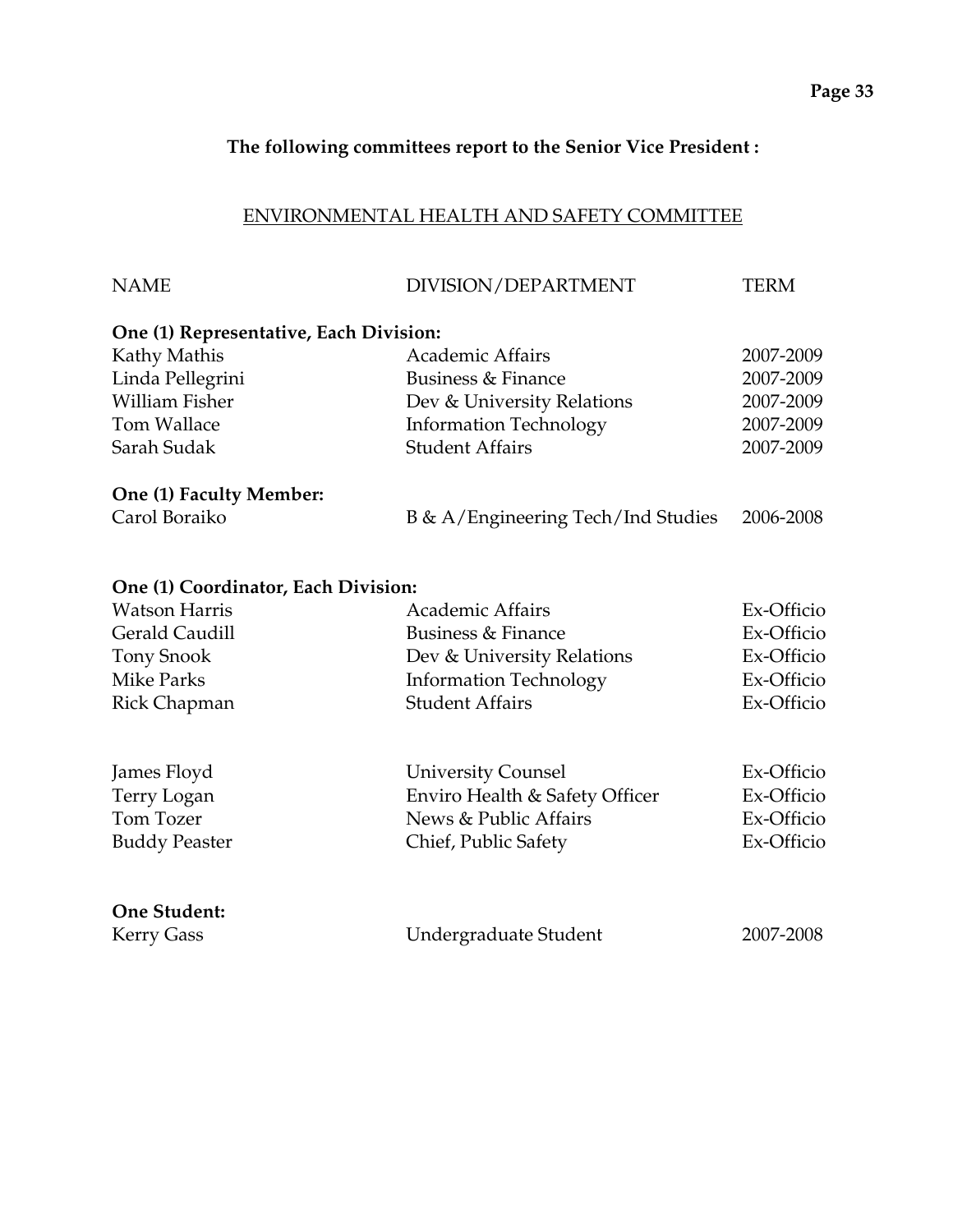### TRAFFIC COMMITTEE

| <b>NAME</b>                         | DIVISION/DEPARTMENT                                                                   | <b>TERM</b> |
|-------------------------------------|---------------------------------------------------------------------------------------|-------------|
| One (1) Faculty, Each Undergraduate |                                                                                       |             |
| College:                            |                                                                                       |             |
| <b>Walter Boles</b>                 | B & A/Engineering Tech/Ind Studies                                                    | 2007-2009   |
| <b>Betty Harper</b>                 | Business/Accounting                                                                   | 2007-2009   |
| William Whitehill                   | Education/Health/Human Perf                                                           | 2006-2008   |
| Carl Ostrowski                      | Liberal Arts/English                                                                  | 2006-2008   |
| David Otts                          | Mass Com/Academic Enrichment                                                          | 2006-2008   |
| One (1) Administrative              |                                                                                       |             |
|                                     |                                                                                       |             |
| Representative:                     |                                                                                       | 2006-2008   |
| Robyn Kilpatrick                    | Development                                                                           |             |
|                                     | One (1) Classified Representative (President's Classified Employees Committee Chair): | 2007-2008   |
| Ron Malone                          | Asst Vice President/Events/Transp                                                     | Permanent   |
| Nancy Weatherly                     | Manager/Parking/Transp Services                                                       | Permanent   |
| Two (2) Students:                   |                                                                                       |             |

| Student | 2007-2008 |
|---------|-----------|
| Student | 2007-2008 |
|         |           |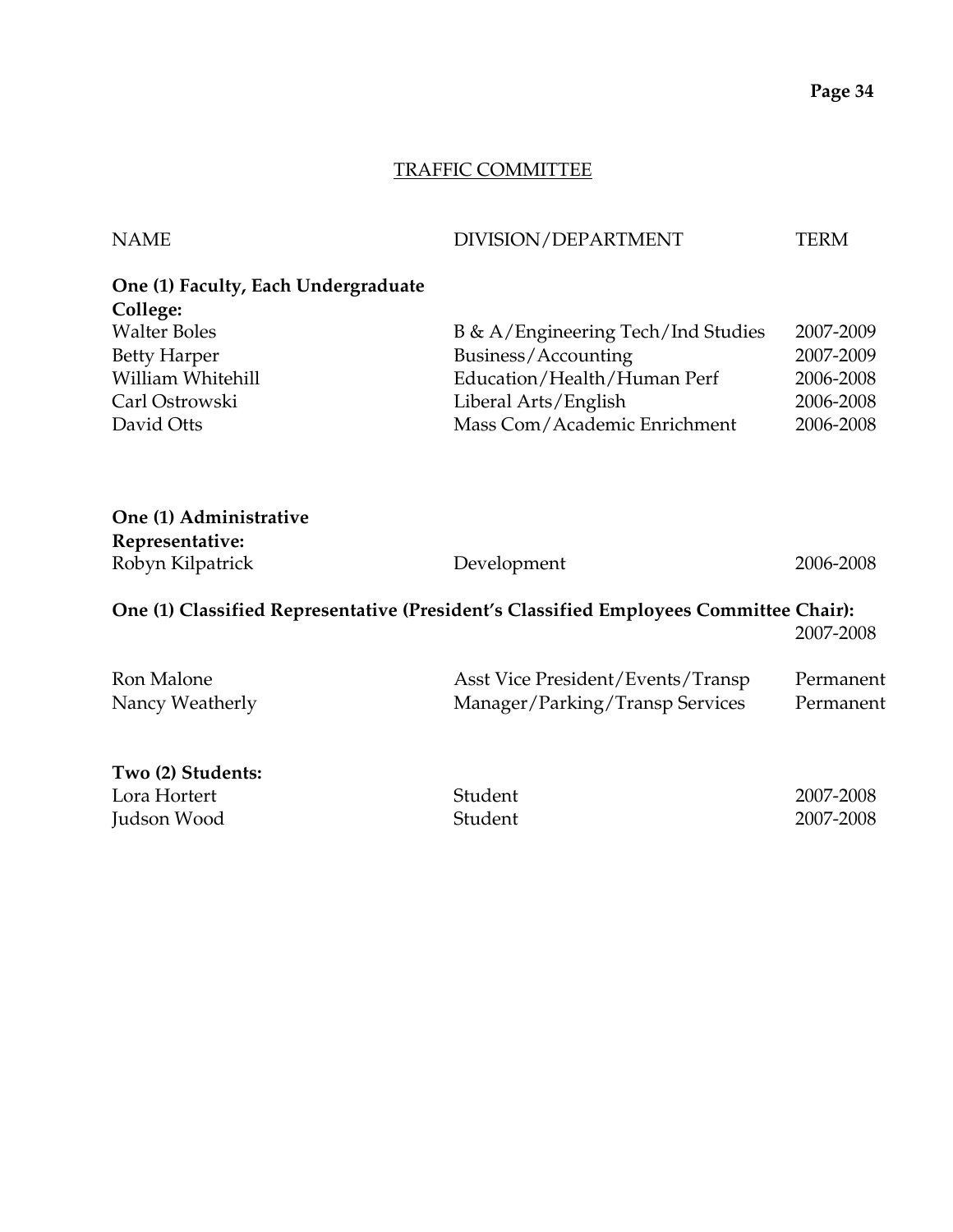#### **The following committees report to the Vice President for Student Affairs:**

#### MTSU COMMITTEE ON DISABILITY ISSUES

**Four (4) Students:** 

#### NAME DIVISION/DEPARTMENT TERM

# **One (1) Faculty, Each Undergraduate College:**  Patricia Wall **Business/Accounting** 2007-2009 Jeremy Winters Education/Elementary/Special Ed 2007-2009 Gary Hamilton Liberal Arts/Speech/Theatre 2007-2009 Jim Balch B & A/Mathematical Sciences 2006-2008 Mayo Taylor Mass Com/Library 2006-2008

| John Harris          | Director, Disabled Student Services  | Permanent |
|----------------------|--------------------------------------|-----------|
| Patti Miller         | Campus Planning                      | Permanent |
| James Floyd          | <b>University Counsel</b>            | Permanent |
| <b>Watson Harris</b> | ADA/504 Coordinator                  | Permanent |
| Sarah Sudak          | Housing & Residential Life           | Permanent |
| Gail Fedak           | <b>Instructional Media Relations</b> | Permanent |
| Lucinda Lea          | V.P., Information Technology         | Permanent |
|                      |                                      |           |

| Leslie Merritt | Graduate Student      | 2007-2008 |
|----------------|-----------------------|-----------|
| Meaghan Bynum  | Undergraduate Student | 2007-2008 |
| James Nipper   | Undergraduate Student | 2007-2008 |
| Joshua Plant   | Undergraduate Student | 2007-2008 |
|                |                       |           |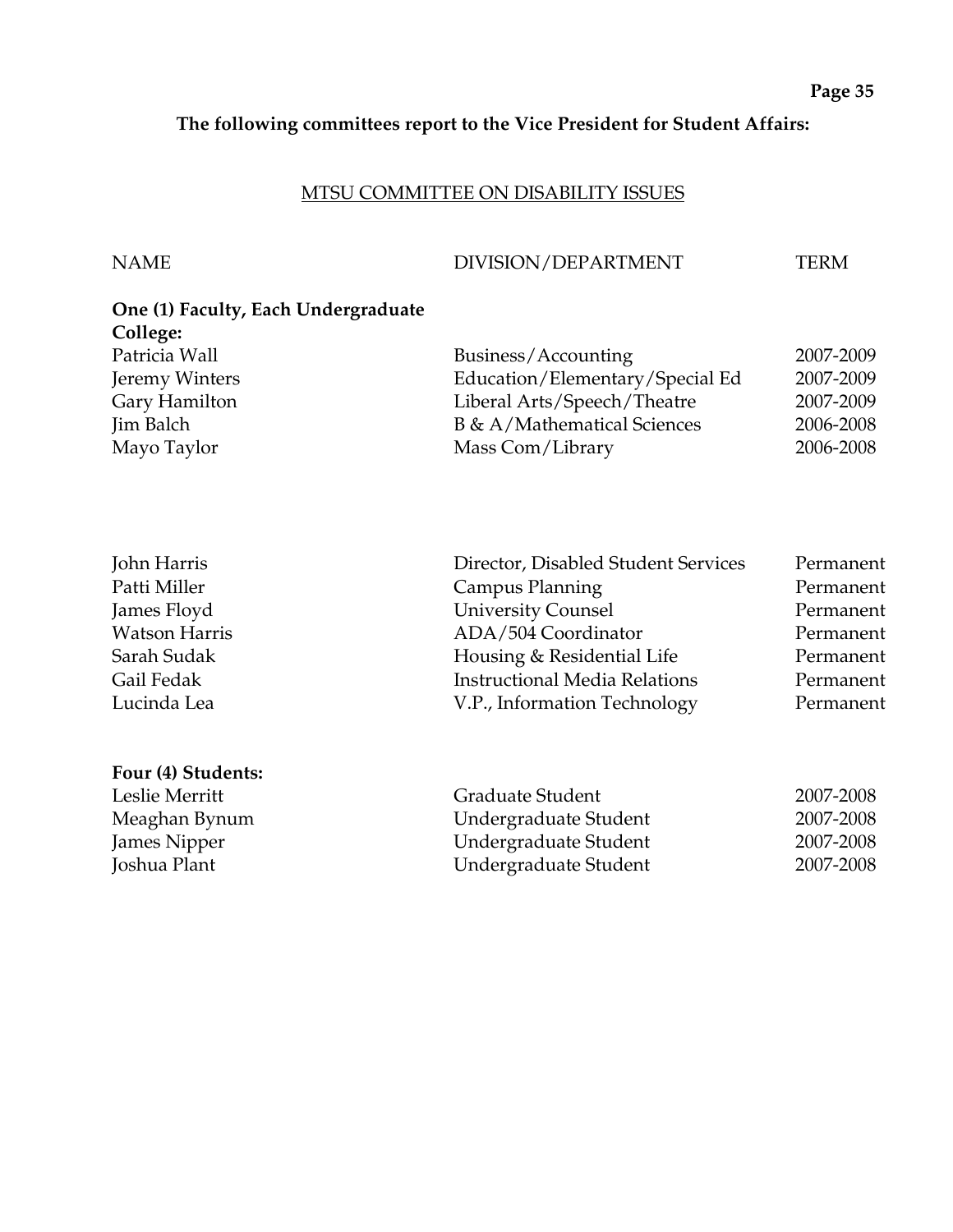#### STUDENT APPEALS COMMITTEE

#### NAME DIVISION/DEPARTMENT TERM

# **One (1) Faculty, Each Undergraduate College:**

| $B \& A/Aerospace$                     | 2007-2009 |
|----------------------------------------|-----------|
| Business/Computer Info Systems         | 2007-2009 |
| Education/Health/Human Perf            | 2007-2009 |
| Liberal Arts/Ctr/Historic Preservation | 2007-2009 |
| Mass Com/Library                       | 2006-2008 |
|                                        |           |

| Assoc Vice Pres/Dean, Student Life | Ex-Officio |
|------------------------------------|------------|
| Admissions/Records                 | Ex-Officio |
| <b>Graduate Admissions</b>         | Ex-Officio |
| International Programs/Services    | Ex-Officio |
|                                    |            |

#### **Four (4) Students:**

| <b>Tyler Henson</b> | Graduate Student      | 2007-2008 |
|---------------------|-----------------------|-----------|
| Danny Bounds        | Undergraduate Student | 2007-2008 |
| Lora Hortert        | Undergraduate Student | 2007-2008 |
| Tassany Weed        | Undergraduate Student | 2007-2008 |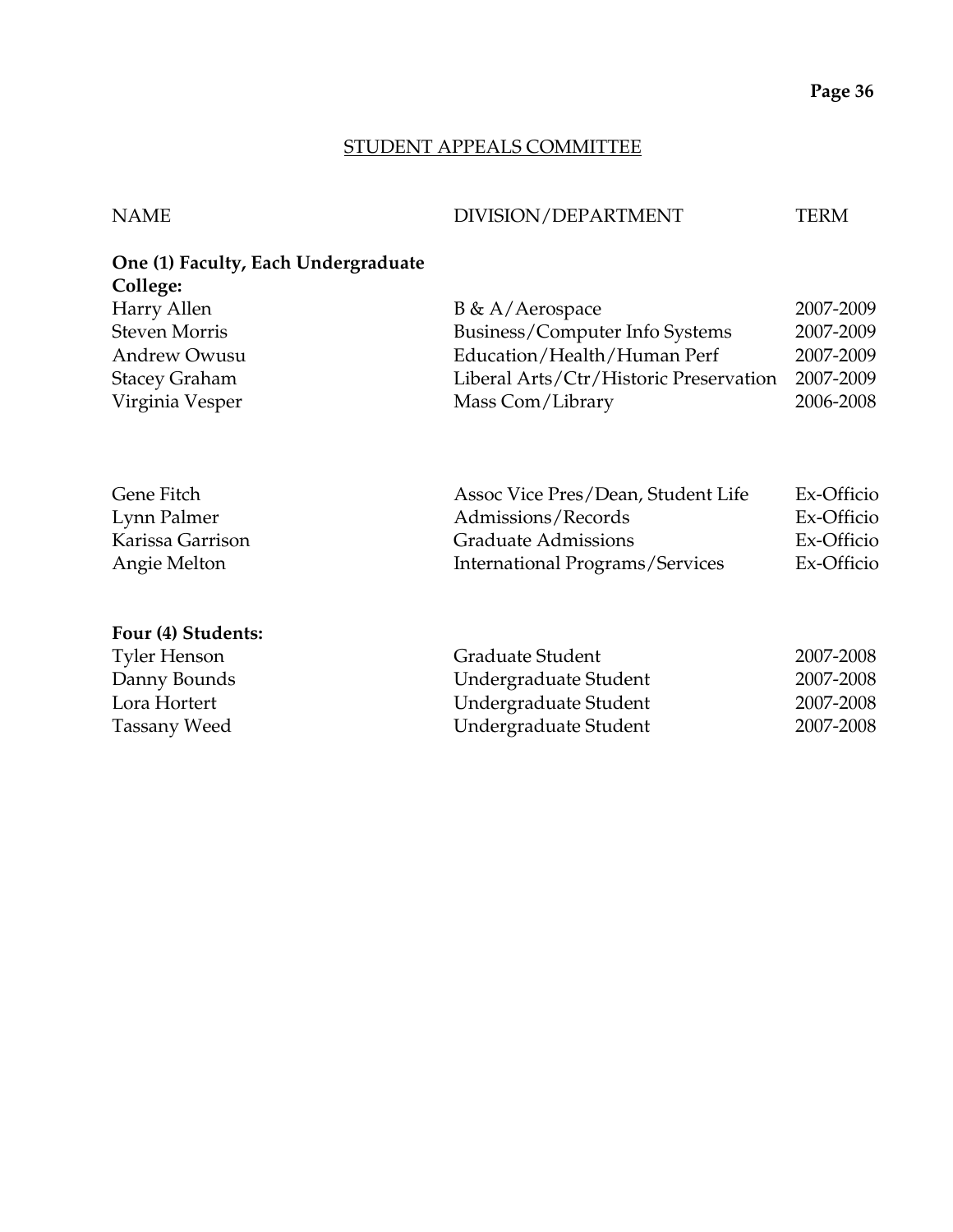## UNIVERSITY AWARDS COMMITTEE

| <b>NAME</b>                                     | DIVISION/DEPARTMENT | <b>TERM</b> |
|-------------------------------------------------|---------------------|-------------|
| One (1) Faculty, Each Undergraduate<br>College: |                     |             |
|                                                 |                     |             |

| Carol Cox              | Business/Accounting              | 2007-2009 |
|------------------------|----------------------------------|-----------|
| Brandi Eveland-Sayers  | Education/Health/Human Perf      | 2007-2009 |
| <b>Charles Higgins</b> | <b>B</b> & A/Physics/Astronomy   | 2006-2008 |
| Louis Haas             | Liberal Arts/History             | 2006-2008 |
| Stephanie Taylor       | Mass Com/Recording Industry Mgmt | 2006-2008 |

| Two (2) Student Affairs Representatives: |                                |            |
|------------------------------------------|--------------------------------|------------|
| David Chambers                           | <b>Student Affairs</b>         | 2006-2008  |
| Jackie Victory                           | <b>Student Affairs</b>         | 2006-2008  |
| Colette Taylor                           | Student Involvement/Leadership | Ex-Officio |
| Three (3) Undergraduate Students:        |                                |            |
| Erin Johnson                             | Student                        | 2007-2008  |
| Josh McKenzie                            | Student                        | 2007-2008  |
| Krista Osment                            | Student                        | 2007-2008  |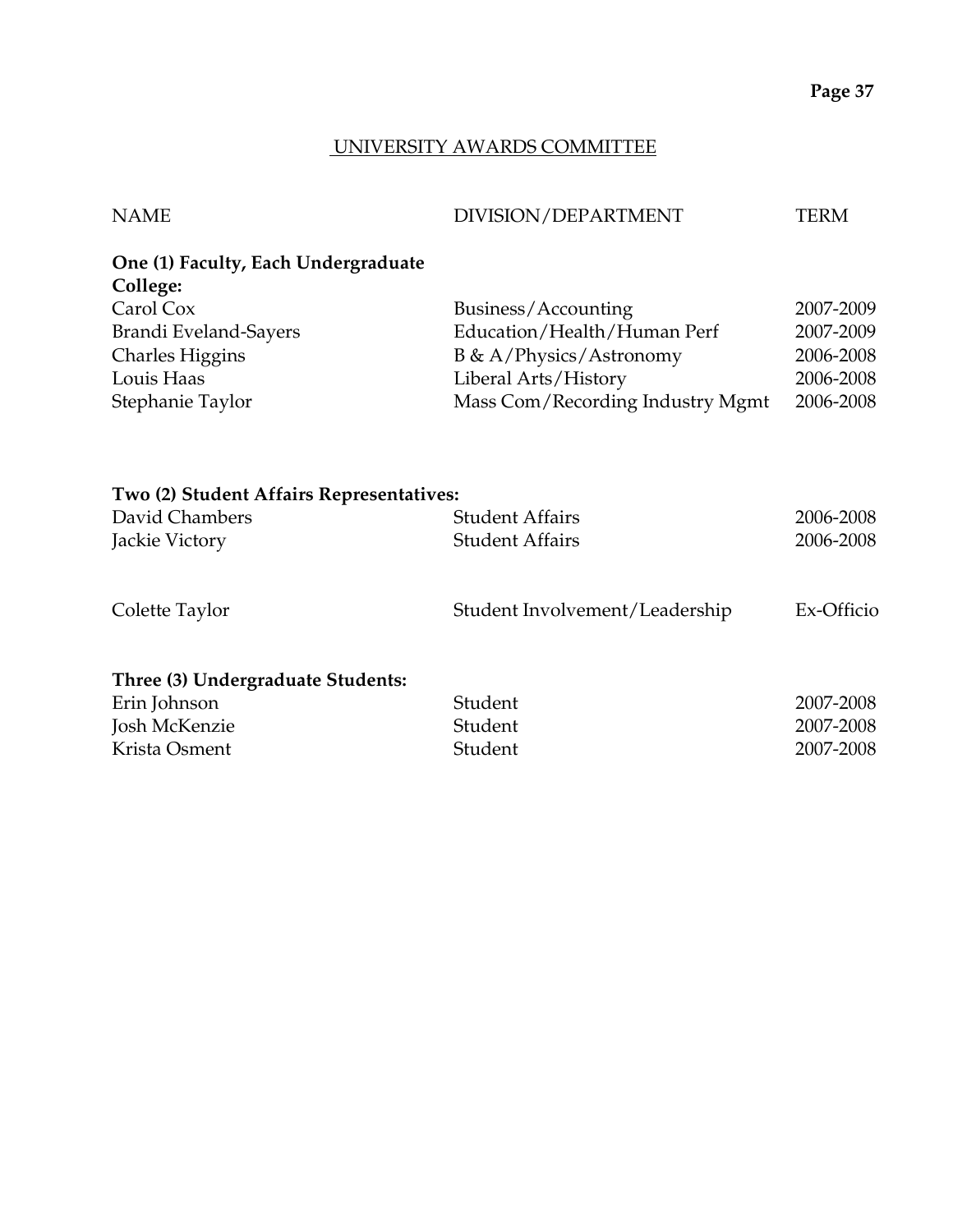# UNIVERSITY DISCIPLINE COMMITTEE

| <b>NAME</b>                                     | DIVISION/DEPARTMENT                 | <b>TERM</b> |
|-------------------------------------------------|-------------------------------------|-------------|
| One (1) Faculty, Each Undergraduate<br>College: |                                     |             |
| Craig Rice                                      | Education/Elementary/Special Ed     | 2007-2009   |
| Kenneth Lancaster                               | Liberal Arts/Social Work            | 2007-2009   |
| Suzanne Mangrum                                 | Mass Com/Library                    | 2007-2009   |
| Jennifer Dooley                                 | B & A/Mathematical Sciences         | 2006-2008   |
| (vacant)                                        | Business/                           | 2006-2008   |
| Four (4) At-Large Faculty:                      |                                     |             |
| Dennis Walsh                                    | <b>B</b> & A/Mathematical Sciences  | 2007-2009   |
| Kim Sadler                                      | $B \& A/Biology$                    | 2006-2008   |
| Carol Detmer                                    | <b>Education/Human Sciences</b>     | 2006-2008   |
| Robert Rogers                                   | Education/Criminal Justice          | 2006-2008   |
| Gene Fitch                                      | Assoc Vice Pres, Dean, Student Life | Ex-Officio  |
| Six (6) Students:                               |                                     |             |
| Rebecca Comage                                  | <b>Graduate Student</b>             | 2007-2008   |
| Chucky Avent                                    | Undergraduate Student               | 2007-2008   |
| Lauren Finney                                   | Undergraduate Student               | 2007-2008   |
| <b>Brandon McNary</b>                           | Undergraduate Student               | 2007-2008   |
| Jessica Tillotson                               | Undergraduate Student               | 2007-2008   |

Larry Wilson **1988** Undergraduate Student 2007-2008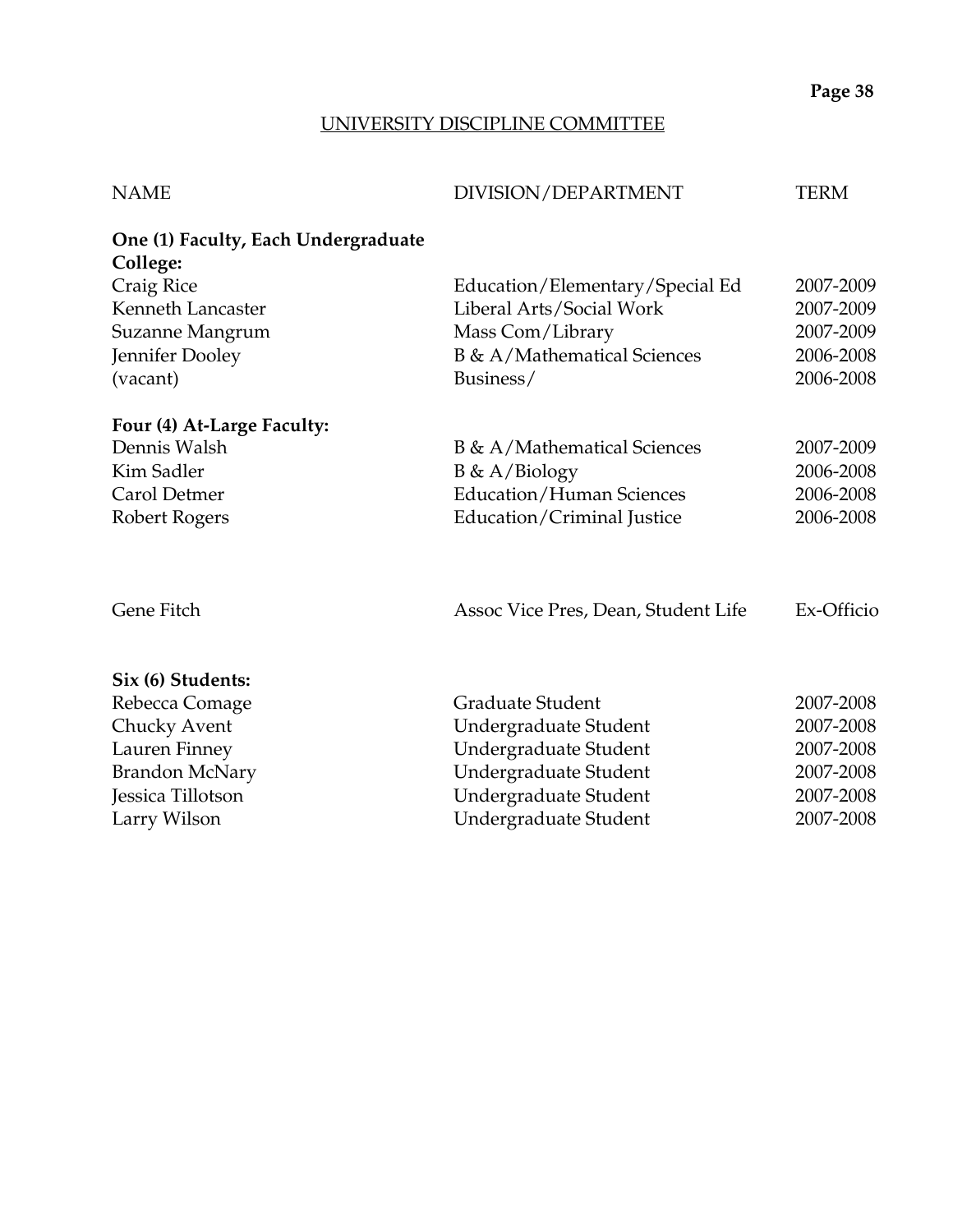## UNIVERSITY RULES COMMITTEE

| <b>NAME</b>                                     | DIVISION/DEPARTMENT                                               | <b>TERM</b> |
|-------------------------------------------------|-------------------------------------------------------------------|-------------|
| One (1) Faculty, Each Undergraduate<br>College: |                                                                   |             |
| Horace Johns                                    | Business/Accounting                                               | 2007-2009   |
| Laura Brantley                                  | Education/Psychology                                              | 2007-2009   |
| Jun Da                                          | Liberal Arts/Foreign Lang/Literatures                             | 2007-2009   |
| Warren Anderson                                 | B & A/Agribusiness/Agriscience                                    | 2006-2008   |
| (vacant)                                        | Mass Com/                                                         | 2006-2008   |
| Two (2) At-Large Faculty:<br>Jim Calder         | Education/Elementary/Special Ed                                   | 2006-2008   |
| Two (2) Student Life Administrators:            |                                                                   |             |
| Gene Fitch                                      | Assoc Vice Pres, Dean, Student Life                               | Ex-Officio  |
| Laura Sosh-Lightsy                              | Assistant Dean, Judicial Affairs and<br><b>Mediation Services</b> | Ex-Officio  |
| Four (4) Students:                              |                                                                   |             |
| Tripp Arnold                                    | Graduate Student                                                  | 2007-2008   |
| <b>Whitney Armstrong</b>                        | <b>Upper-division Undergraduate</b>                               | 2007-2008   |
| Devon Hodovsky                                  | <b>Upper-division Undergraduate</b>                               | 2007-2008   |
| Chris Smith                                     | <b>Upper-division Undergraduate</b>                               | 2007-2008   |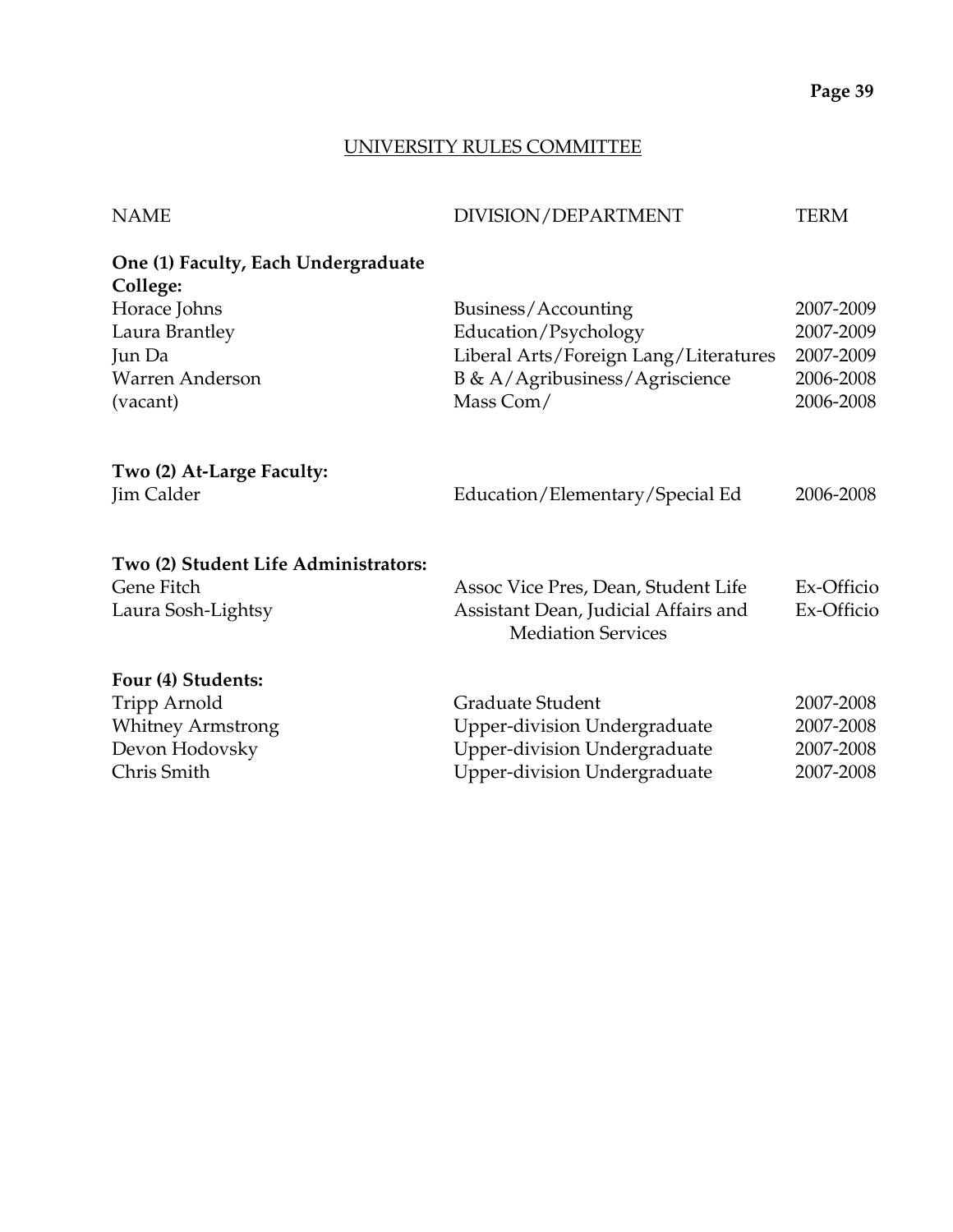## COMMITTEE ON INTERNATIONAL PROGRAMS AND SERVICES

| <b>NAME</b>                        | DIVISION/DEPARTMENT                                                    | <b>TERM</b> |
|------------------------------------|------------------------------------------------------------------------|-------------|
| Two (2) Faculty Each Undergraduate |                                                                        |             |
| College:                           |                                                                        |             |
| Vatsala Krishnamani                | <b>B</b> & A/Mathematical Sciences                                     | 2007-2009   |
| Wen-Jang Jih                       | Business/Computer Info Systems                                         | 2007-2009   |
| Doug Winborn                       | Education/Health/Human Perf                                            | 2007-2009   |
| Yang Soo Kim                       | Liberal Arts/Speech/Theatre                                            | 2007-2009   |
| Jiannan Wang                       | Mass Com/Library                                                       | 2007-2009   |
| Don Hong                           | B & A/Mathematical Sciences                                            | 2006-2008   |
| Patricia Wall                      | Business/Accounting                                                    | 2006-2008   |
| Yuh-Jia Chen                       | Education/Psychology                                                   | 2006-2008   |
| Margaret Fontanesi-Seime           | Liberal Arts/Social Work                                               | 2006-2008   |
| Sanjay Asthana                     | Mass Com/Journalism                                                    | 2006-2008   |
| Tech Wubneh                        | Director, International Prog/Services                                  | Ex-Officio  |
| Harry Horne                        | <b>Community Leader</b><br><b>Community Leader</b><br>Community Leader |             |
| <b>Edgard Izaquirre</b>            | Student                                                                | 2007-2008   |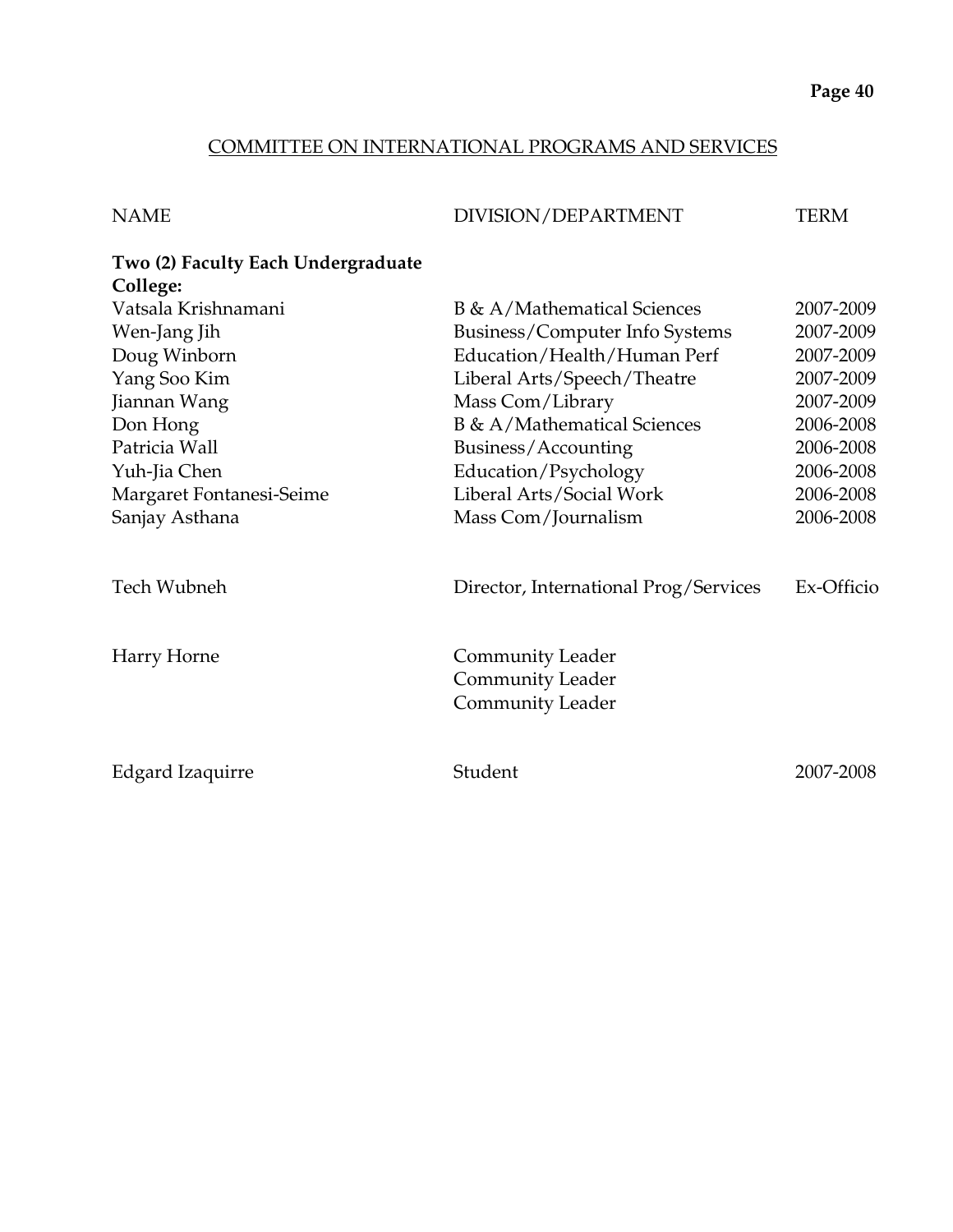## LOAN AND SCHOLARSHIP COMMITTEE

## NAME DIVISION/DEPARTMENT TERM

| Three (3) Faculty, Each       |                                     |            |
|-------------------------------|-------------------------------------|------------|
| <b>Undergraduate College:</b> |                                     |            |
| Nate Callender                | B & A/Aerospace                     | 2007-2009  |
| <b>Steven Edwards</b>         | $B \& A/Biology$                    | 2007-2009  |
| Melodie Phillips              | Business/Management/Mktg            | 2007-2009  |
| Carol Detmer                  | <b>Education/Human Sciences</b>     | 2007-2009  |
| <b>Tracey Ring</b>            | Education/Elementary/Special Ed     | 2007-2009  |
| Fred Crawford                 | Liberal Arts/History                | 2007-2009  |
| Patricia Gaitely              | Liberal Arts/English                | 2007-2009  |
| <b>Carol Nies</b>             | Liberal Arts/Music                  | 2007-2009  |
| Paul Allen                    | Mass Com/Recording Industry Mgmt    | 2007-2009  |
| Lawanna Fisher                | Mass Com/Academic Enrichment        | 2007-2009  |
| Sonja Burk                    | Continuing Education/Distance Learn | 2007-2009  |
| Jessica Carter                | B & A/Agribusiness/Agriscience      | 2006-2008  |
| Stephen Lewis                 | Business/Bus Com/Entrepreneurship   | 2006-2008  |
| Barbara Haskew                | Business/Economics/Finance          | 2006-2008  |
| Alyson Smith Bass             | Education/Elementary/Special Ed     | 2006-2008  |
| Carol Pardun                  | Mass Com/Journalism                 | 2006-2008  |
| Teresa Thomas                 | Director, Records                   | Ex-Officio |
| David Hutton                  | Director, Student Financial Aid     | Ex-Officio |
| Jane Tipps                    | Director, Counseling Services       | Ex-Officio |
| Kurt Purdom                   | Director, Development               | Consultant |
| John Cothern                  | <b>Senior Vice President</b>        | Consultant |
| Two (2) Students:             |                                     |            |
| <b>Brad Hutson</b>            | Graduate Student                    | 2007-2008  |
| <b>Abbie Gates</b>            | Undergraduate Student               | 2007-2008  |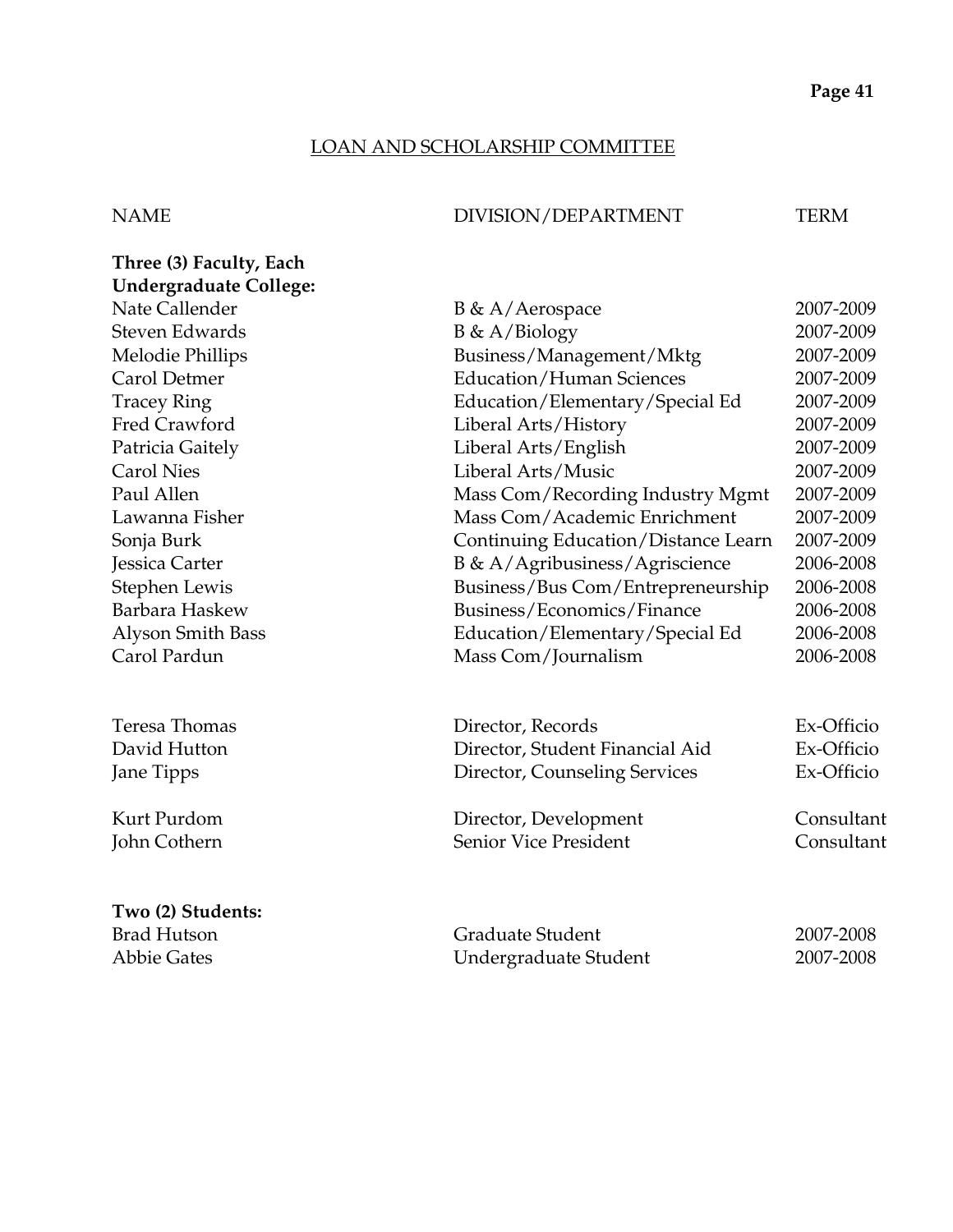#### COMMITTEE ON ADMISSIONS AND STANDARDS

NAME DIVISION/DEPARTMENT TERM

#### **Two (2) Faculty-Each Undergraduate College:**

| $\ddotsc$               |                                    |           |
|-------------------------|------------------------------------|-----------|
| David Hatfield          | B & A/Engineering Tech/Ind Studies | 2007-2009 |
| Donald Roy              | Business/Management/Mktg           | 2007-2009 |
| Georganne Ross          | Education/Elementary/Special Ed    | 2007-2009 |
| Jamila McWhirter        | Liberal Arts/Music                 | 2007-2009 |
| <b>Annette Williams</b> | Mass Com/Academic Enrichment       | 2007-2009 |
| Wendy Beckman           | B & A/Aerospace                    | 2006-2008 |
| Stephen Lewis           | Business/Bus Com/Entrepreneurship  | 2006-2008 |
| Mary Ellen Fromuth      | Education/Psychology               | 2006-2008 |
| Michael Baggarly        | Liberal Arts/Art                   | 2006-2008 |
| Nathan Adam             | Mass Com/Recording Industry Mgmt   | 2006-2008 |
|                         |                                    |           |

| Sherian Huddleston | Assoc Vice Provost, Enrollment Serv   | Ex-Officio |
|--------------------|---------------------------------------|------------|
| Michael Allen      | Dean, College of Graduate Studies     | Ex-Officio |
| Bill Badley        | Asst Vice Provost, Academic Affairs   | Ex-Officio |
| Tech Wubneh        | Director, International Services/Prog | Ex-Officio |

## **Two (2) Students-Upperclassmen**

| Justin Morris  | Student | 2007-2008 |
|----------------|---------|-----------|
| Rachel Wendell | Student | 2007-2008 |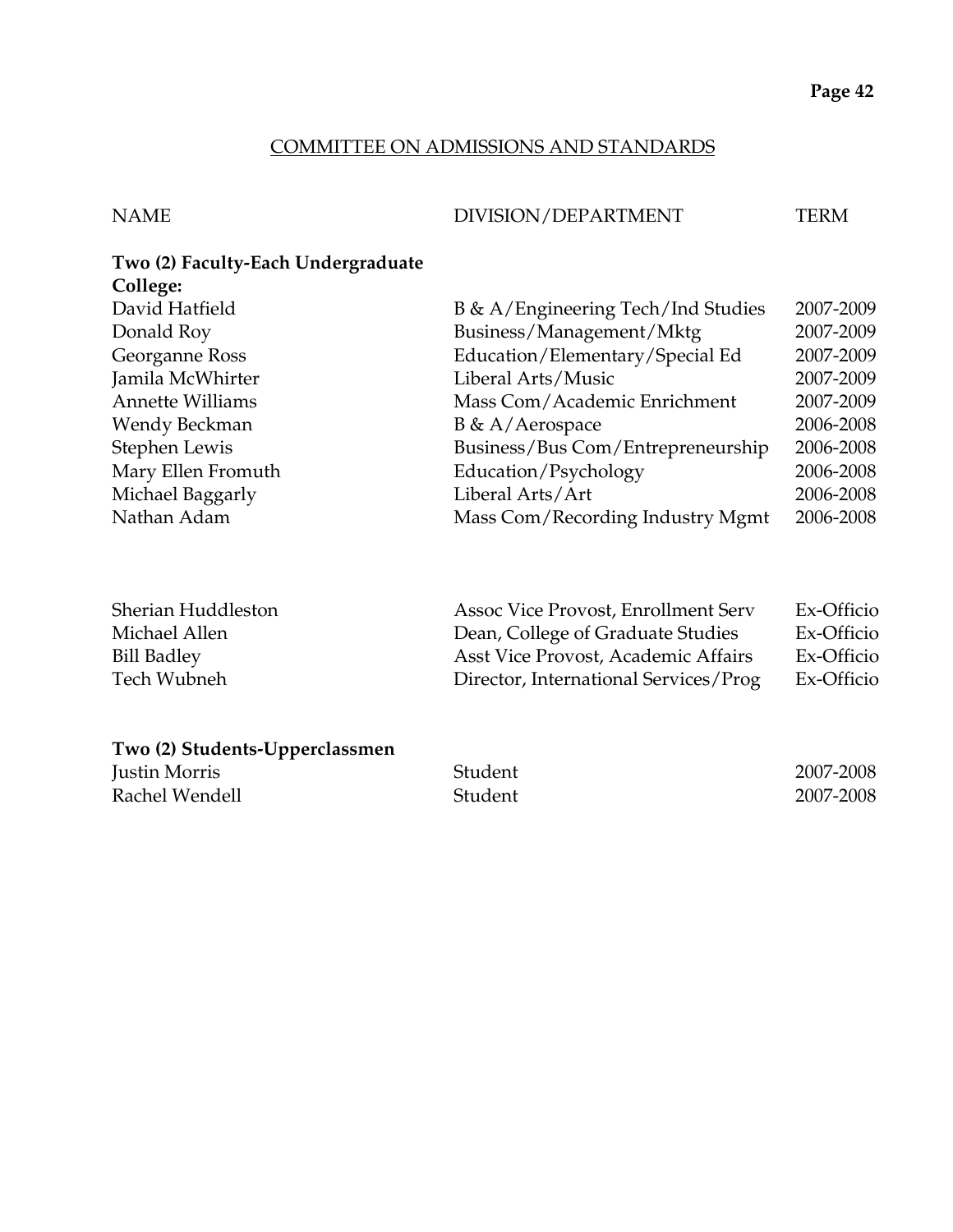#### **The following committee reports to the Vice President for Development and University Relations:**

#### UNIVERSITY RELATIONS COMMITTEE

#### NAME DIVISION/DEPARTMENT TERM

# **Two (2) Faculty, Each Undergraduate College:**  Patrick Kayser B & A/Agribusiness/Agriscience 2007-2009 Virginia Hemby-Grubb Business/Bus Com/Entrepreneurship 2007-2009 Janis Brickey Education/Human Sciences 2007-2009 Michael Baggarly Liberal Arts/Art 2007-2009 Kristen West Mass Com/Library 2007-2009 Chris Stephens B & A/Mathematical Sciences 2006-2008 Ken Hollman Business/Economics/Finance 2006-2008 Linda Gilbert Education/Educational Leadership 2006-2008 Cindy Rehm Liberal Arts/Art 2006-2008 Dennis O'Neal Mass Com/Electronic Media Com 2006-2008 Doug Williams **Director**, Marketing Tom Tozer **Director, News/Public Affairs** Mark Owens Director, Athletic Media Relations Randy O'Brien News Director, WMOT Radio Pat Jackson **Production Manager, TV Services** Joe Bales Vice Pres, Dev/University Relations Ex-Officio

**Two (2) Students:**  Wil Shults 2007-2008 Jessica Turri Student 2007-2008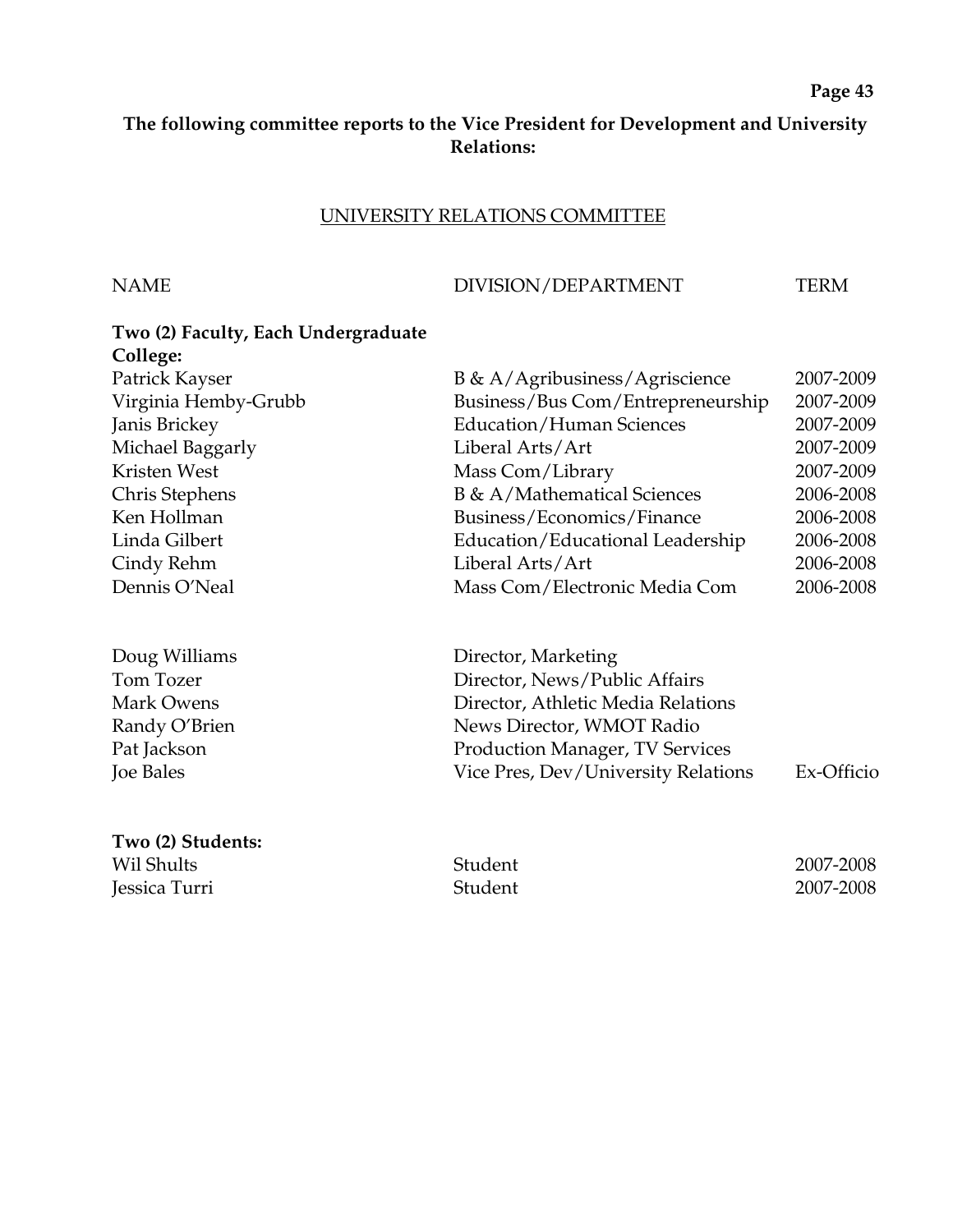## **The following committees report to the Vice President for Information Technology:**

#### INSTRUCTIONAL TECHNOLOGIES DEVELOPMENT COMMITTEE

| <b>NAME</b>                         | DIVISION/DEPARTMENT            | TERM       |
|-------------------------------------|--------------------------------|------------|
| One (1) Faculty, Each Undergraduate |                                |            |
| College:                            |                                |            |
| Minsoo Kang                         | Education/Health/Human Perf    | 2007-2009  |
| Ping Zhang                          | B & A/Mathematical Sciences    | 2007-2008  |
| Carla Jones                         | Business/Computer Info Systems | 2007-2008  |
| Sisavanh Houghton                   | Liberal Arts/Art               | 2006-2008  |
| Ray Wong                            | Mass Com/Journalism            | 2006-2008  |
| Two (2) At-Large Faculty:           |                                |            |
| Cin Li                              | B & A/Computer Science         | 2007-2009  |
| <b>Andrew Owusu</b>                 | Education/Health/Human Perf    | 2007-2009  |
|                                     |                                |            |
| Peter Cunningham                    | <b>Graduate Studies</b>        | Ex-Officio |
| Brenda Kerr                         | <b>Information Technology</b>  | Ex-Officio |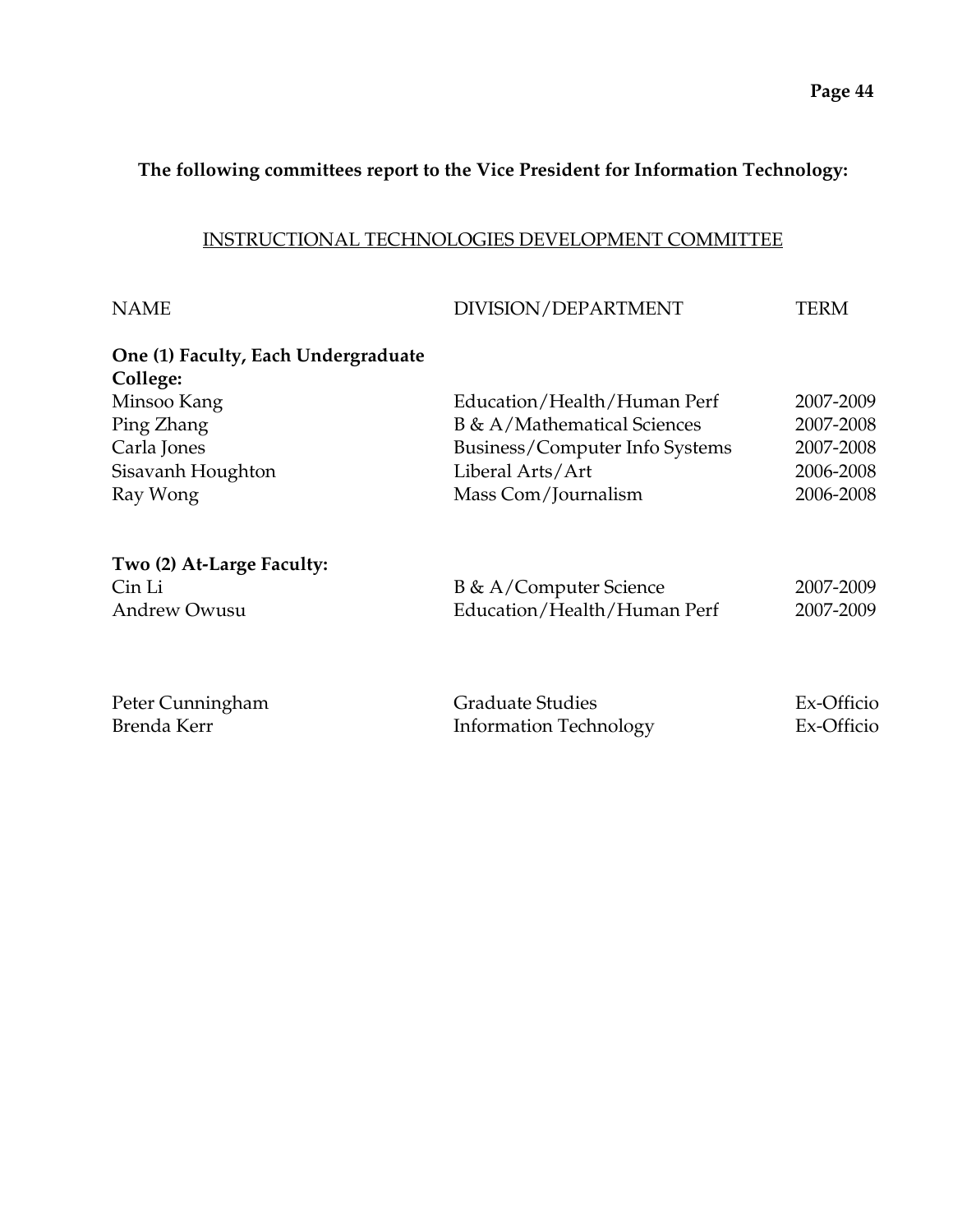## INSTRUCTIONAL TECHNOLOGY COMMITTEE

| NAME | DIVISION/DEPARTMENT | TERM |
|------|---------------------|------|
|      |                     |      |

# **One (1) Faculty-Each Undergraduate College:**

| Joey Gray            | Education/Health/Human Perf          | 2007-2009  |
|----------------------|--------------------------------------|------------|
| Tee Quillin          | Liberal Arts/Speech/Theatre          | 2007-2009  |
| Rong Luo             | <b>B</b> & A/Mathematical Sciences   | 2006-2008  |
| Gerry Scheffelmaier  | Business/Bus Com/Entrepreneurship    | 2006-2008  |
| William Beckett      | Mass Com/Recording Industry Mgmt     | 2006-2008  |
| John McDaniel        | Academic Dean                        | 2007-2009  |
| Terrance Quinn       | Academic Chair                       | 2007-2009  |
| David Robinson       | Manager, Library Automation          | 2007-2009  |
| Mike Gower           | Administrator, Business/Finance      | 2007-2009  |
| Lucinda Lea          | Vice Pres, Information Technology    | Permanent  |
| Deb Sells            | <b>Administrator-Student Affairs</b> | 2007-2009  |
| Amy Burks            | <b>Administrator-Student Affairs</b> | 2007-2009  |
| Anthony Tate         | Computer Lab Director/Faculty        | 2007-2009  |
| Kevin Smith          | <b>President, Faculty Senate</b>     | 2007-2008  |
| Tony Johnston        | Past President, Faculty Senate       | 2007-2008  |
| <b>Watson Harris</b> | Director of Academic Technology      | Ex-Officio |
| Chassen Haynes       | <b>SGA President</b>                 | 2007-2008  |
| Ryne Joyner          | Student                              | 2007-2008  |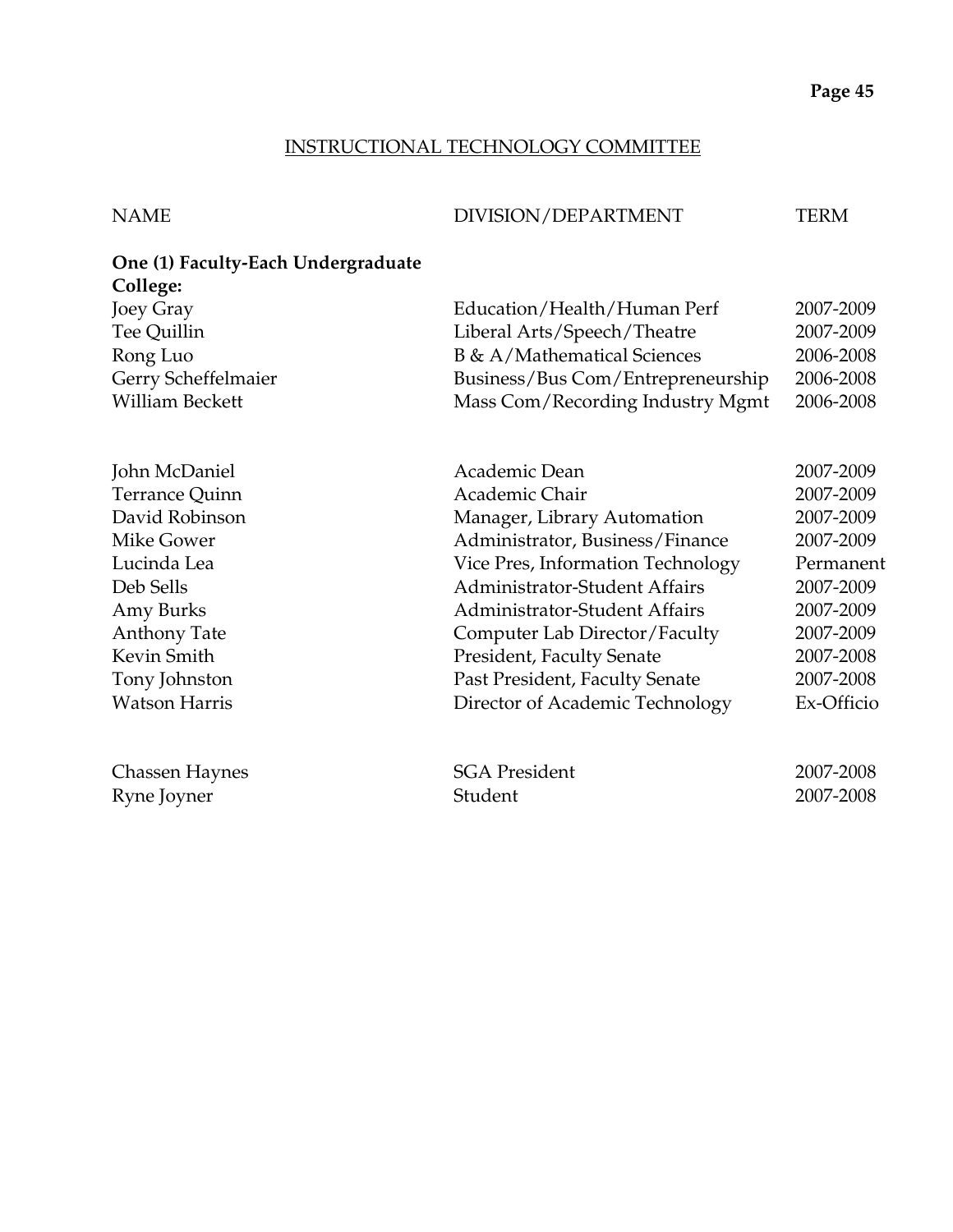## ADMINISTRATIVE COMPUTING COMMITTEE

| <b>NAME</b>                         | DIVISION/DEPARTMENT                                               | <b>TERM</b> |
|-------------------------------------|-------------------------------------------------------------------|-------------|
| One (1) Administrator-Each VP Area: |                                                                   |             |
| Joe Whitefield                      | Business/Finance                                                  | 2007-2009   |
| (vacant)                            | Development/University Relations                                  | 2007-2009   |
| <b>Hilary Stallings</b>             | <b>Academic Affairs</b>                                           | 2007-2009   |
| Debra Sells                         | <b>Student Affairs/Student Support Serv</b>                       | 2006-2008   |
| Lucinda Lea                         | <b>Information Technology</b>                                     | Permanent   |
| Forrestine Williams                 | President's Division                                              | 2007-2009   |
| Two (2) At-Large Administrators:    |                                                                   |             |
| Sherian Huddleston                  | <b>Student Affairs/Enrollment Services</b>                        | 2006-2008   |
| Mike Gower                          | Business/Finance                                                  | 2006-2008   |
|                                     |                                                                   | Ex-Officio  |
| Lisa Rogers                         | <b>Adm Information System Services</b><br><b>Network Services</b> | Ex-Officio  |
| Greg Schaffer                       |                                                                   |             |
| One (1) Student:                    |                                                                   |             |
| Chassen Haynes                      | Student                                                           | 2007-2008   |
|                                     |                                                                   |             |